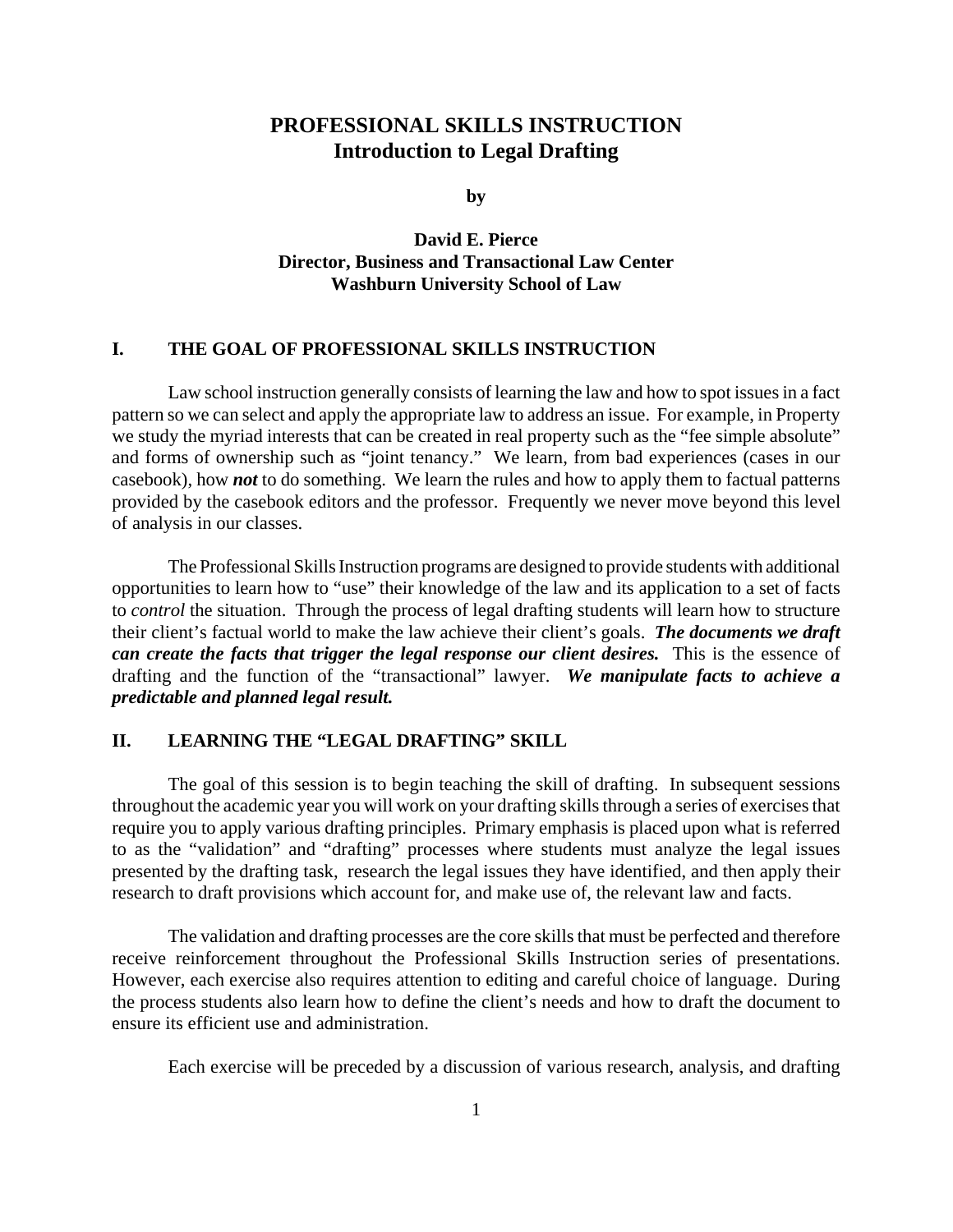concepts. Students will form groups of approximately six students to work through the exercise, which typically requires analysis of the problem, research of the identified issues, and then preparation of a written document. Each group document will be returned to Professor Pierce (place it in his mailbox in Room 203), and he will review the documents and provide a group critique of the work in a subsequent session. During the group critique various papers are selected to illustrate research, analysis, and drafting strengths and weaknesses. These critiques are conducted using either the document camera or PowerPoint so the actual language used can be examined by the class. All critiques are anonymous. For every document students prepare, Professor Pierce will prepare a document which represents his approach to the exercise.

#### **III. LEGAL DRAFTING BASICS**

"Legal" documents seek to effectively account for the facts and law that can impact the parties to a document. The lawyer's role in "drafting" a legal document is to ensure they identify all the relevant facts and law and then apply them to prepare a document that accomplishes their client's goals. Legal documents are typically a set of instructions for others to follow in an effort to fulfill the intent of one or more parties to the document. Clear, complete, and functional instructions promote the client's goals.

#### **A. Summary of the Drafting Process**

The drafting process is examined in detail in the attached PowerPoint handouts. The process can be summarized and reduced to three steps:

- (1) Identify the facts that define what must be addressed in the document;
- (2) Research the law:
	- (a) implicated by the facts; and
	- (b) implicated by the subject matter of the document; and
- (3) Use the law and facts to state the terms of the document that will accomplish your client's goals.

#### **B. The Drafting "Skill"**

Drafting consists of the following skills:

- (1) Obtaining information from the client and other sources necessary to fully understand the client's goals and the commercial context in which the parties operate;
- (2) Preparing a rough draft expressing the basic agreement the client contemplates;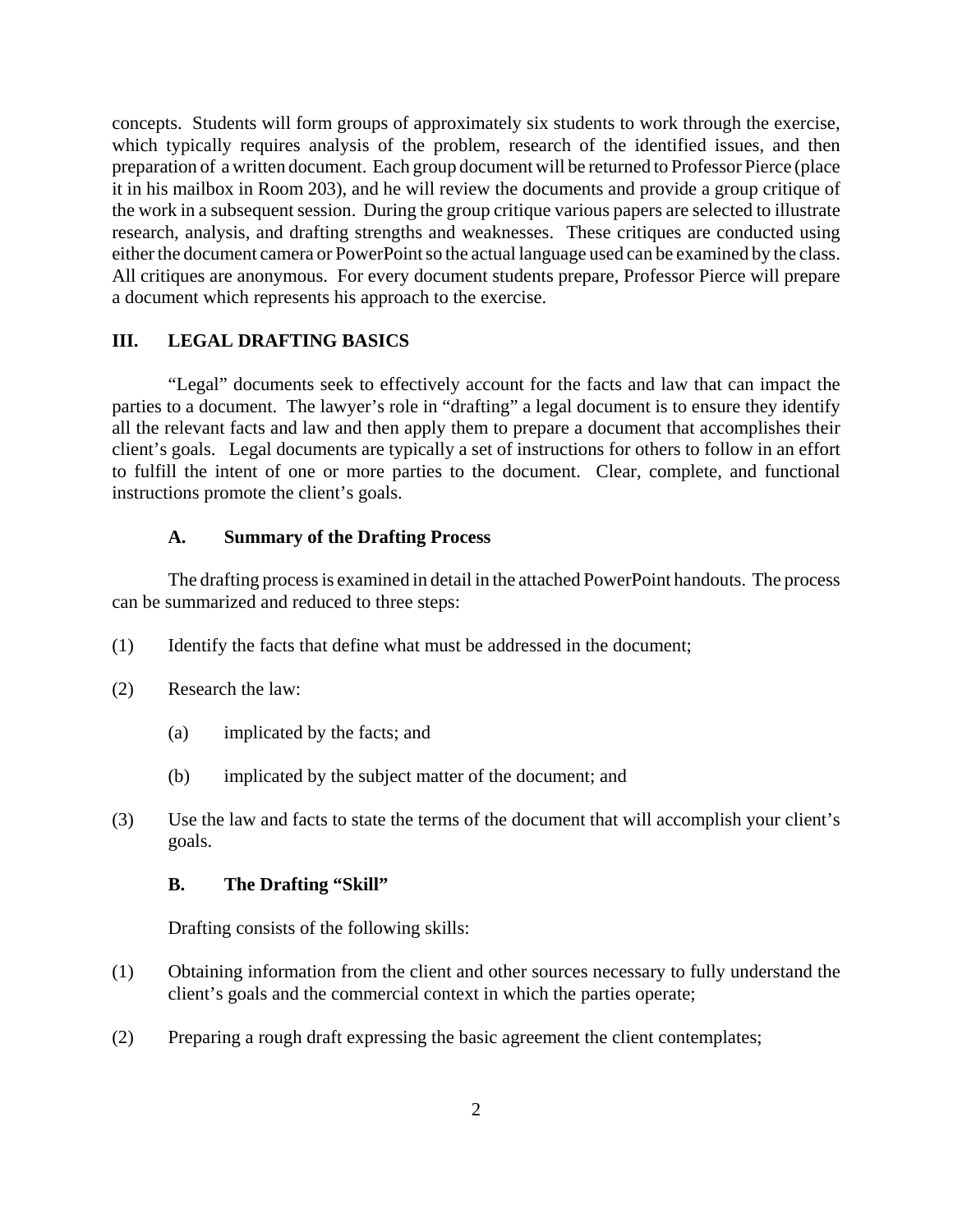- (3) Analyzing the rough draft to identify the legal issues that impact each term of the rough draft;
- (4) Researching all legal issues to identify how the applicable law should be accounted for in the agreement;
- (5) Analyzing the rough draft and the applicable law to identify planning and structuring opportunities available to the client;
- (6) Redrafting the agreement by applying the applicable law to accomplish the client's planning, structuring, and underlying business goals;
- (7) Using the client to test the document to ensure it will be appropriate for their business needs, including the client's administration of the document; and
- (8) Editing and revising the document to ensure the deal is stated using a format and language that are clear, concise, and functional.

The ultimate goal of this process is to ensure that for any document a lawyer drafts, or reviews, they understand fully why each word, sentence, clause, or paragraph is being used, and the effect it will have on their client. Anything less is unacceptable lawyering.<sup>1</sup>

The drafting process is the same regardless of the type of document. The principles and goals are identical whether drafting a contract, conveyance, letter, settlement, interrogatory, or petition. In each situation the attorney must know what they desire to accomplish, the facts and law that apply, and how the document uses facts and law to create the desired legal relationships.

#### **C. Applying the Drafting Process: A Hypothetical**

Cheryl Stice is the President of Acme Oil Company. She has been negotiating a drilling contract with Hughes Drilling Corporation which is located in Midland, Texas. Cheryl is concerned that the proposed oil and gas well location is in a populated area, adjacent to Topeka, Kansas, with the potential that third parties could be injured if they trespassed onto the location where drilling is taking place. Cheryl would like to shift this risk of injury to third parties onto Hughes Drilling. Cheryl wants you to draft the necessary clause, to be added to the drilling contract they ultimately negotiate, that will place this risk on Hughes Drilling and provide Acme Oil the maximum protection possible.

<sup>&</sup>lt;sup>1</sup>These are part of the lawyer's basic duties to "provide competent representation" and to "exercise independent professional judgment . . . ." MODEL RULES OF PROF'L CONDUCT R. 1.1 (Competence) & R. 2.1 (Advisor) (1983).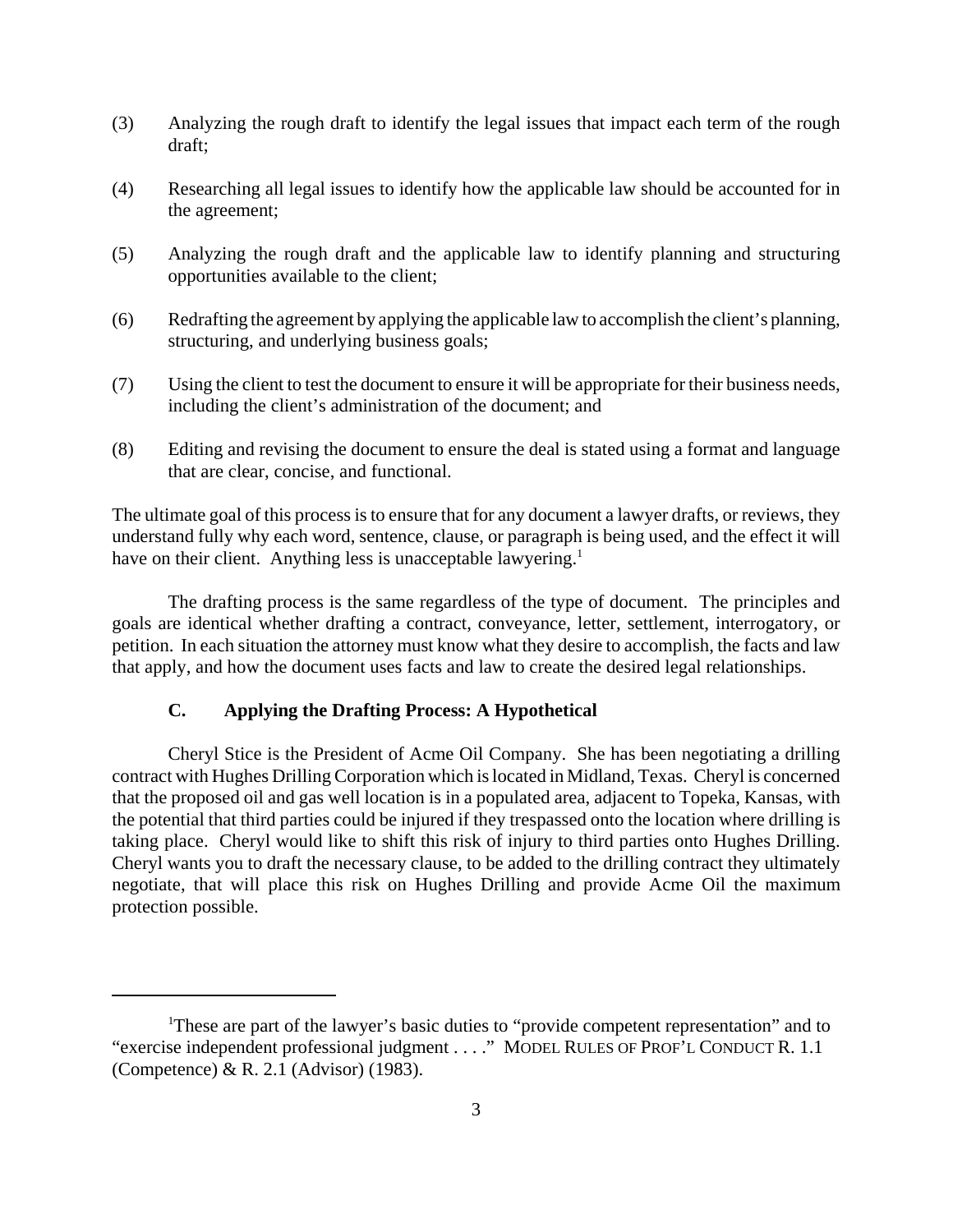#### APPROACHING THE DRAFTING TASK ANALYTICALLY

STEP #1: Think about the task. Formulate your research plan.

Describe precisely what you are going to research.

What key words you will use for your search?

Are there any special issues you must resolve before conducting your substantive research?

STEP #2: Research the issues identified in your research plan.

Identify and explain any statutes that impact your drafting.

Identify and explain any cases that impact your drafting.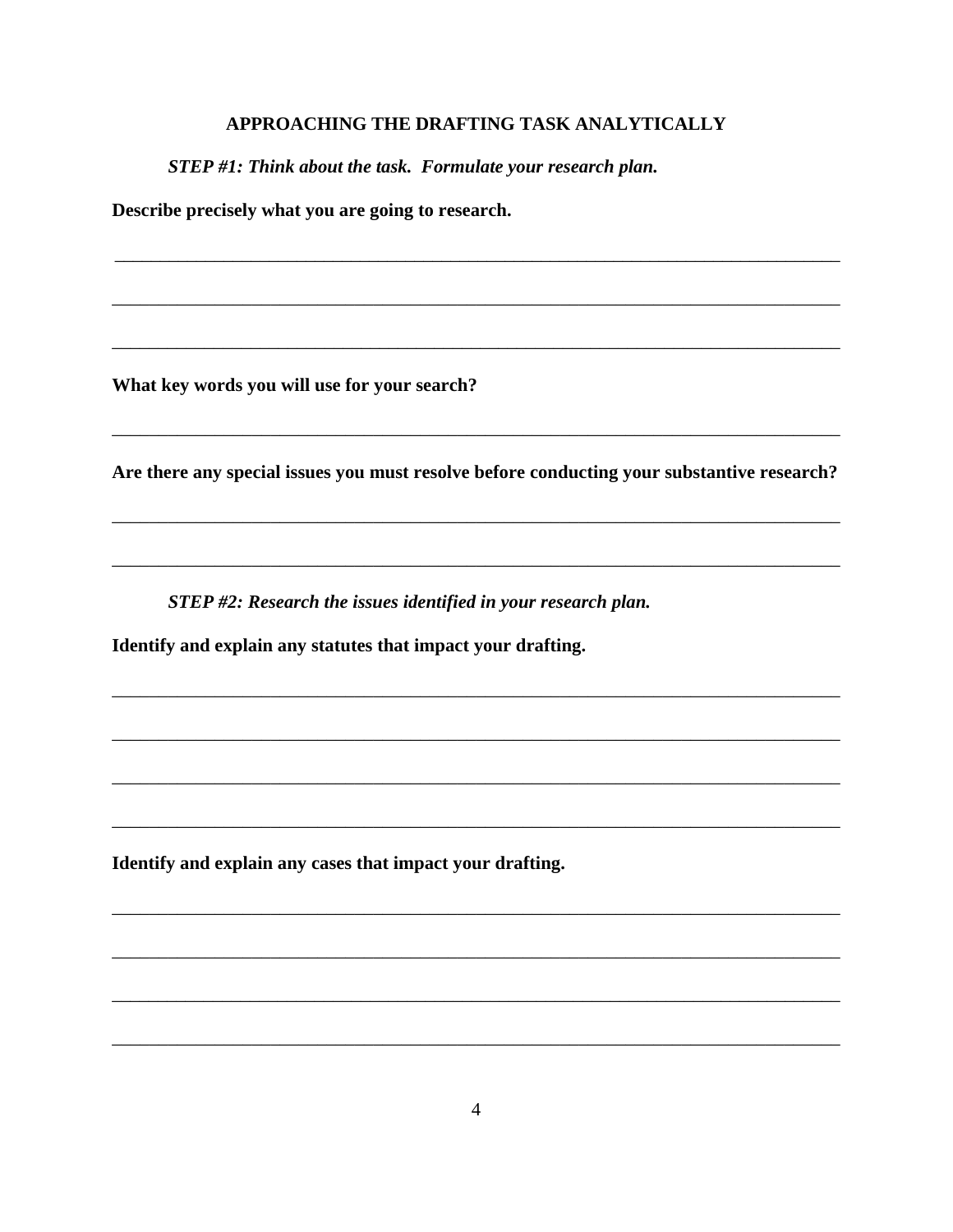*STEP #3: Based on your research, identify any special matters that you will need to counsel your client about.*

\_\_\_\_\_\_\_\_\_\_\_\_\_\_\_\_\_\_\_\_\_\_\_\_\_\_\_\_\_\_\_\_\_\_\_\_\_\_\_\_\_\_\_\_\_\_\_\_\_\_\_\_\_\_\_\_\_\_\_\_\_\_\_\_\_\_\_\_\_\_\_\_\_\_\_\_\_\_

\_\_\_\_\_\_\_\_\_\_\_\_\_\_\_\_\_\_\_\_\_\_\_\_\_\_\_\_\_\_\_\_\_\_\_\_\_\_\_\_\_\_\_\_\_\_\_\_\_\_\_\_\_\_\_\_\_\_\_\_\_\_\_\_\_\_\_\_\_\_\_\_\_\_\_\_\_\_

\_\_\_\_\_\_\_\_\_\_\_\_\_\_\_\_\_\_\_\_\_\_\_\_\_\_\_\_\_\_\_\_\_\_\_\_\_\_\_\_\_\_\_\_\_\_\_\_\_\_\_\_\_\_\_\_\_\_\_\_\_\_\_\_\_\_\_\_\_\_\_\_\_\_\_\_\_\_

\_\_\_\_\_\_\_\_\_\_\_\_\_\_\_\_\_\_\_\_\_\_\_\_\_\_\_\_\_\_\_\_\_\_\_\_\_\_\_\_\_\_\_\_\_\_\_\_\_\_\_\_\_\_\_\_\_\_\_\_\_\_\_\_\_\_\_\_\_\_\_\_\_\_\_\_\_\_

*STEP #4: Based on your research, identify any special matters you must address to have the most effective clause possible. For any item you list, explain why it must be addressed and how it will be addressed in your clause.*

\_\_\_\_\_\_\_\_\_\_\_\_\_\_\_\_\_\_\_\_\_\_\_\_\_\_\_\_\_\_\_\_\_\_\_\_\_\_\_\_\_\_\_\_\_\_\_\_\_\_\_\_\_\_\_\_\_\_\_\_\_\_\_\_\_\_\_\_\_\_\_\_\_\_\_\_\_\_\_

\_\_\_\_\_\_\_\_\_\_\_\_\_\_\_\_\_\_\_\_\_\_\_\_\_\_\_\_\_\_\_\_\_\_\_\_\_\_\_\_\_\_\_\_\_\_\_\_\_\_\_\_\_\_\_\_\_\_\_\_\_\_\_\_\_\_\_\_\_\_\_\_\_\_\_\_\_\_\_

\_\_\_\_\_\_\_\_\_\_\_\_\_\_\_\_\_\_\_\_\_\_\_\_\_\_\_\_\_\_\_\_\_\_\_\_\_\_\_\_\_\_\_\_\_\_\_\_\_\_\_\_\_\_\_\_\_\_\_\_\_\_\_\_\_\_\_\_\_\_\_\_\_\_\_\_\_\_

\_\_\_\_\_\_\_\_\_\_\_\_\_\_\_\_\_\_\_\_\_\_\_\_\_\_\_\_\_\_\_\_\_\_\_\_\_\_\_\_\_\_\_\_\_\_\_\_\_\_\_\_\_\_\_\_\_\_\_\_\_\_\_\_\_\_\_\_\_\_\_\_\_\_\_\_\_\_

\_\_\_\_\_\_\_\_\_\_\_\_\_\_\_\_\_\_\_\_\_\_\_\_\_\_\_\_\_\_\_\_\_\_\_\_\_\_\_\_\_\_\_\_\_\_\_\_\_\_\_\_\_\_\_\_\_\_\_\_\_\_\_\_\_\_\_\_\_\_\_\_\_\_\_\_\_\_

*STEP #5: Draft the clause that incorporates the information and principles identified in your analysis and research.*

#### **IV. EXERCISE #1: DRAFTING CONVEYANCES**

For this exercise assume you represent Dock Hillard. Dock informs you of the following:

Dock Hillard owns, in fee simple absolute, real property described as the:

Southeast Quarter of Section 3, Township 11 South, Range 15 East, from the 6<sup>th</sup> Principal Meridian, in Shawnee County, Kansas.

Dock received this land by inheritance from his grandfather, Thomas Hillard. Dock is married to Cheryl Hillard and they reside in Topeka, Kansas, but not on the land being sold. Dock informs you this is his "separate" property.

Dock desires to convey to Levi Pierce, Will Pierce, and Cody Pierce, a fee simple absolute in the Northeast Quarter of the Southeast Quarter of Section 3, Township 11 South, Range 15 East,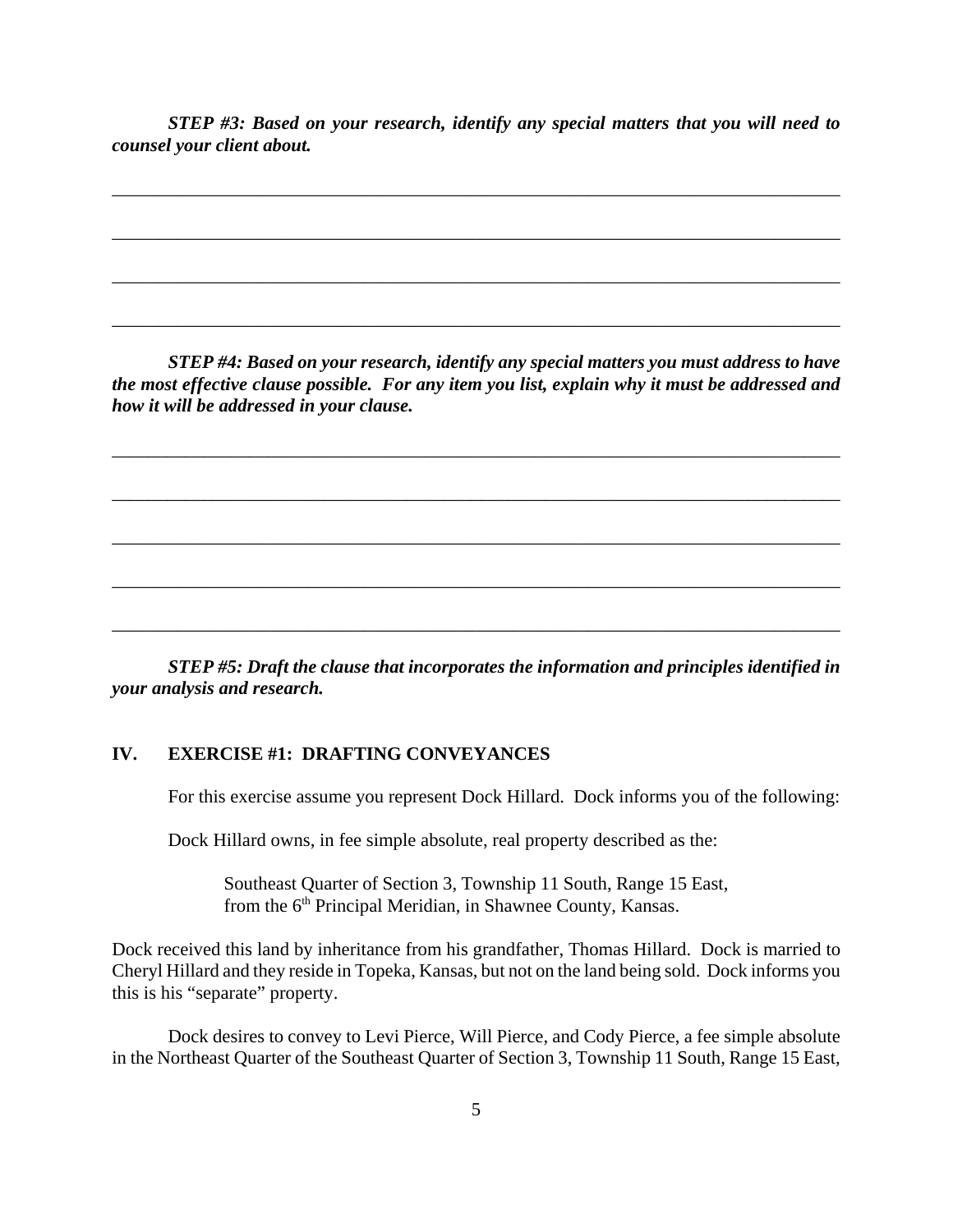from the 6<sup>th</sup> Principal Meridian, in Shawnee County, Kansas. Dock wants the three to hold the conveyed land as joint tenants "so nobody has to worry about the probate court and lawyers." Dock also wants to transfer the land at this time so it will not be part of his taxable estate at his death.

Dock, Levi, Will, and Cody want to make sure the transfer can be recorded to provide the world notice that Dock has transferred his interest to the Pierce brothers. Levi, Will, and Cody are providing no consideration for the conveyance by Dock. Dock does not want to guarantee title to the property but does want to provide Levi, Will, and Cody with all rights Dock has in the property now, or that he may become entitled to in the future.

#### **A. Your Task**

Apply the drafting principles you learn today to Exercise #1 and draft the document you will use to accomplish Dock's goals. For each word used in your document, be able to explain *why* it was used, relying upon your analysis of the relevant law. **The document should be typed and ready to effectively transfer the interest from Dock to Levi, Will, and Cody.** You do not want Dock to have to do anything further other than sign the document you prepare. If there are any procedural issues the parties need to be aware of (again from your analysis of the law and facts), be prepared to discuss them at our next session (**Noon, Wednesday, October 29, 2008, Room 102**).

To allow me time to review your work, and prepare my analysis for our October 29 session, **place your completed documents in my mailbox in Room 203 by Noon on Tuesday, October 28, 2008**. Put your names on the group document. Make and retain a copy of your work; I will not be returning your documents.

#### **B. How To Approach This Drafting Task**

**First, you need to fully understand the law that is implicated by the drafting task.** The facts indicate several matters need to be addressed. For example: (1) How do you convey real property from an owner to a grantee? (2) How do you convey a "fee simple absolute?" (4) How do you make the grantees "joint tenants?" (4) What must be done with the document to make it recordable? (5) What must be done to convey the real property without any "guarantee" of title? (6) How do you convey property to include "all rights Dock has is the property now, or that he may become entitled to in the future?" (7) Is it possible to make a present conveyance without consideration? (8) Does it matter that this property is Dock's "separate property"?

To answer these questions you will need to research the applicable law. For this exercise you begin by searching statutory law for guidance. This involves choice of law issues at several levels: (1) Does state or federal law apply? (2) If state law applies, which state's law? [For this problem, assume Kansas law applies.] What "law" of Kansas? Is this governed by a specialized body of Kansas law, such as the Uniform Commercial Code?

If you are at a complete loss regarding how to approach the issues, the first step may be to research the general subject matter in a treatise. For example, a treatise section on "conveying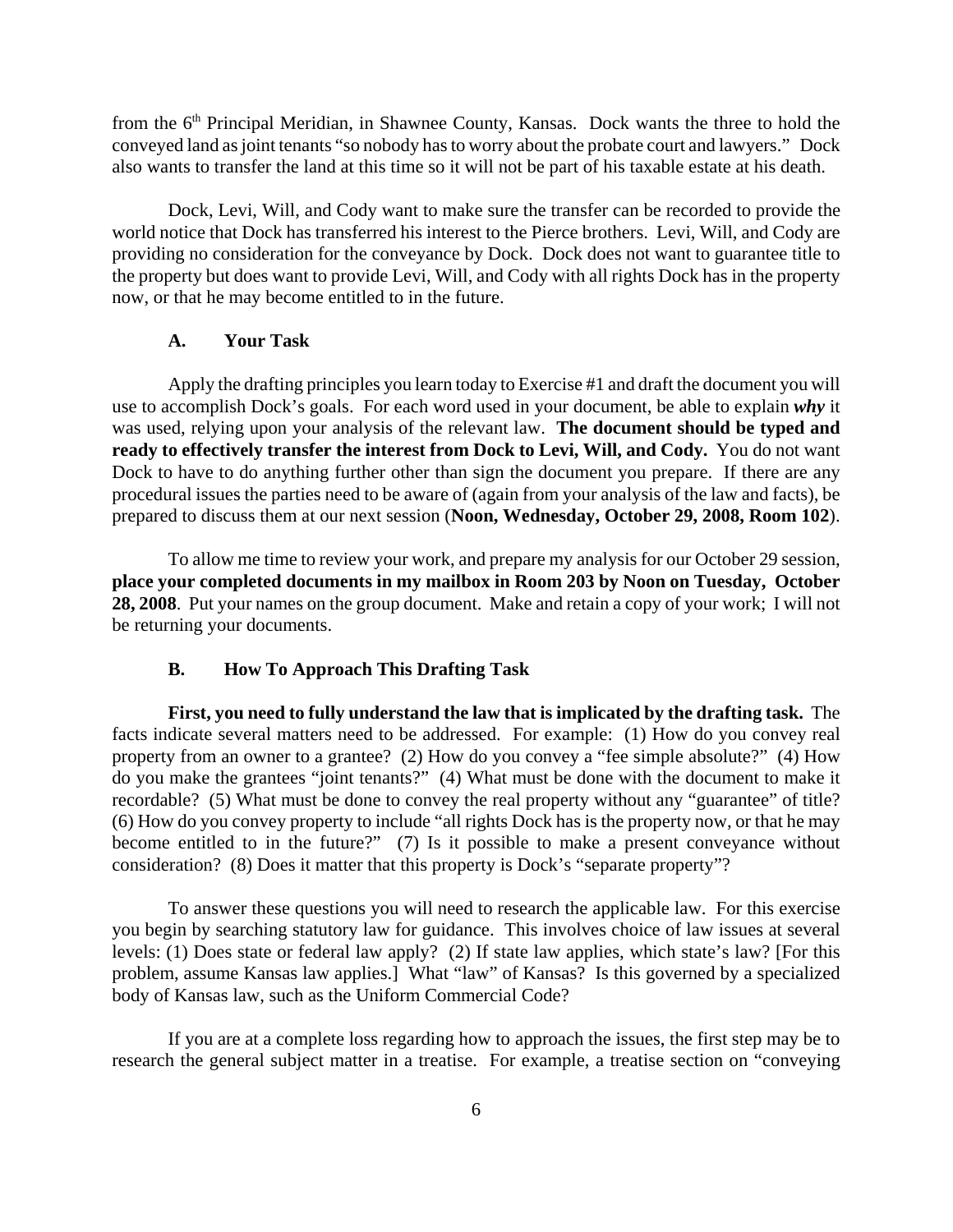land." If you have a basic understanding of the issues involved, your first step will be to look for relevant statutory law on the subject. This means you will begin your research in the Kansas Statutes Annotated.

Once you have exhausted your study of the relevant statutes, you may need to examine, depending upon the subject matter, relevant regulations, orders, case law, commentary, and other information that can assist you in understanding a statute, or to address a matter not addressed by statute.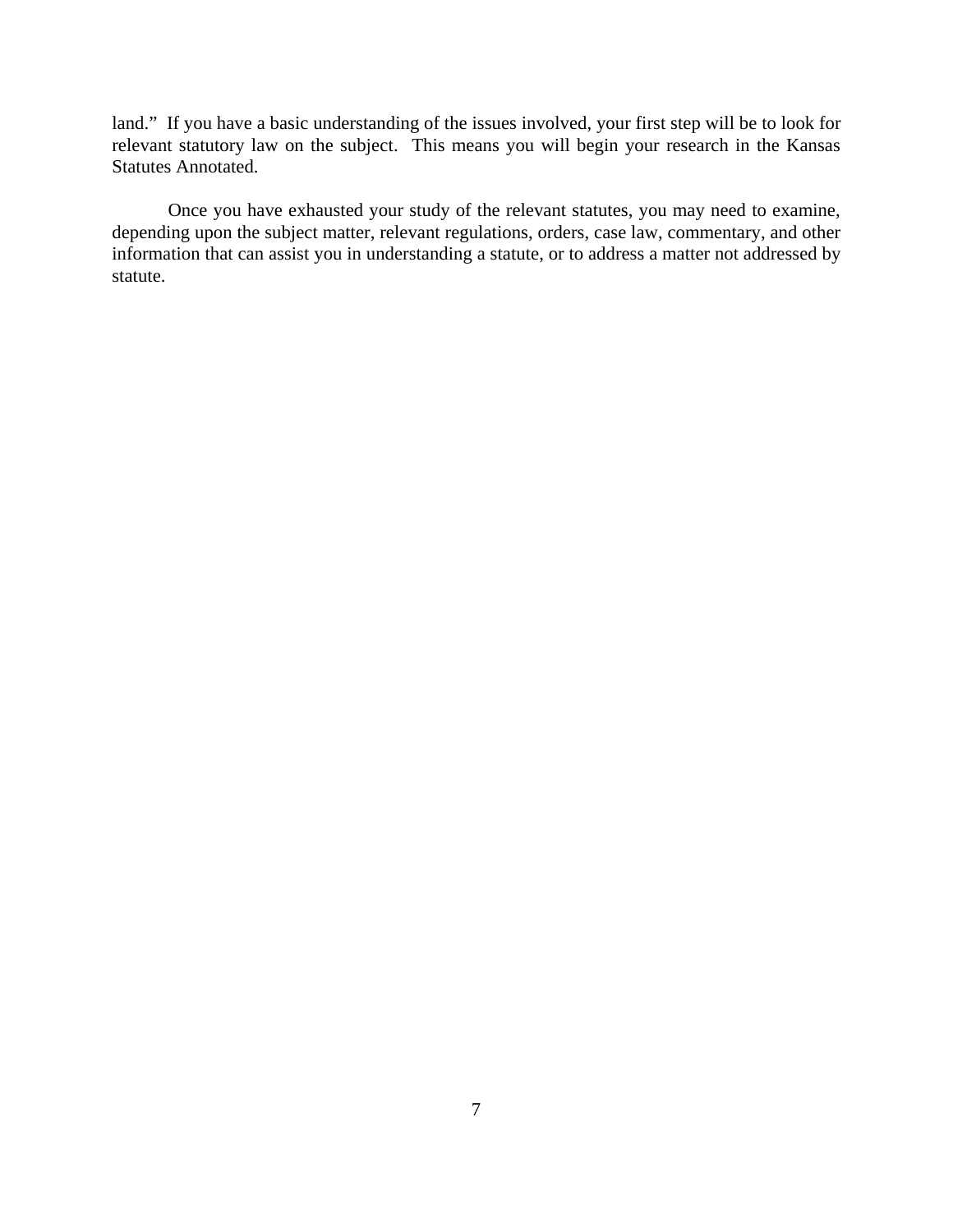# Professional Skills Instruction: Introduction to Legal Drafting

Presented by Professor David E. Pierce Director--Business and Transactional Law Center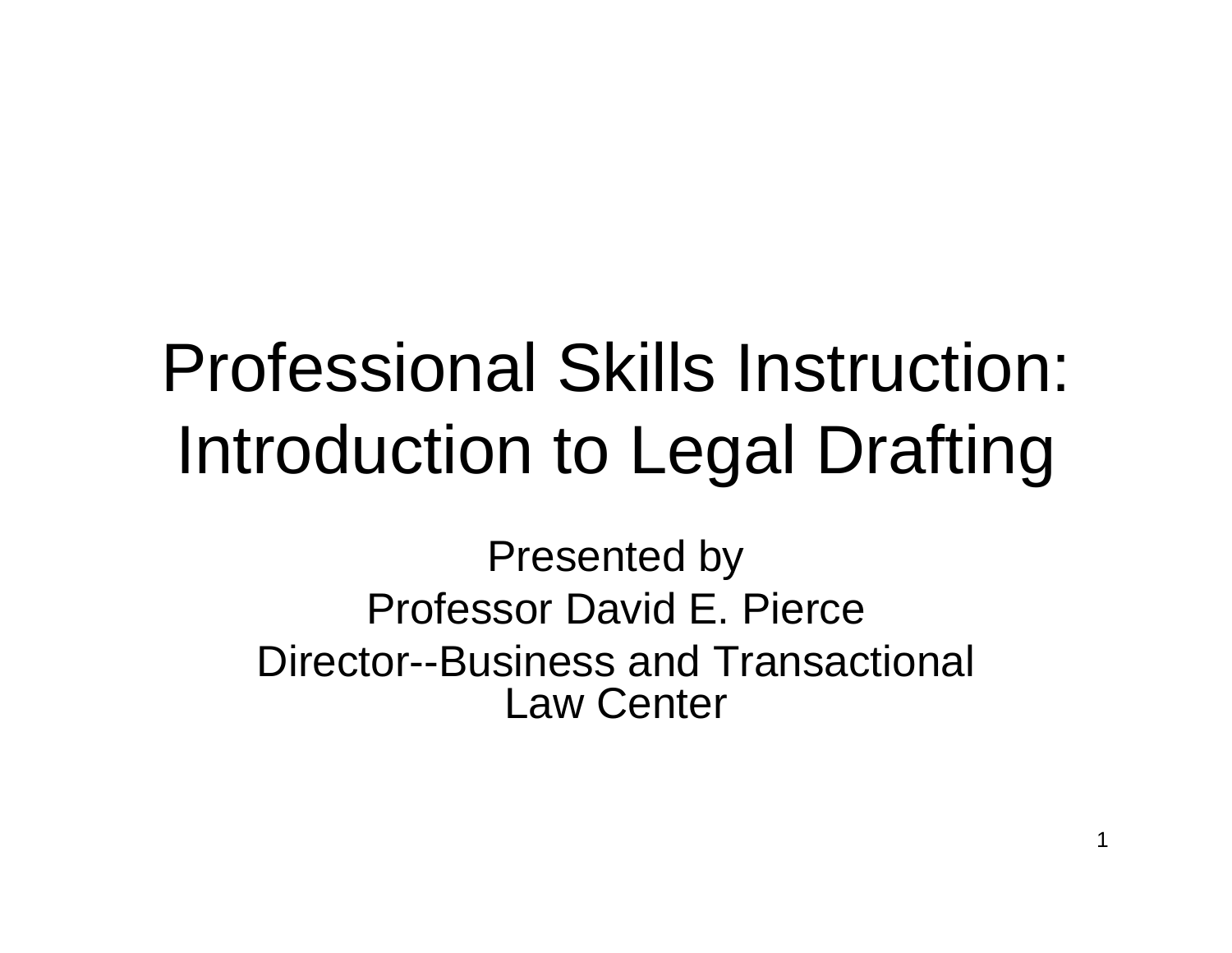# The Basic Goal of "Drafting"

• You will learn how to prepare documents that make the law operate in such a manner as to accomplish your client's goals.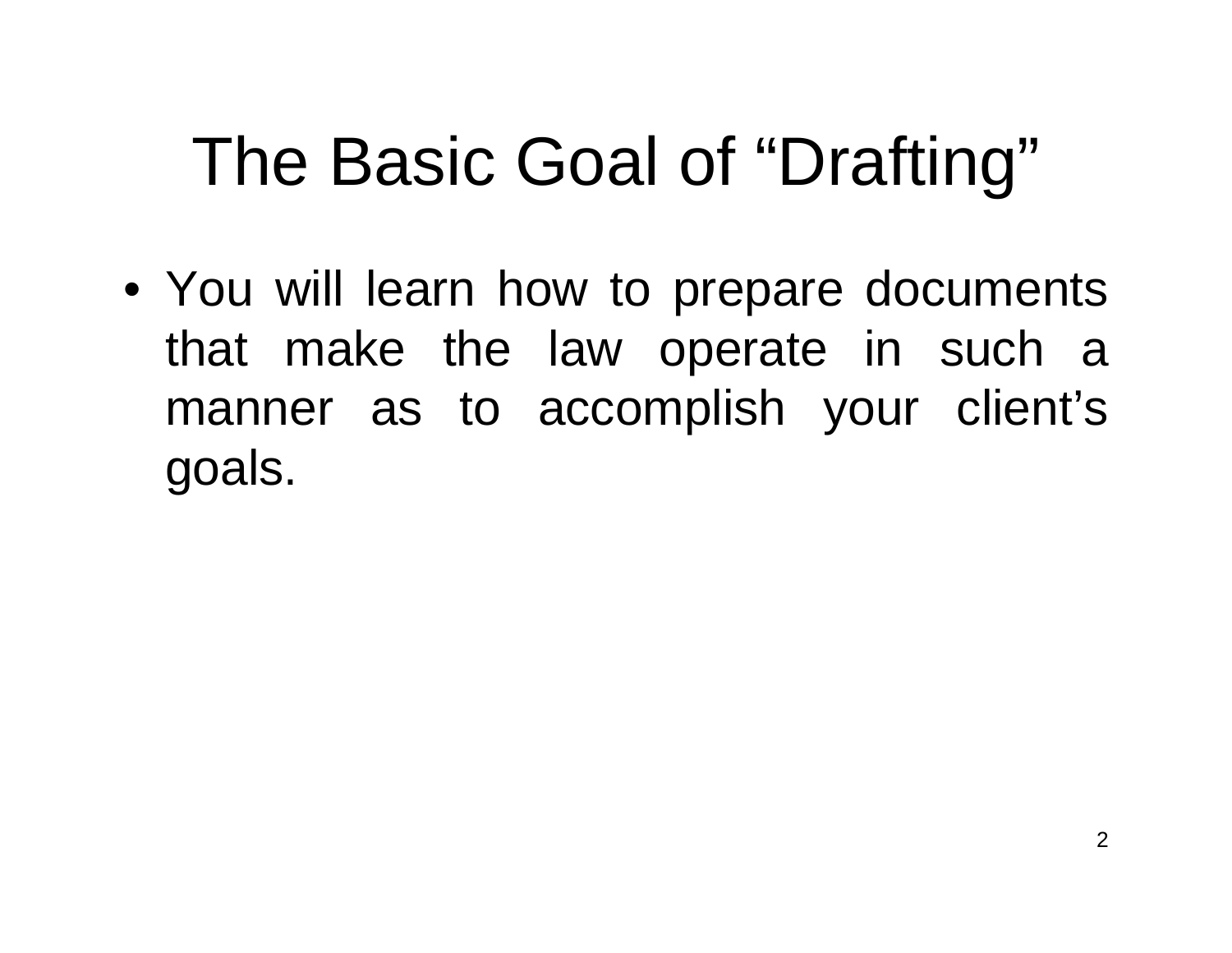# The Basic Goal of "Drafting"

• You have the opportunity to operate in the lawyer's dream world: **a place where you can** *create the facts* **you need to achieve a desired legal result**.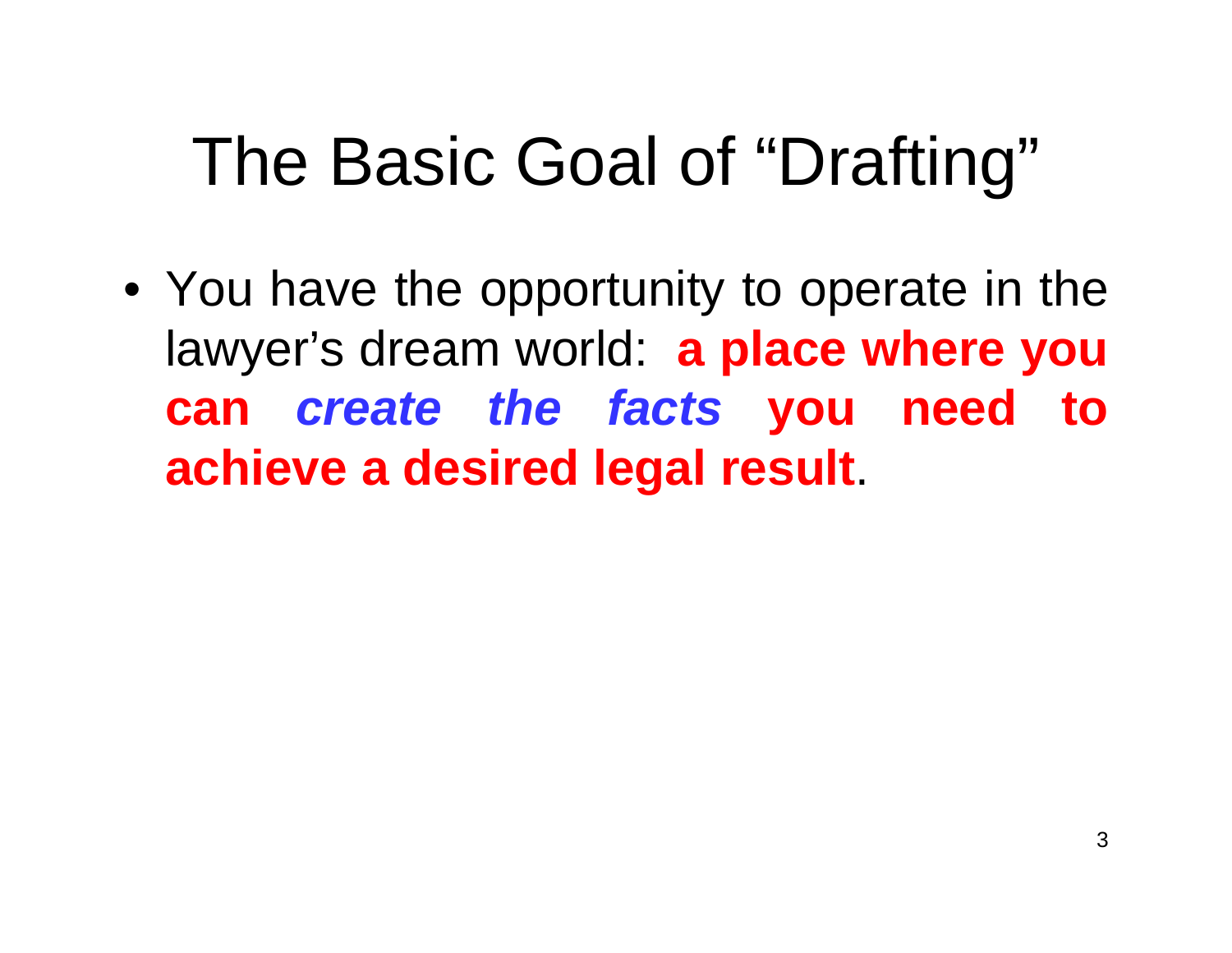# Drafting Basics

- **To draft effective documents you must:**
	- **Understand** the client's goals.
	- **Identify** the issues triggered by the project.
	- **Research** the law concerning the issues.
	- **Apply** the research to fashion your terms.
	- **Communicate** the terms to your audience.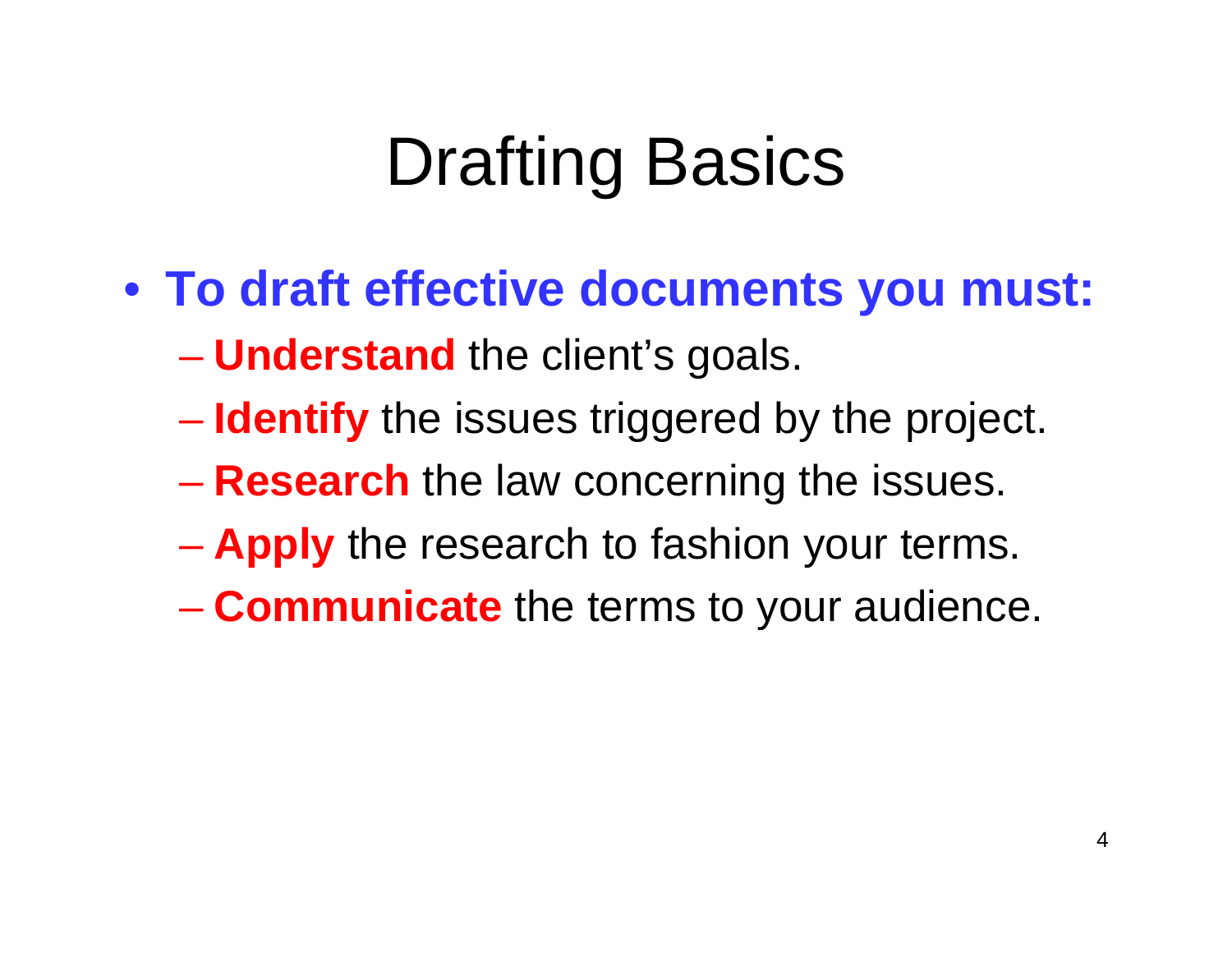### Forms Can Be an Ethical Violation

- Kansas Rules of Professional Conduct
- Supreme Court Rule 226

### • **RULE 2.1 Advisor**

"In representing a client, a lawyer shall exercise **independent professional judgment** . . . ."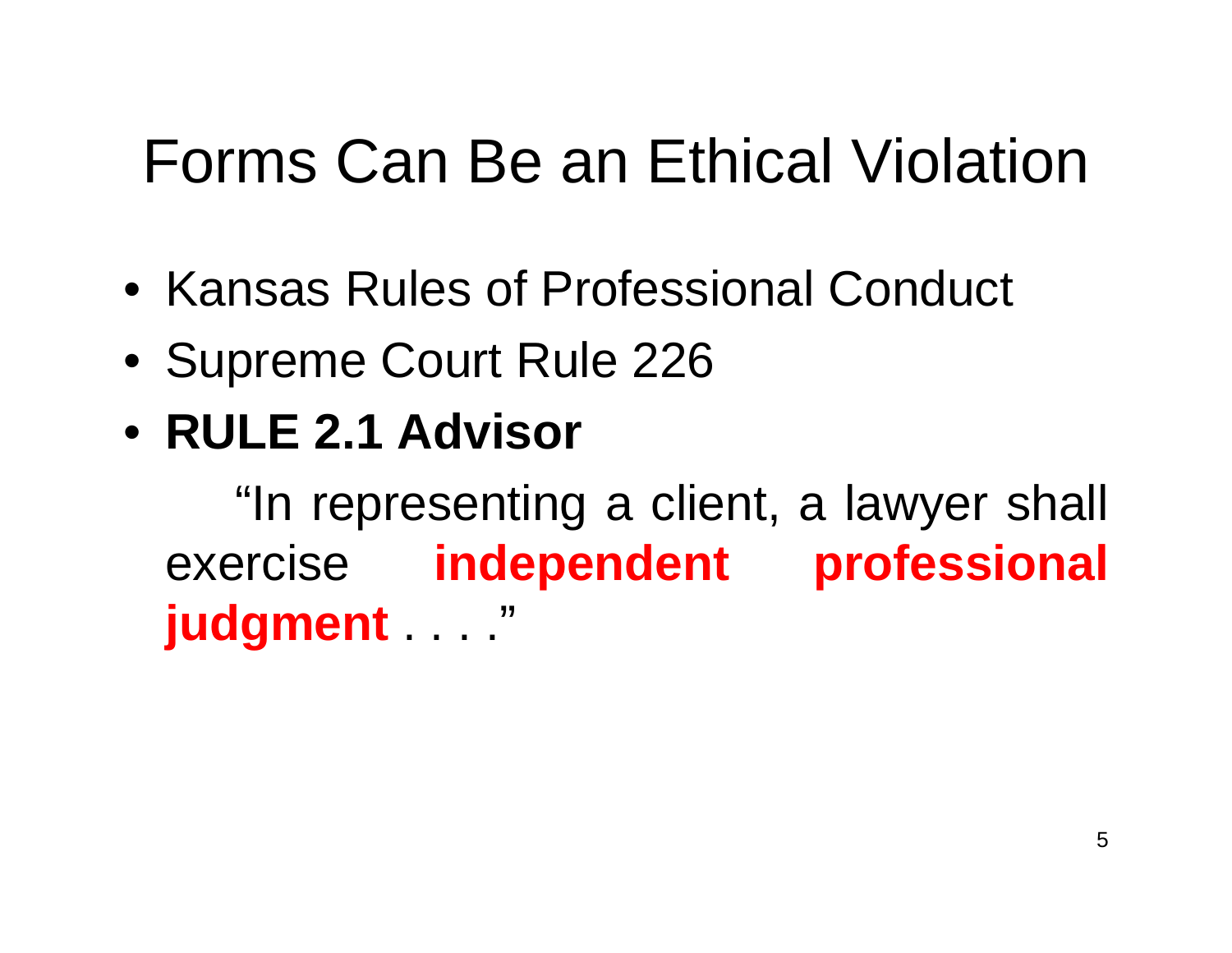### Forms Can Be an Ethical Violation

### • **RULE 1.1 Competence**

"A lawyer shall provide competent representation to a client. Competent representation requires the legal **knowledge, skill, thoroughness and preparation** reasonably necessary for the representation."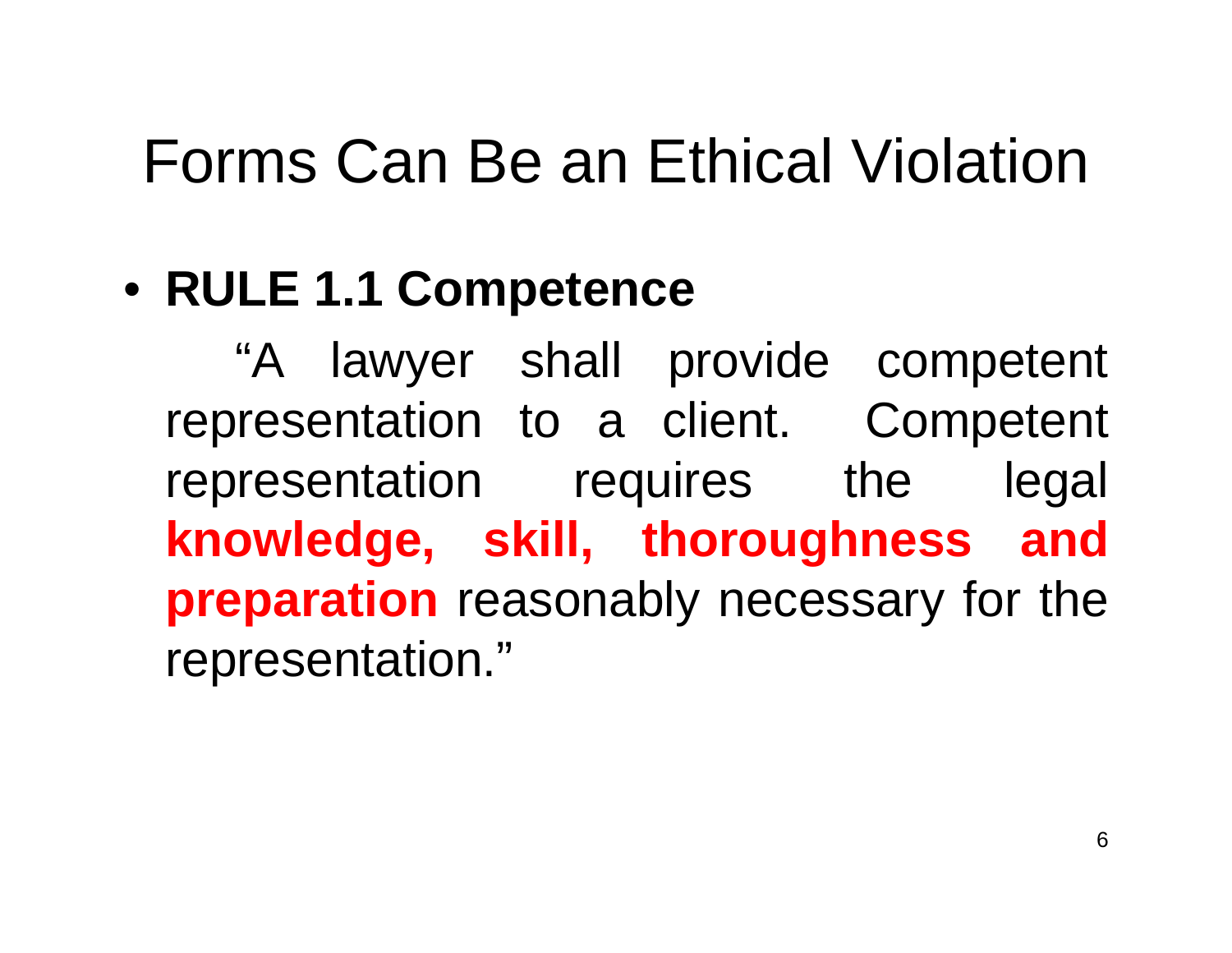### Forms Can Be an Ethical Violation

• Comment to **RULE 1.1 Competence**: "[2] **Some important legal skills, such as** the analysis of precedent, the evaluation of evidence and **legal drafting, are required in all legal problems**. Perhaps the most fundamental legal skill consists of determining what kind of legal problems a situation may involve . . . ."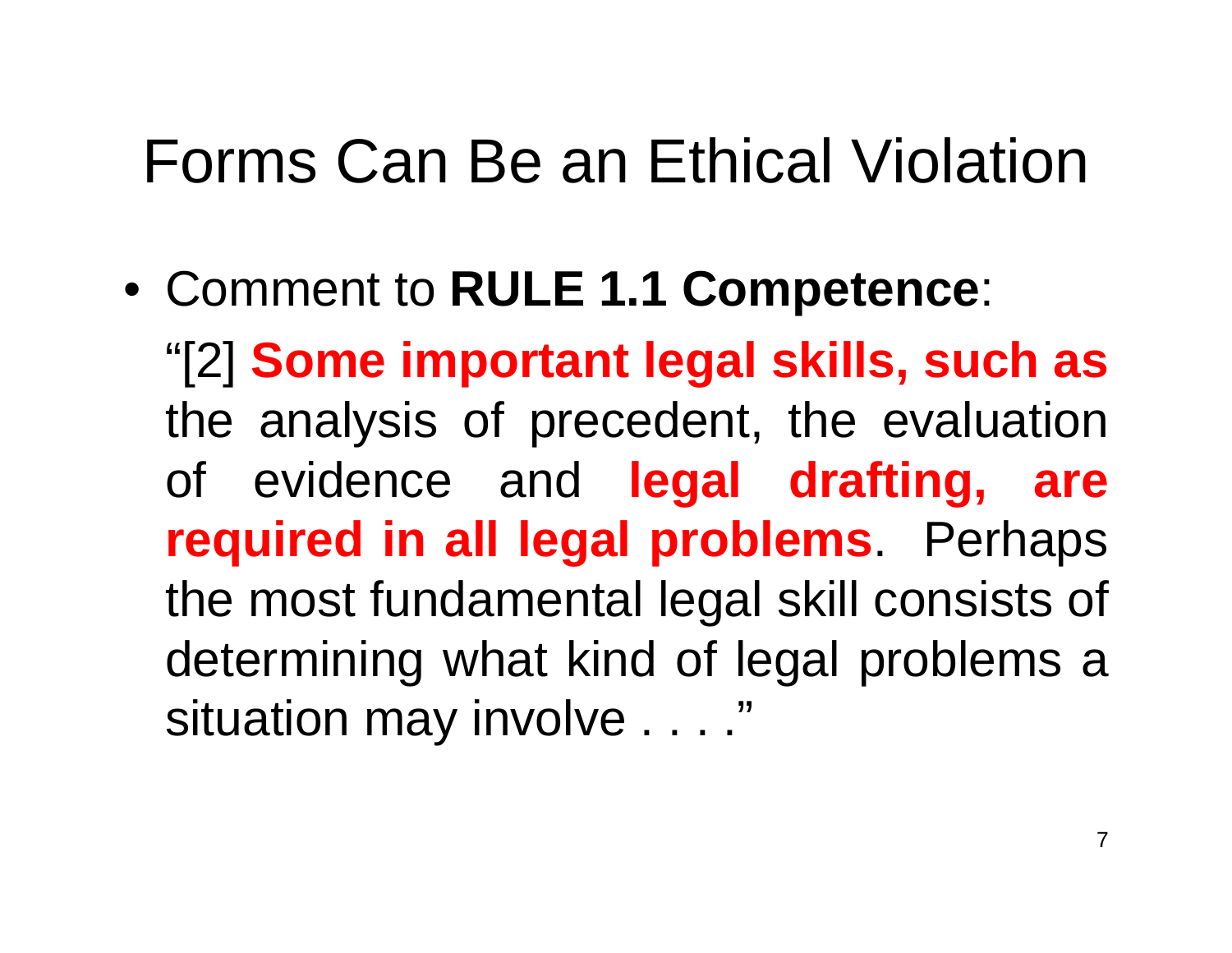- Once you engage in your own "zero-base" drafting, the last step can include looking at a form to evaluate the content of your document.
- The goal is to merely see what "they" included that you did not, and evaluate why.
- Can evaluate your approach to issues compared to "theirs."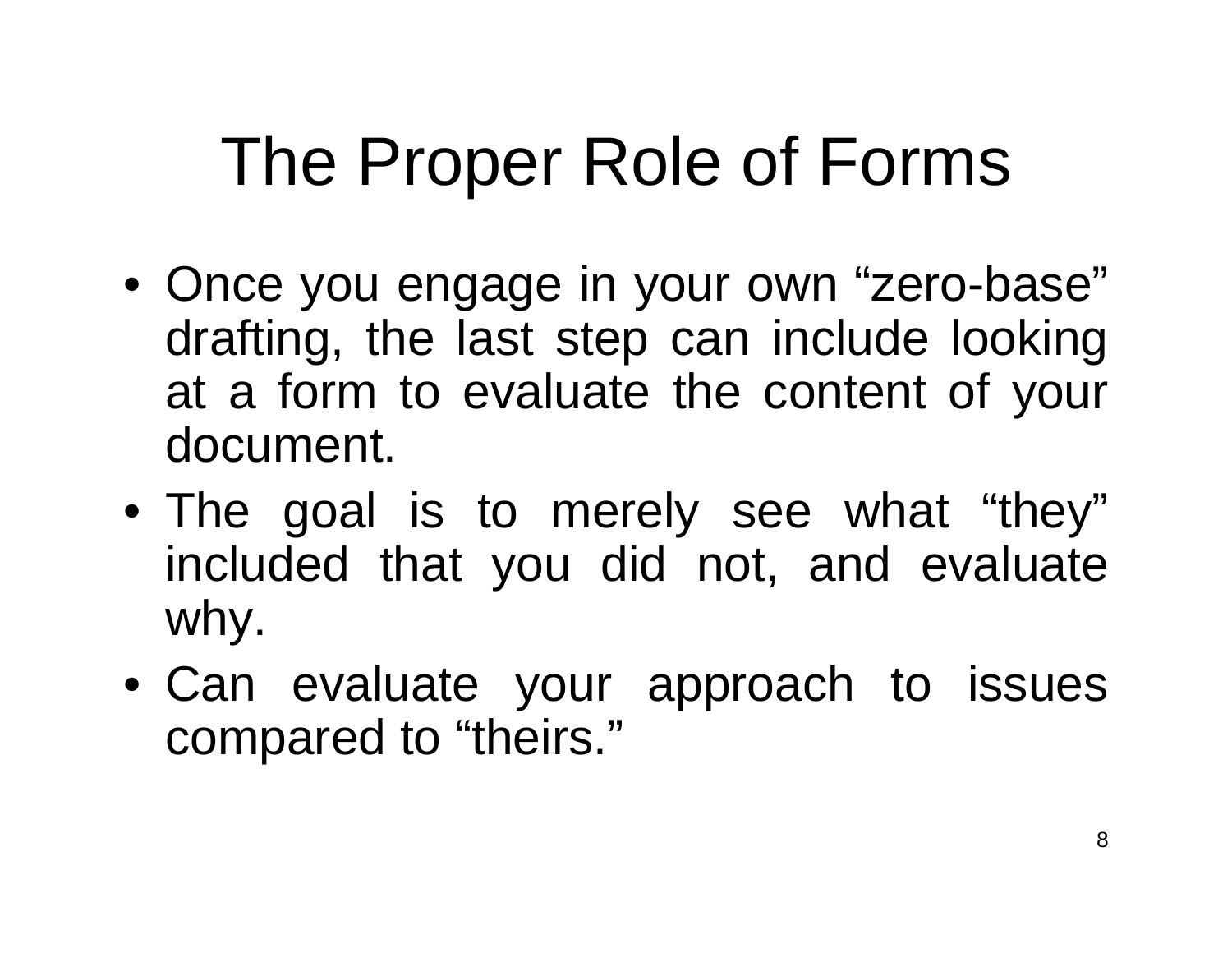- Professor Scott Burnham: "Zero-base" drafting: "[T]he agreement is built from the principles rather than from a model."
- However, as a student, **DO NOT** follow Professor Burnham's advice: "To begin zero-base drafting, start with an original form that can serve as an outline . . . ."
- **You can end with the form but NEVER begin with a form.**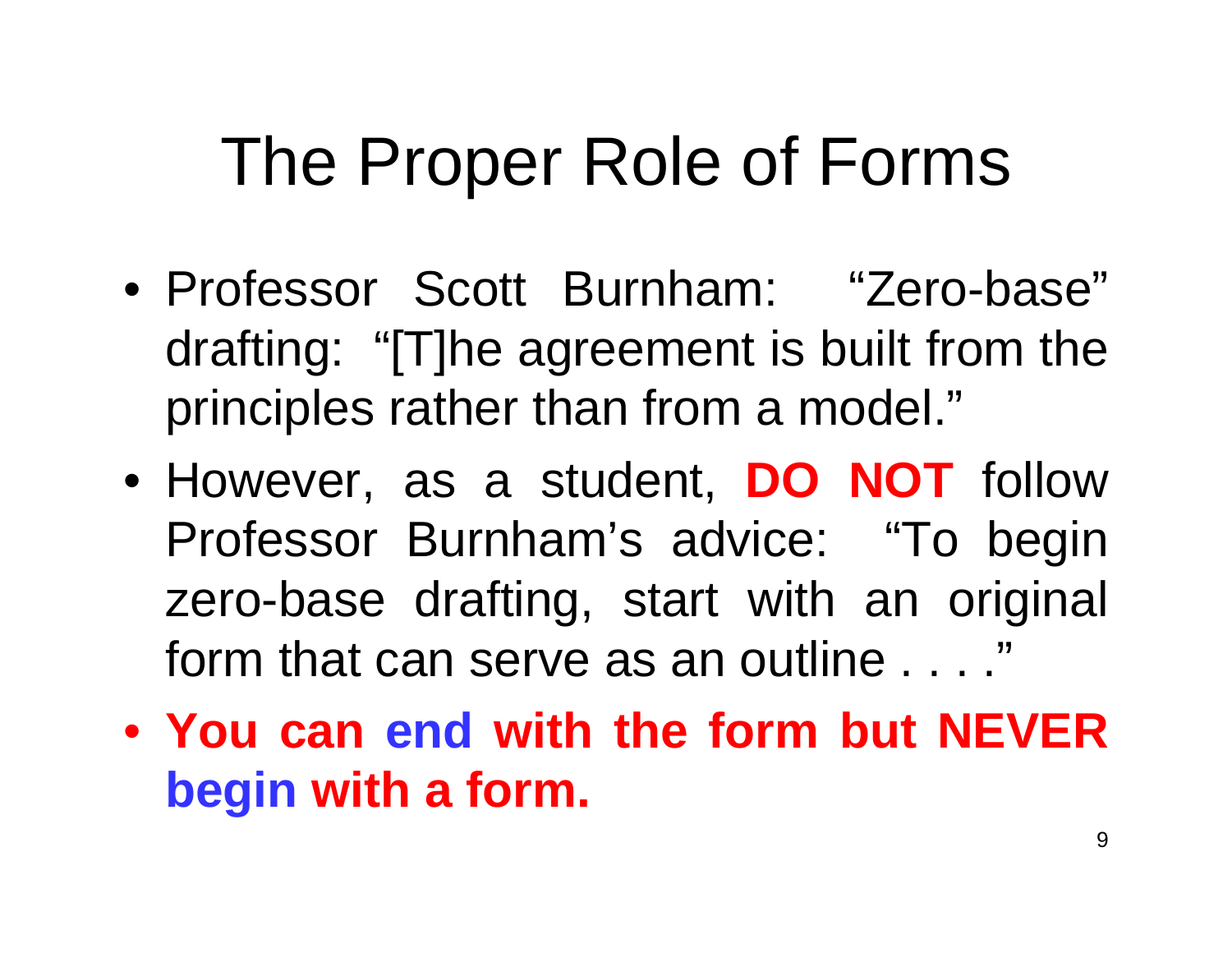- If you begin with a form, it will improperly channel your analysis of the problem.
- If you begin with a systematic analysis of the problem, you will understand **what should be in the document** and, equally important, you will understand **why** it is included, or excluded.
- You will also know **how** to state each clause.
- 10• This will also assist you in reviewing documents tendered by others.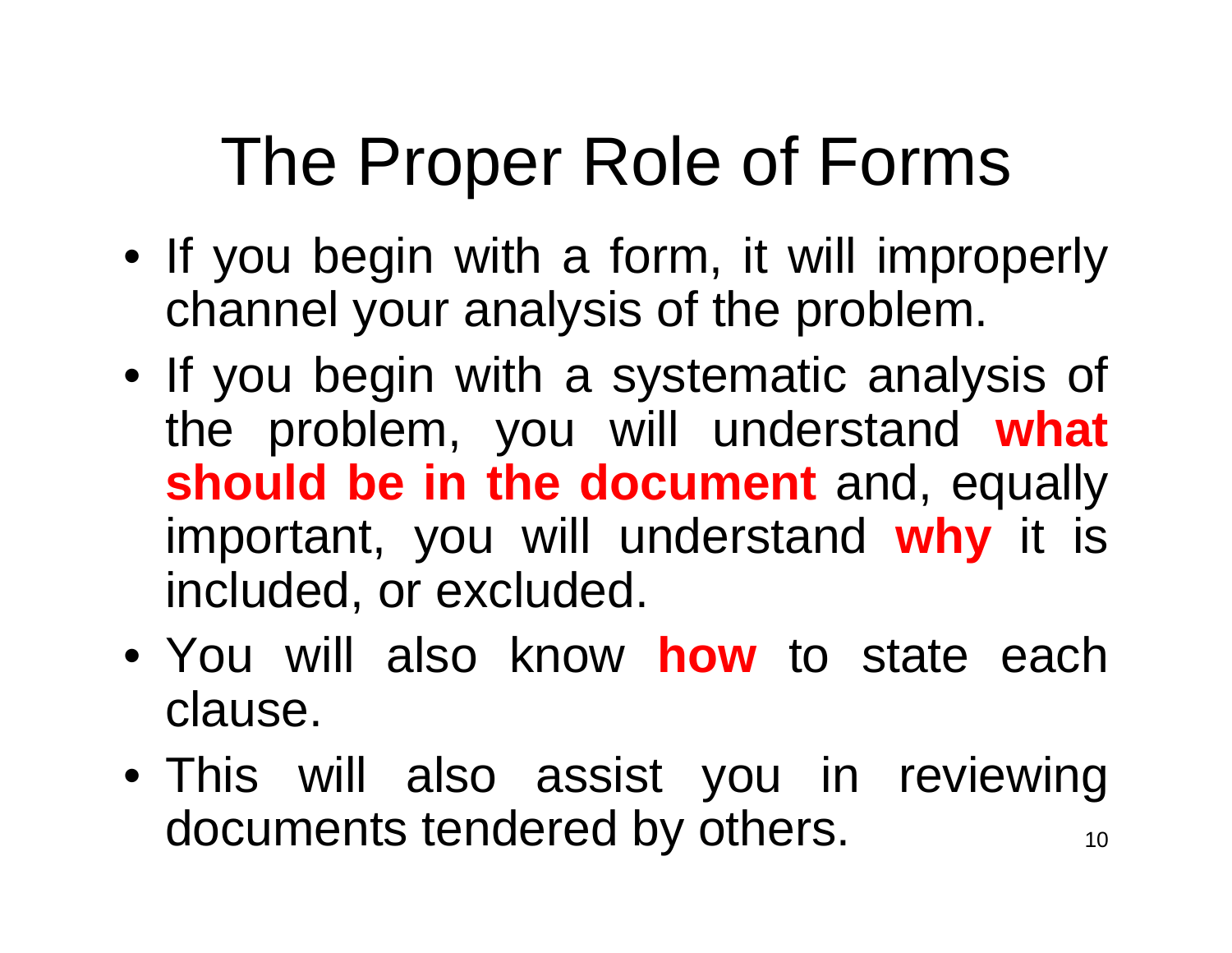- Once you have analyzed the situation, and applied **your** analysis and the law to prepare an agreement, you now have **your form** that can be used in future transactions.
- You must modify your form to meet the facts and needs of your client and update it as the law and experience dictate.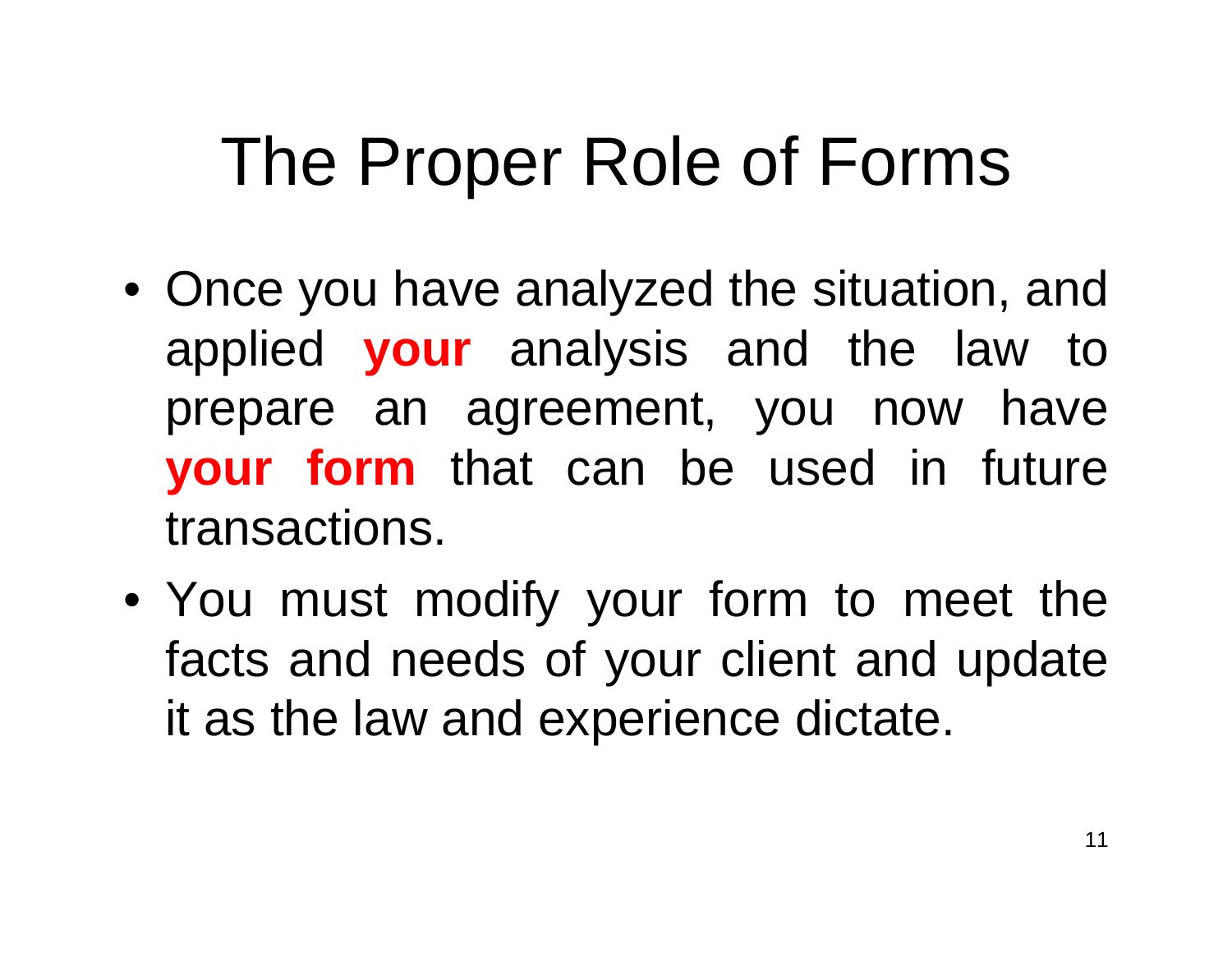# **Boilerplate**

- If you follow proper drafting techniques, then nothing you use in a document can be accurately classified as "boilerplate."
- Is a limitation of warranty boilerplate?
- In an indemnity boilerplate?
- Is a merger clause boilerplate?
- Is a choice of law clause boilerplate?
- **NOT IF** *YOU* **DRAFT THEM.**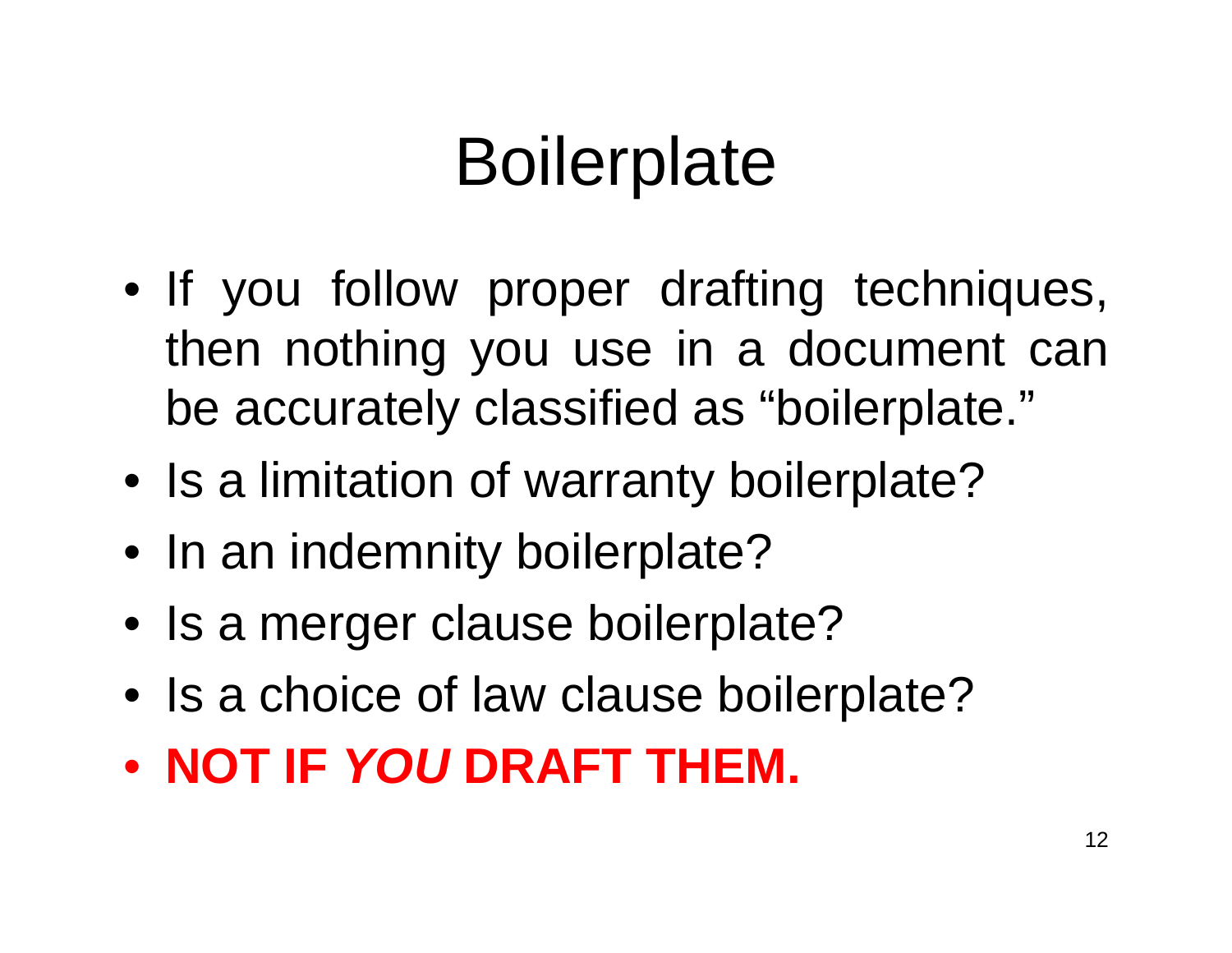### Documents Instruct

- Most documents we draft are designed to instruct others regarding our client's rights, obligations, or status.
- Contract: a set of instructions regarding what the parties must do.
- For example, a real estate contract is designed to accomplish a specific goal: transfer property from seller to buyer.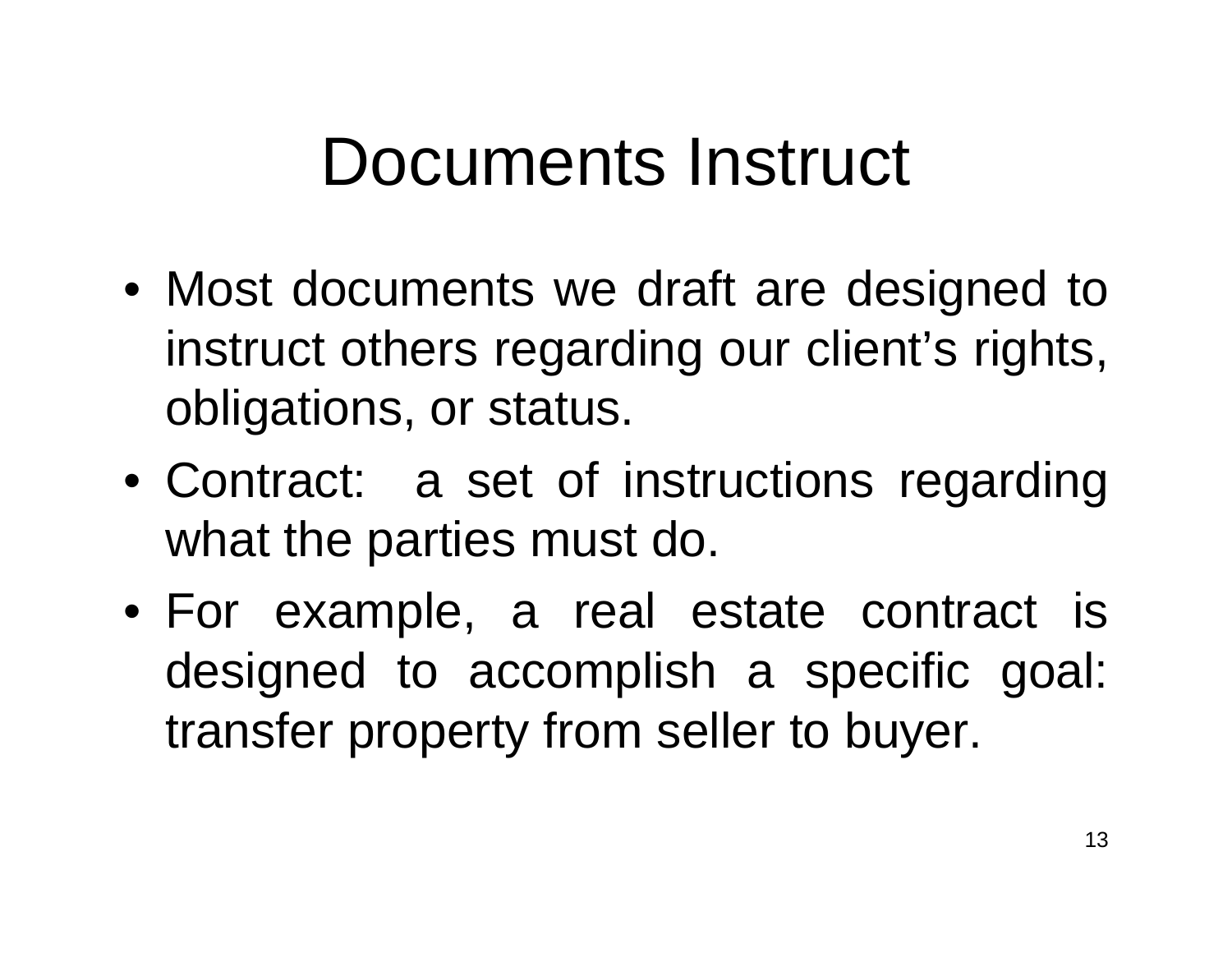### Documents Instruct

- Deeds instruct: who owns what sort of interest in what property?
- Doctrine of Merger: the deed may take the place of the contract.
- Contract/Property Interface: integration vs. merger.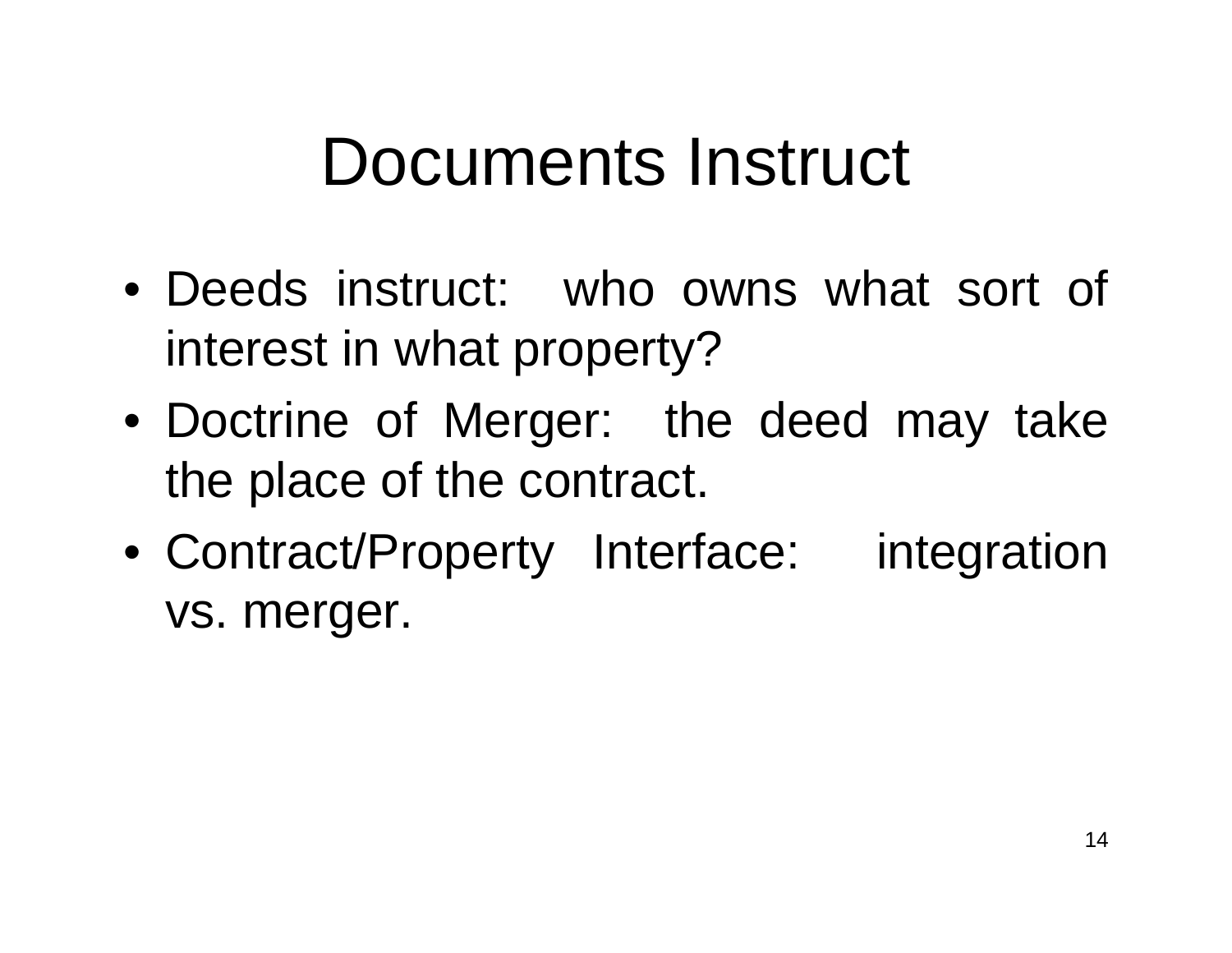### Documents Instruct

- To ensure your instructions are followed, you must know your audience so you can be sure and **communicate**.
- Communication involves:
	- –Knowing what needs to be said.
	- –Saying it in an accessible, usable format.
	- –Saying it so it will be understood.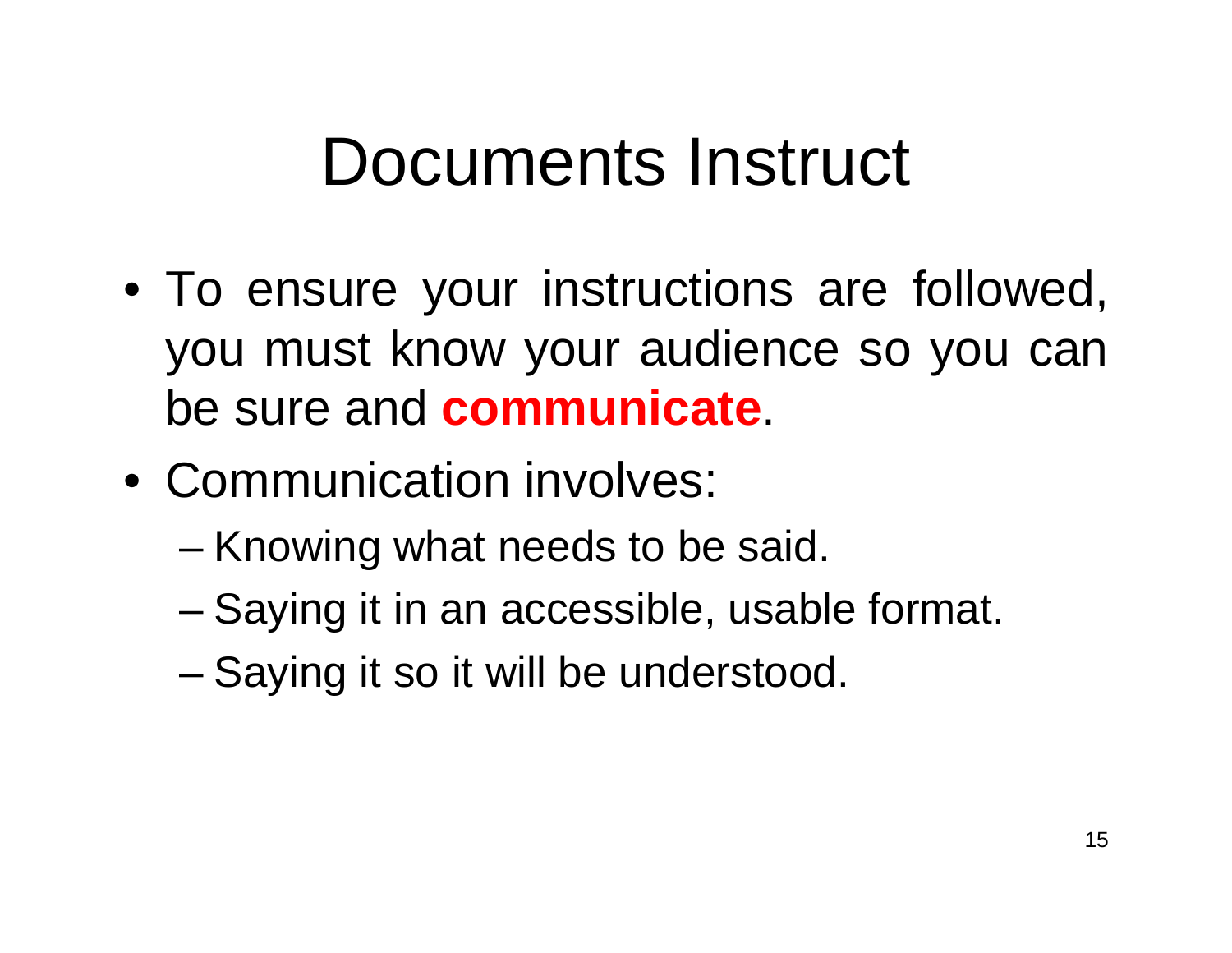- Avoid verbal clutter.
- Use words sparingly.
- Use ordinary language unless there is a need for special terms.
- **"Good legal writing does not sound as though it had been written by a lawyer."** Wydick at p. 5.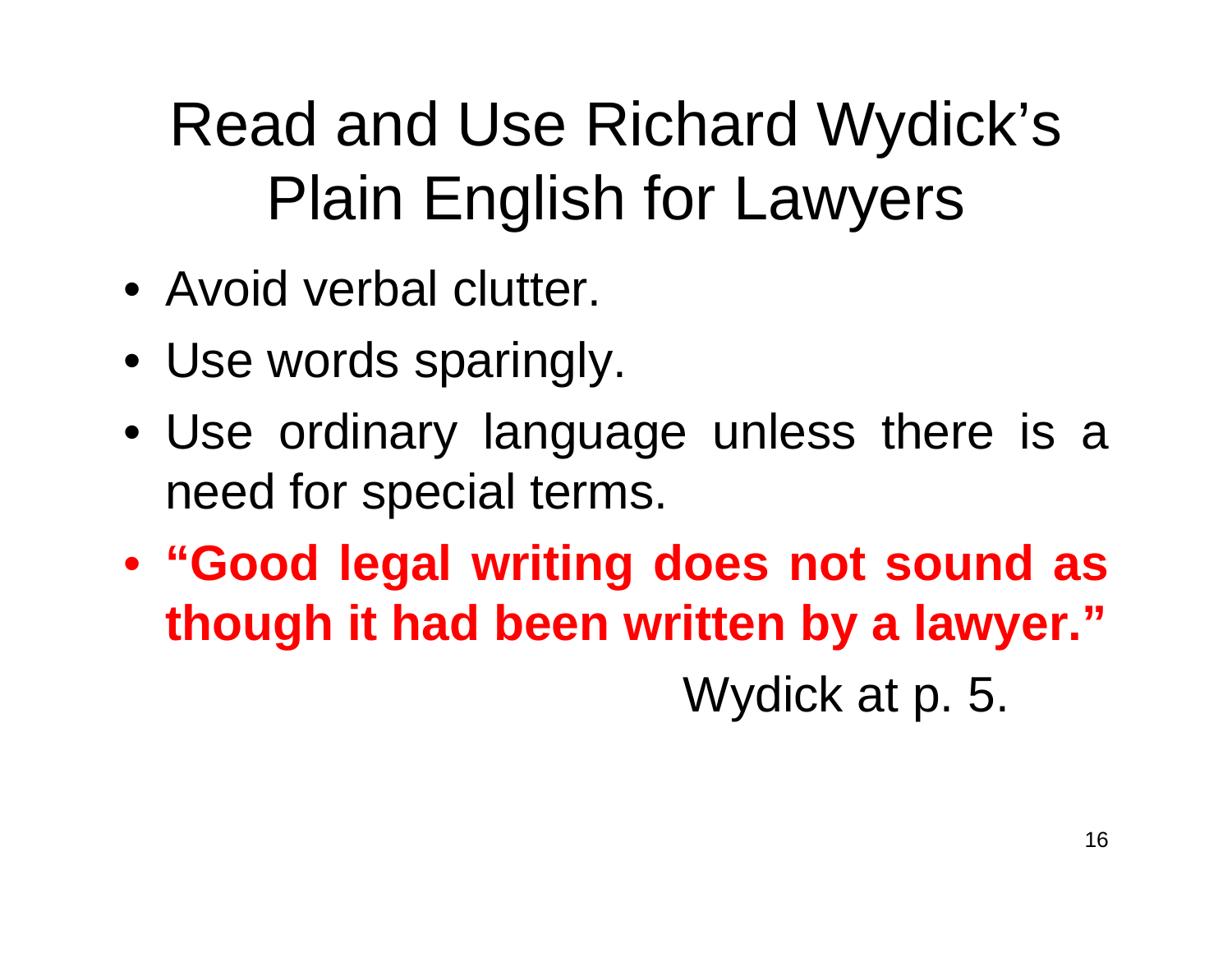- **Omit surplus words.**
- "Working Words" and "Glue Words"
- A <u>trial</u> by <u>jury</u> was <u>requested</u> by the defendant.
- Glue-to-Working Ratio: 5/4
- The <u>defendant</u> requested a jury trial.
- Glue-to-Working Ratio: 2/4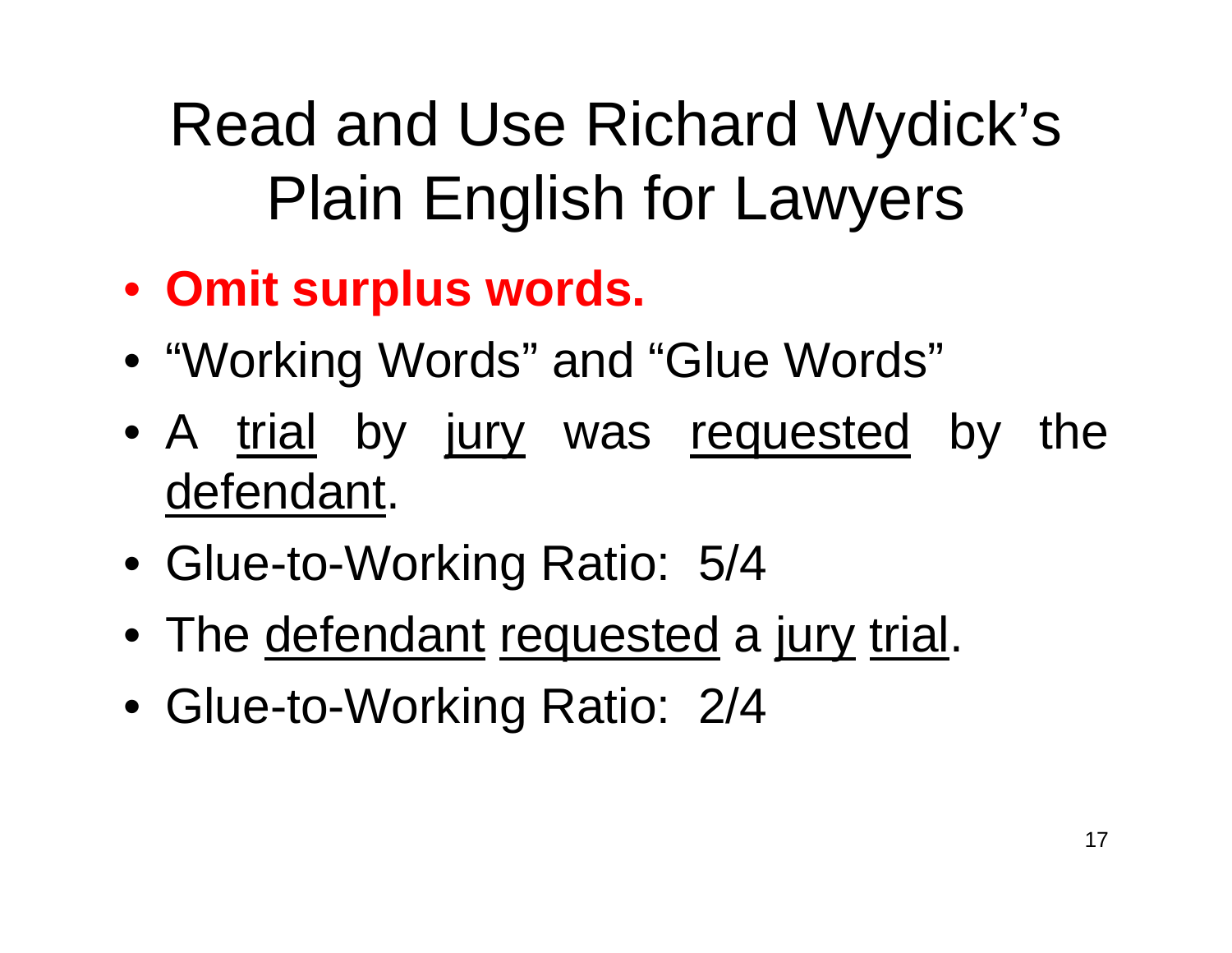- **Avoid Compound Constructions.**
- at the point in time (then)
- by means of (by)
- by reason of (because of)
- by virtue of (by, under)
- for the purpose of (to)
- for the reason that (because)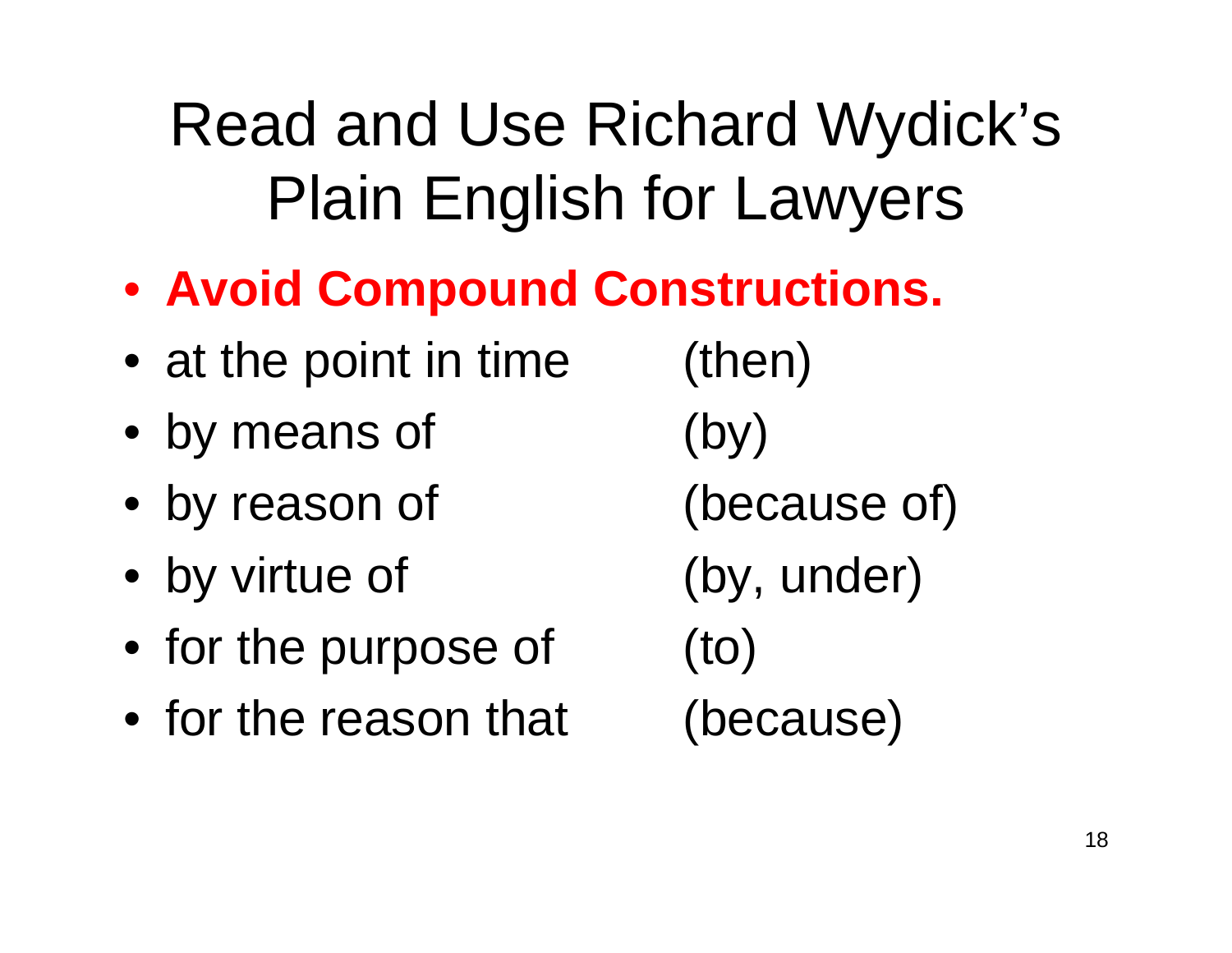- **Avoid Word-Wasting Idioms.**
- the fact that she had died (her death)
- despite the fact that (although)
- because of the fact that (because)
- he was aware of that fact that (he knew)

19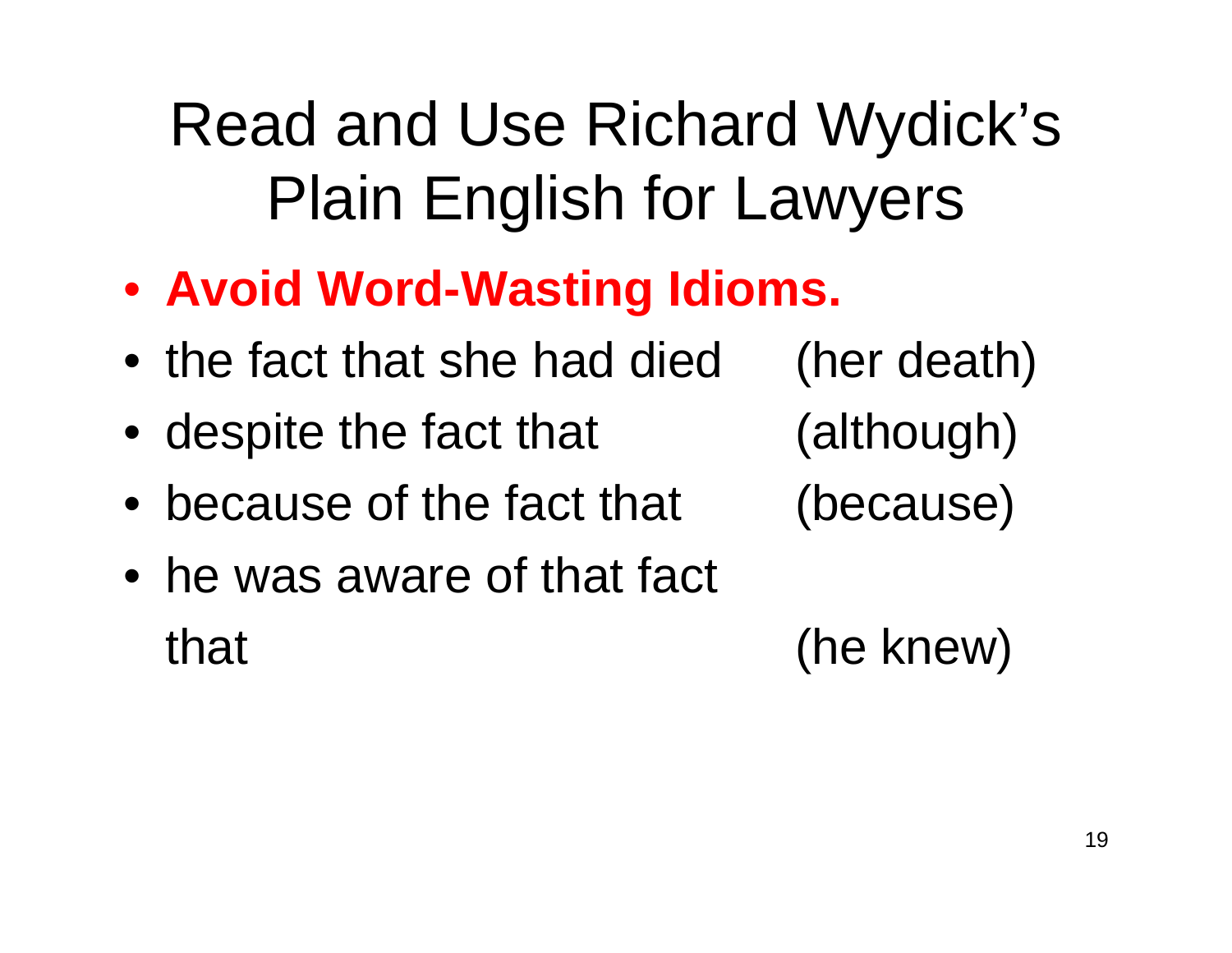- **Focus on the Actor, the Action, and the Object.**
- It is possible for the <u>court</u> to <u>modify</u> the judgment.
- The court can modify the judgment. [actor] [action] [object]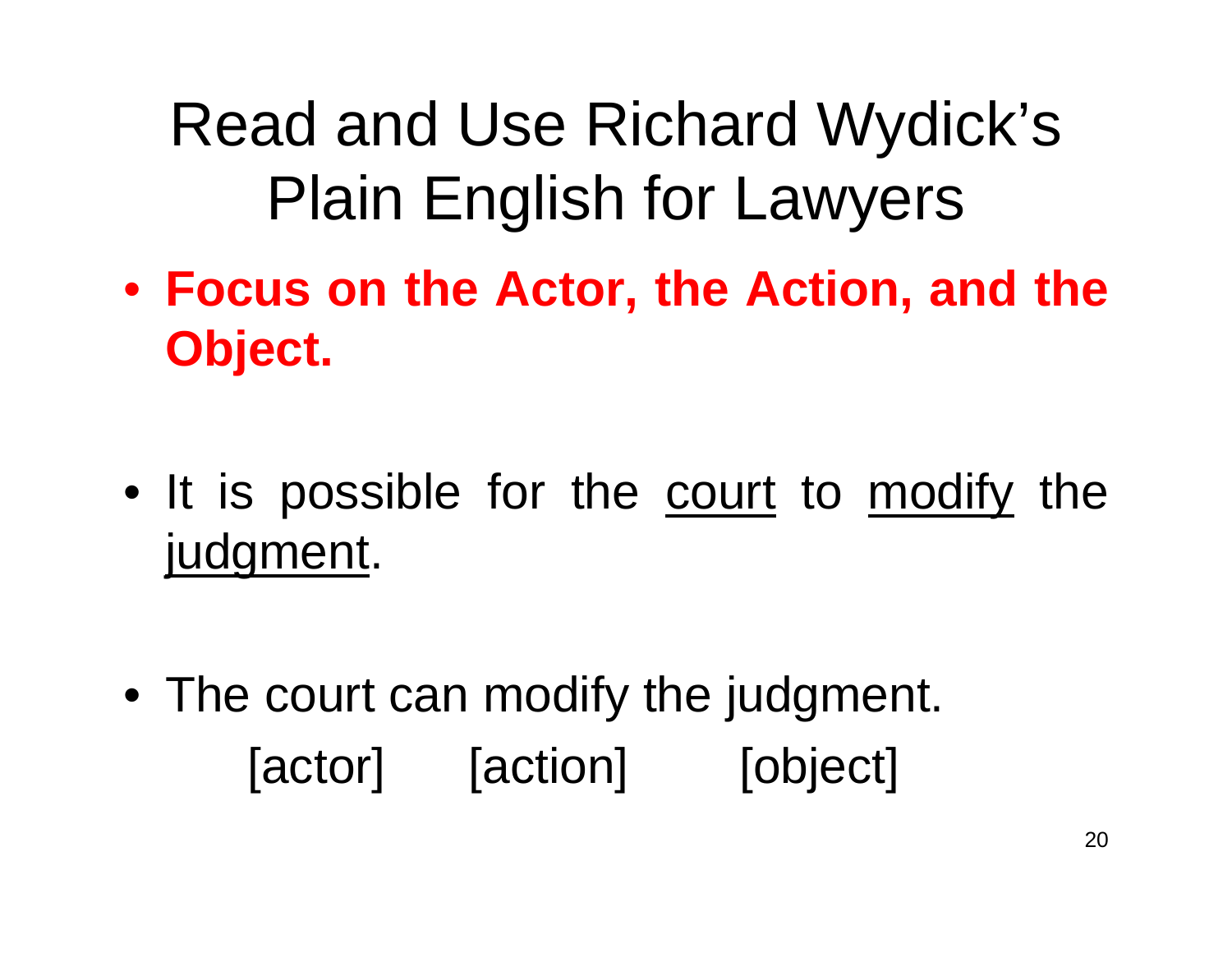- **Do Not Use Redundant Legal Phrases.**
- null and void
- totally null and void
- totally null and void and of no further force or effect
- totally null and void and of no further force or effect whatsoever--dude
- How about "void."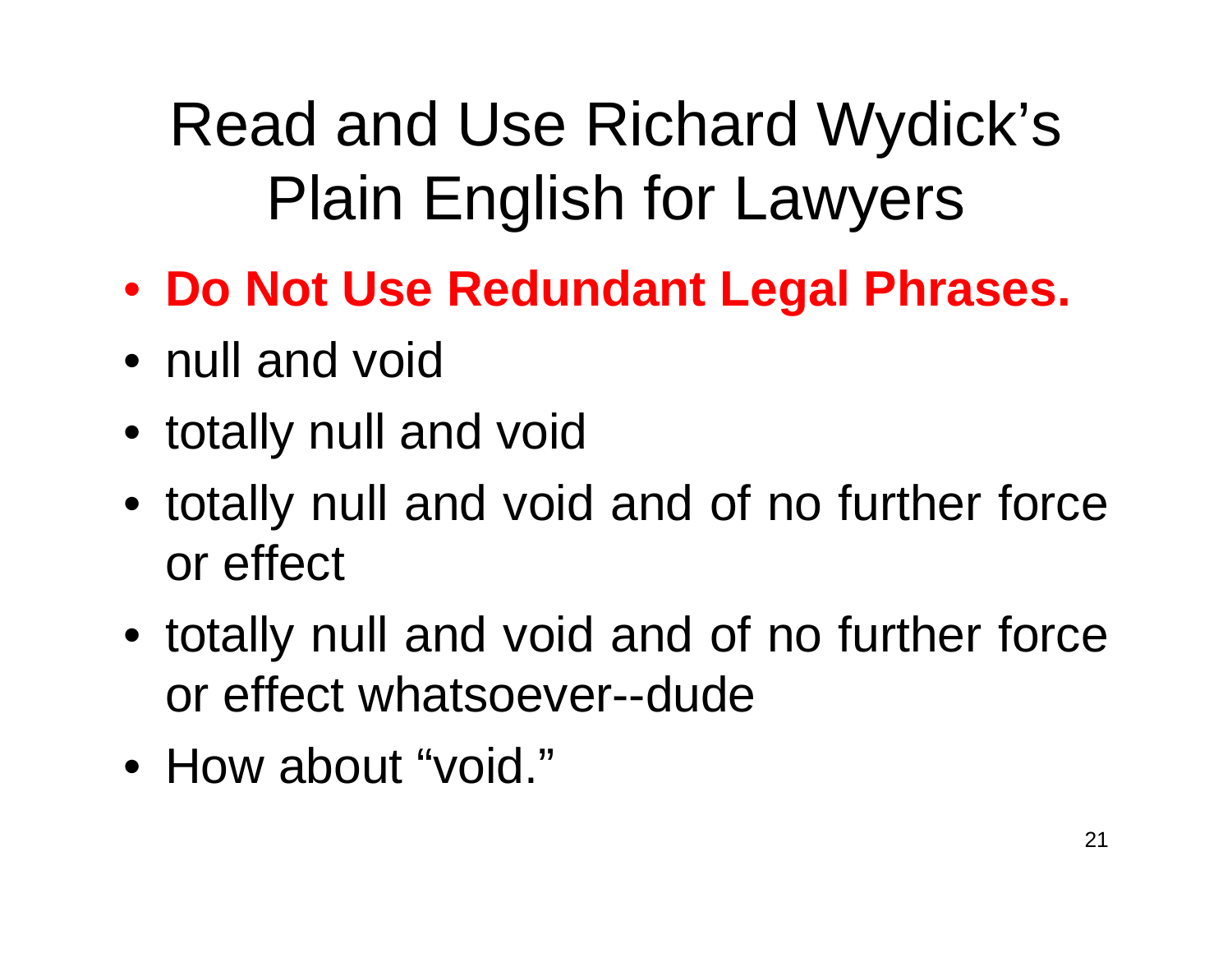- last will and testament (Will)
- made and entered into (made)
- convey, transfer, and set over (convey)
- rest, residue, and remainder (residue)
- good and sufficient (good)
- suffer or permit (permit)
- true and correct (true)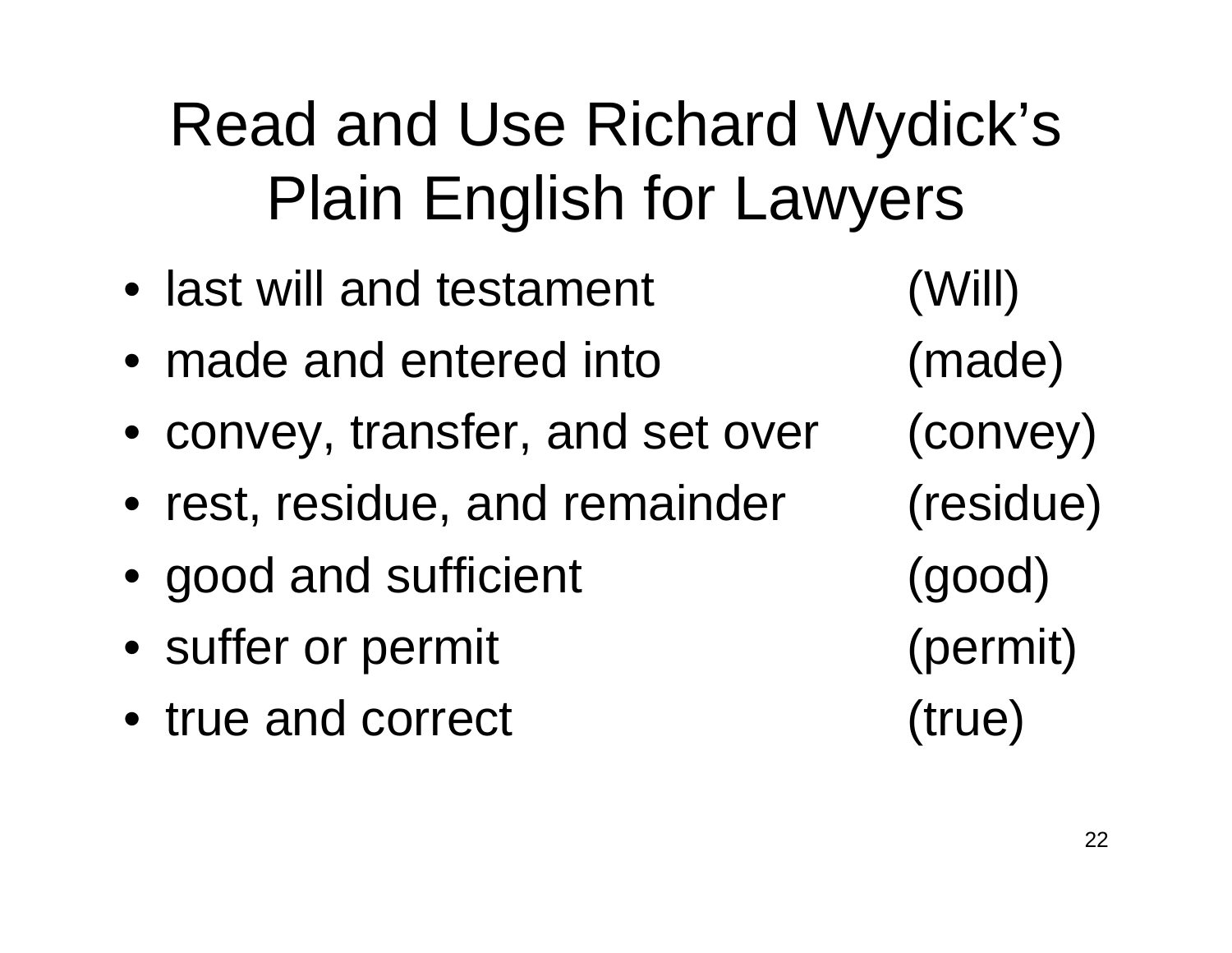• "The old, redundant phrase has worked in the past; a new one may somehow raise a question. To check it in the law library will take time, and time is the lawyer's most precious commodity. But remember –**once you slay one of these old monsters, it will stay dead for the rest of your legal career**." Wydick at p. 21.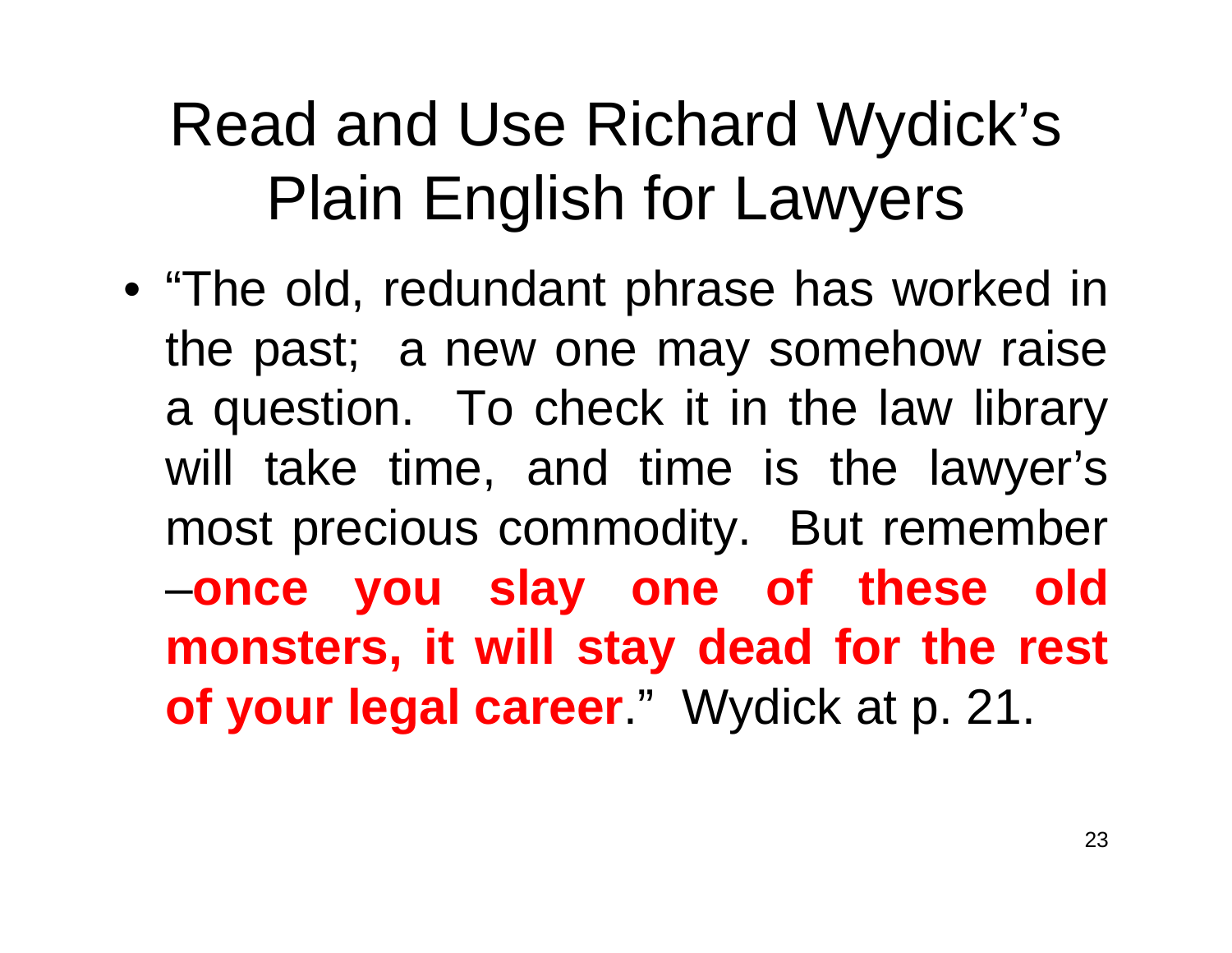# My Favorite Writing Guide

- *The Elements of Style* by William Strunk, Jr. and E.B. White.
- First edition: 1935.
- Fourth edition: 2000.
- This is all you need to know about writing (in less than 100 pages).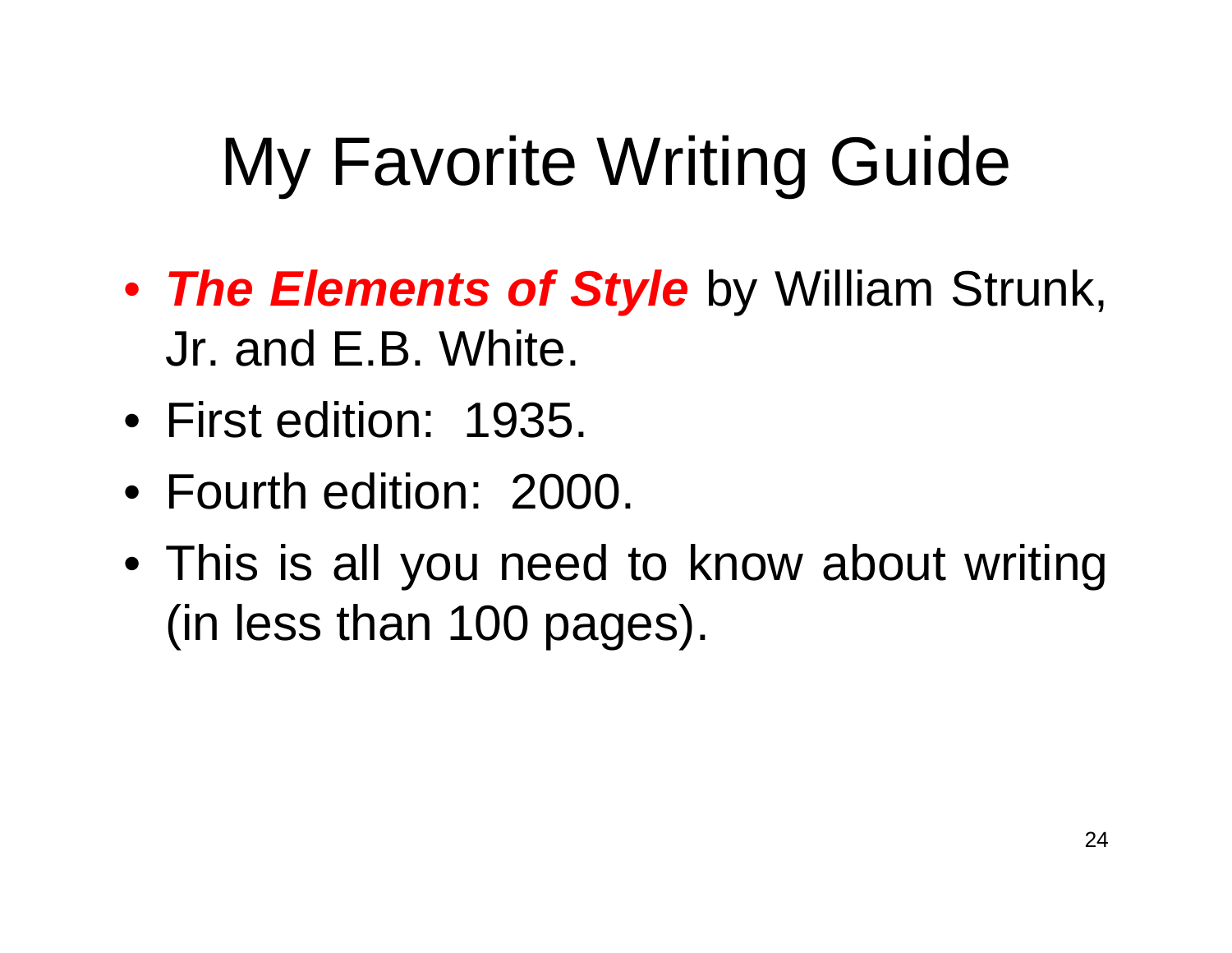# Exercise #1 The Drafting Process

- Your client would like to solicit from area operators of gas wells an option to purchase all the gas a well is capable of producing while it seeks to obtain resale contracts for the gas.
- Your client would like to have at least 60 days to get its resale contracts into place.
- The price it will pay for gas it elects to purchase will be 90% of the resale price.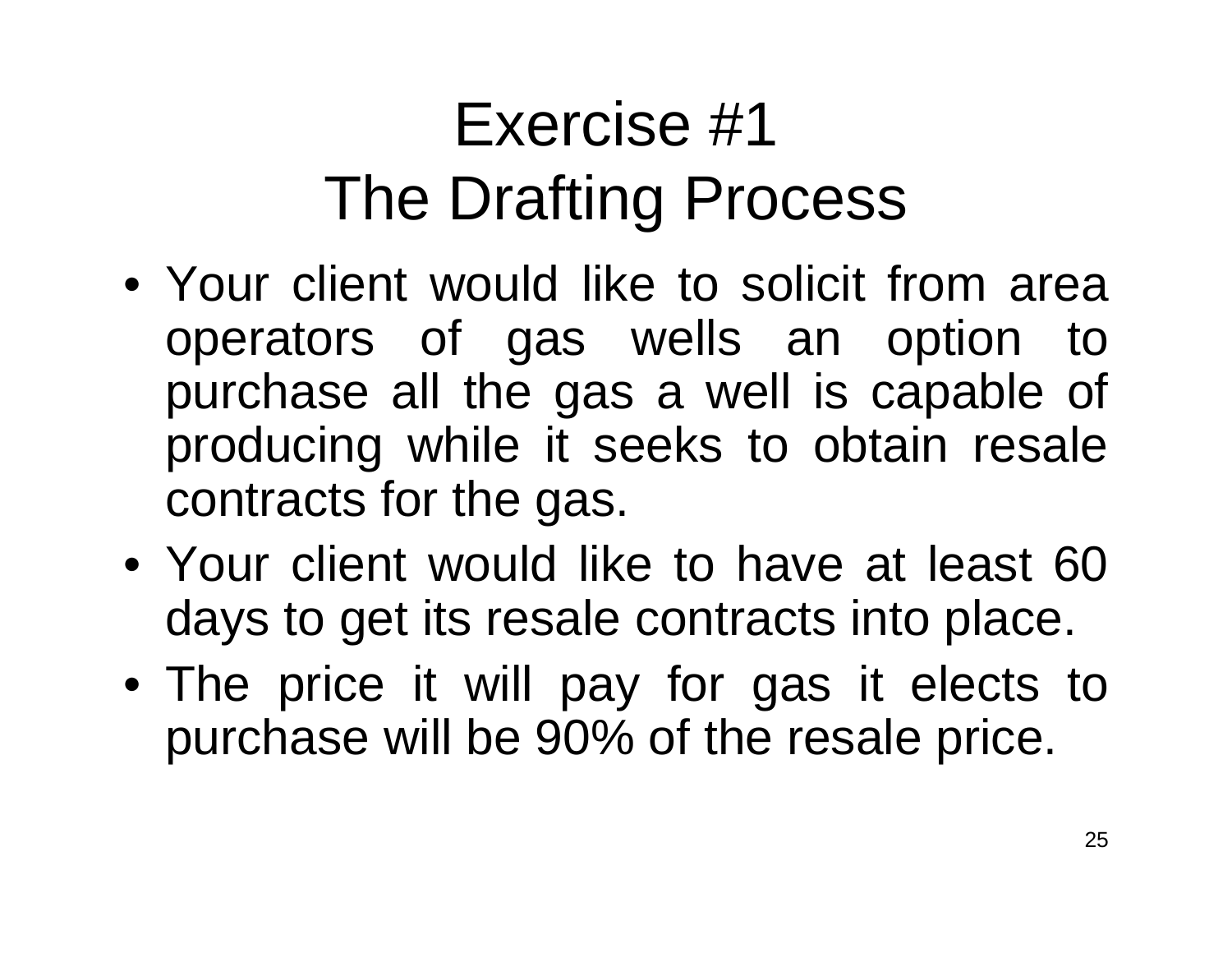• Your client informs you that in the industry contracts which base the seller's purchase price on what the buyer is able to resell the gas for are called "percentage of proceeds" contracts, or "POP" contracts.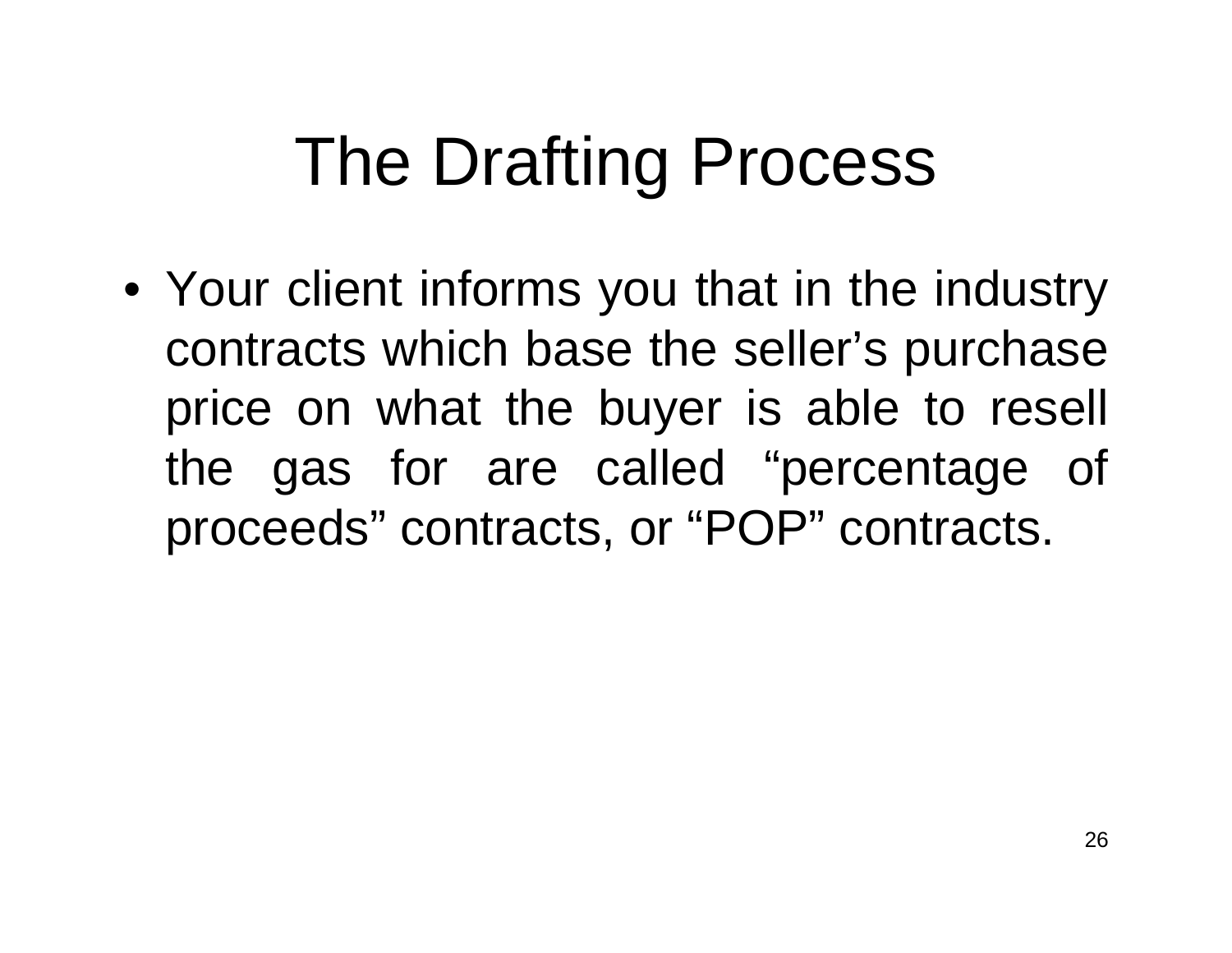- **QUESTION:**
- **What is our first research task?**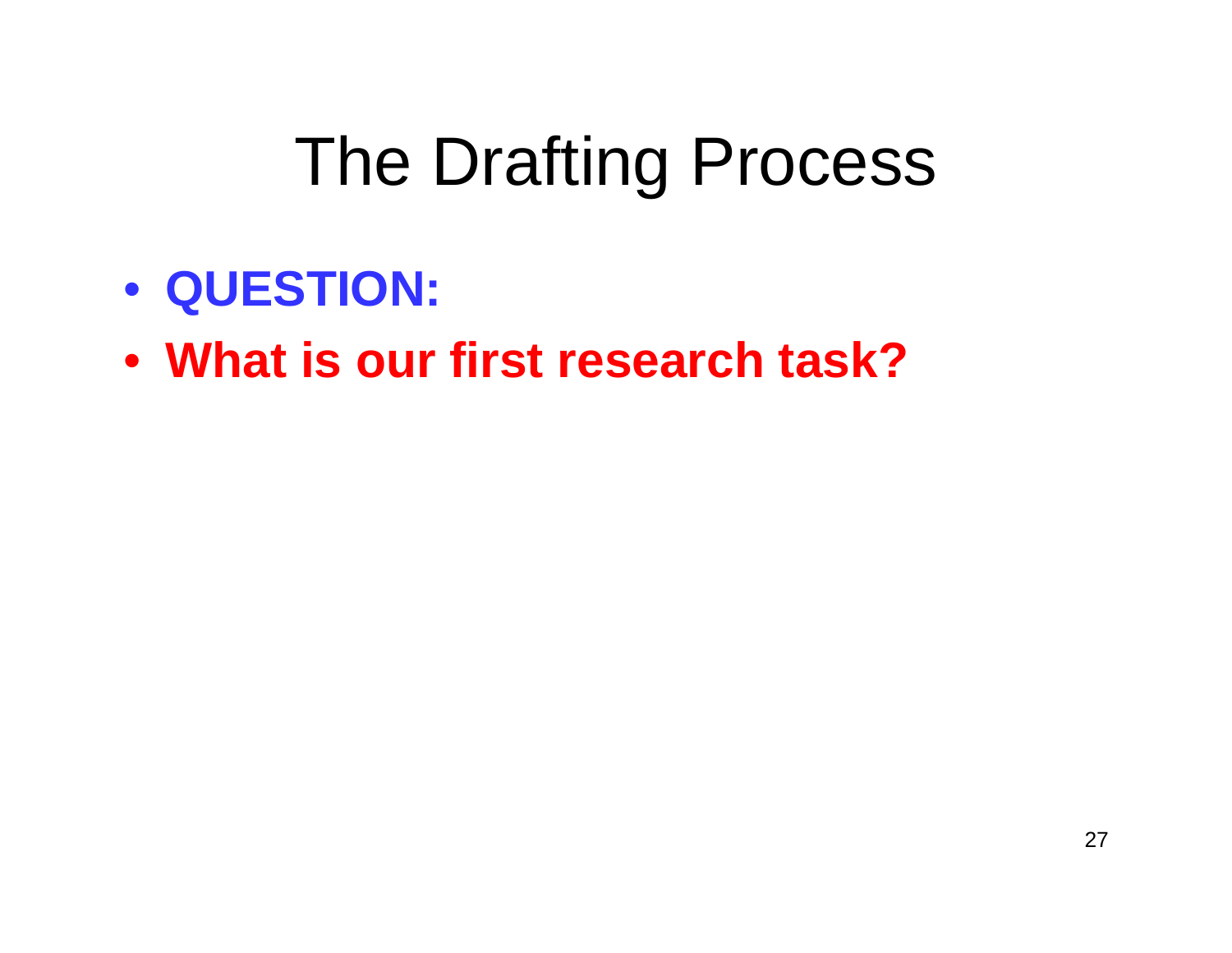#### • **ANSWER:**

- **What "law" applies to the transaction?**
- Ask the client where the wells are located, where it will take delivery of the gas, where the parties reside, etc.
- Are we in Texas, Oklahoma, Kansas, Montana—offshore? Federal lands?
- Multiple jurisdictions?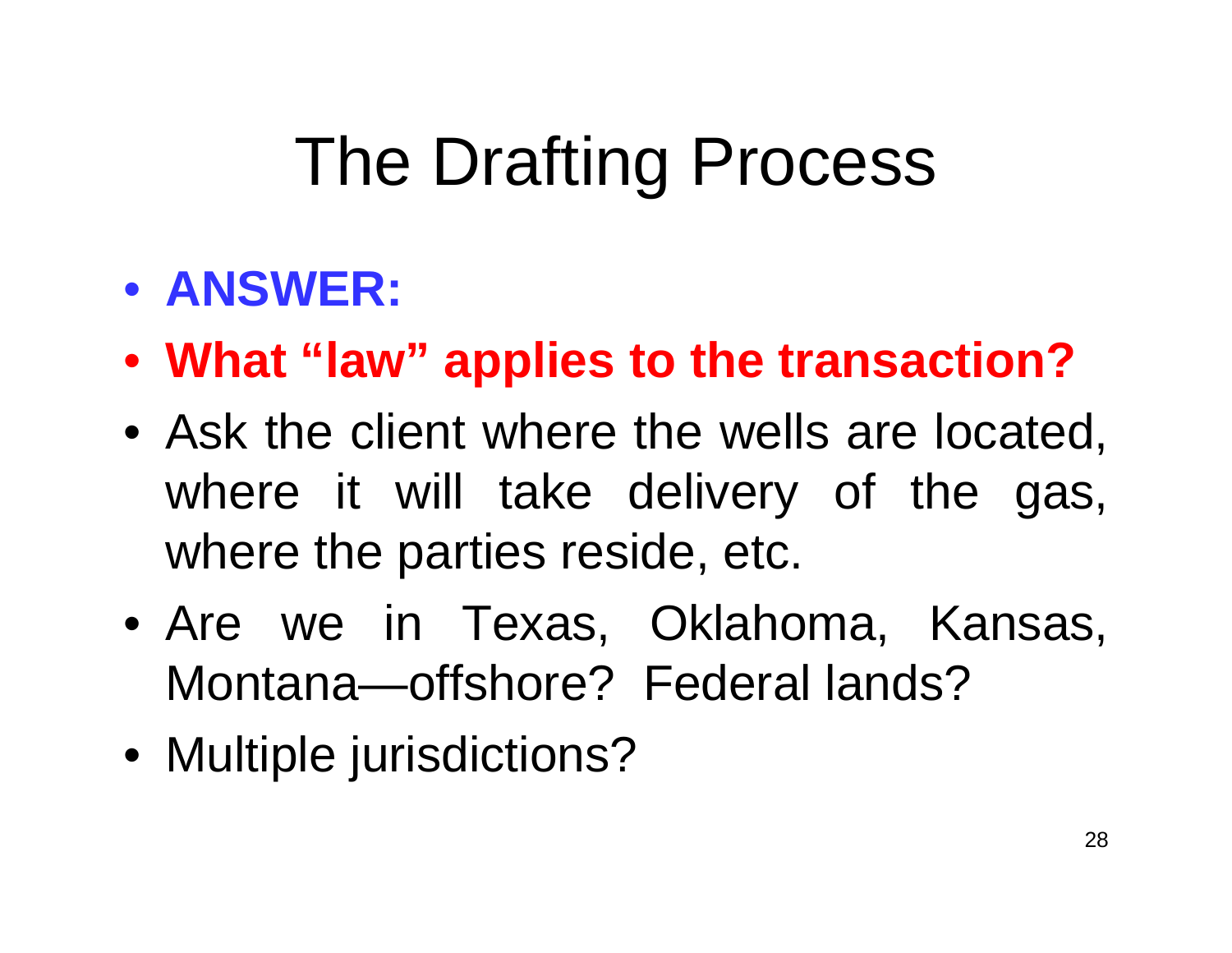#### • **QUESTION:**

- If we conclude Kansas law applies:
- **What body of Kansas contract law will apply to this transaction?**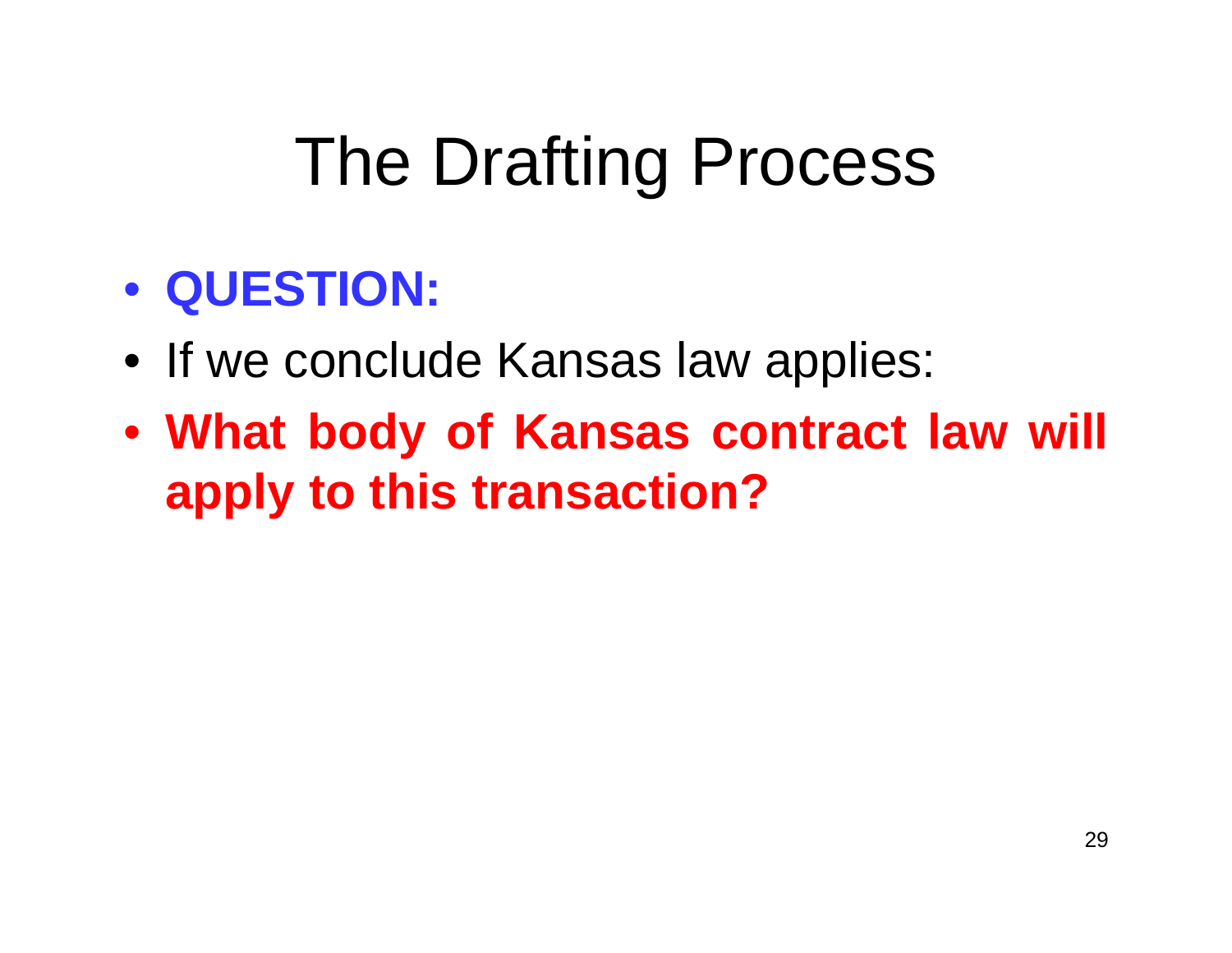#### • **ANSWER:**

- Is this a sale of goods or a non-goods transaction? UCC Article 2 (goods) or non-UCC law (non-goods).
- **Research Project:**
- When a seller produces gas and delivers it to a buyer, is this a sale of goods or some sort of real property transaction?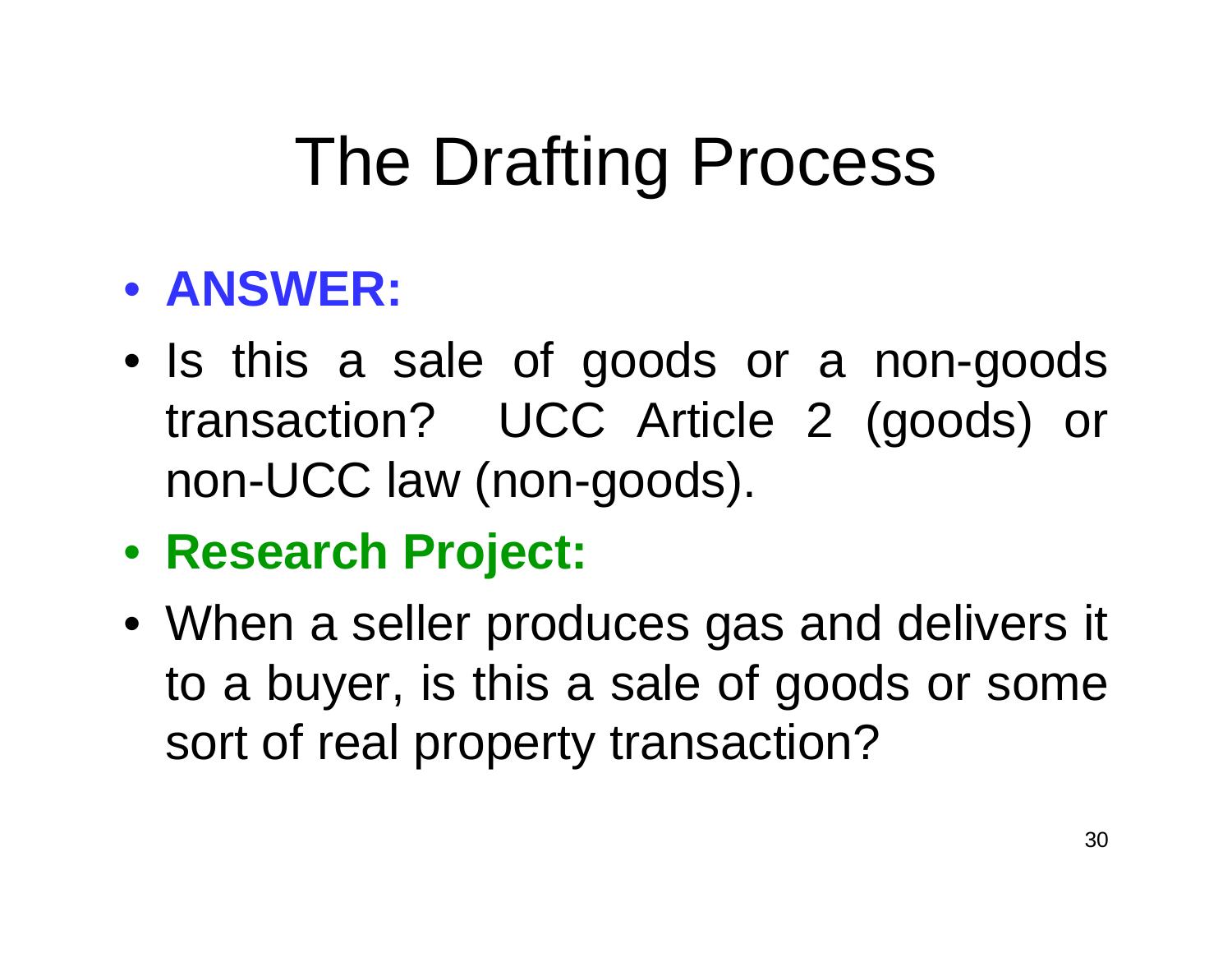- **QUESTION:**
- **Why does it matter whether we apply Article 2 or general contract law?**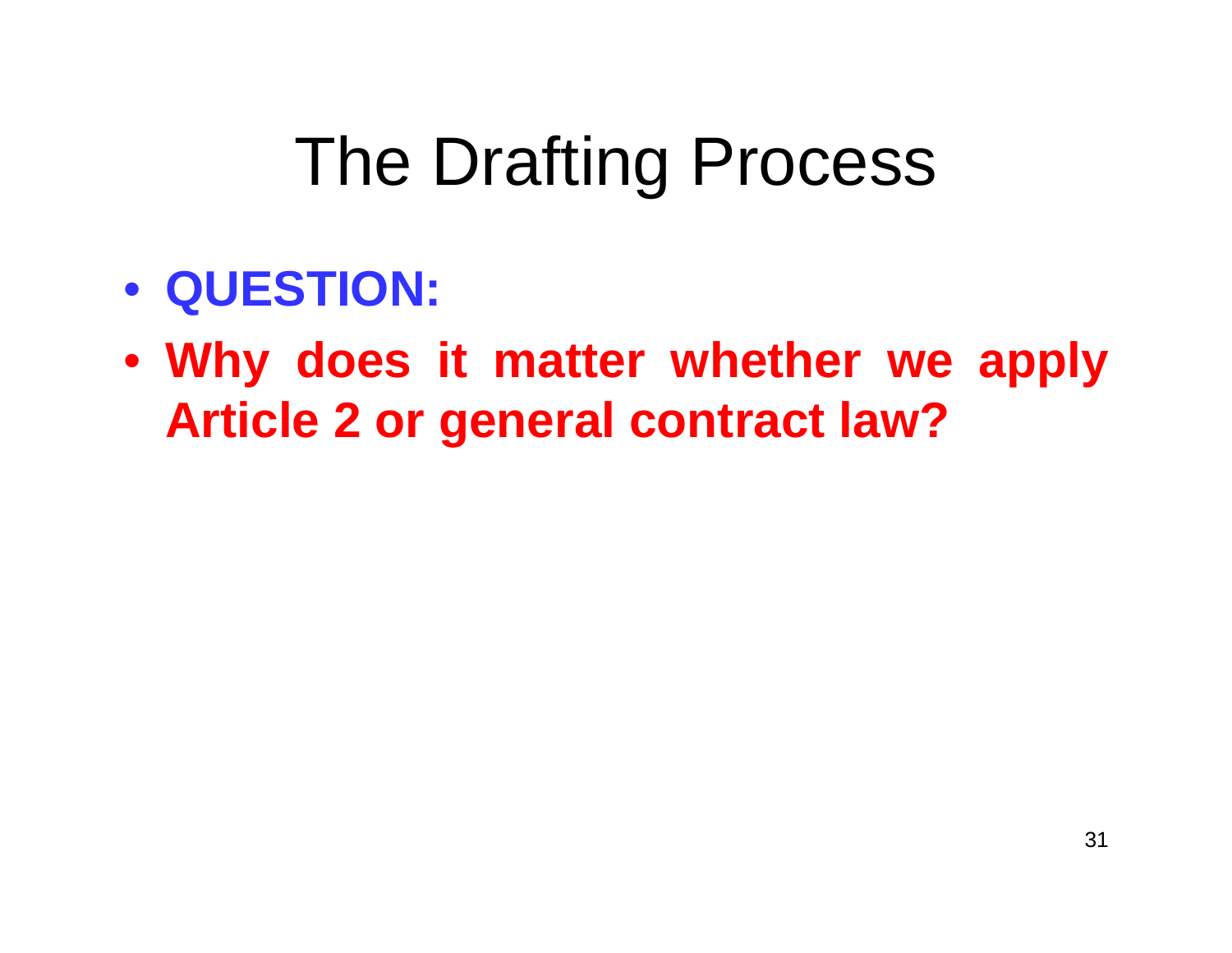#### • **ANSWER:**

- If Article 2 applies the client may want to use U.C.C. § 2-205 regarding "firm offers."
- If Article 2 does not apply, the client must use the common law of option contracts and deal with consideration issues.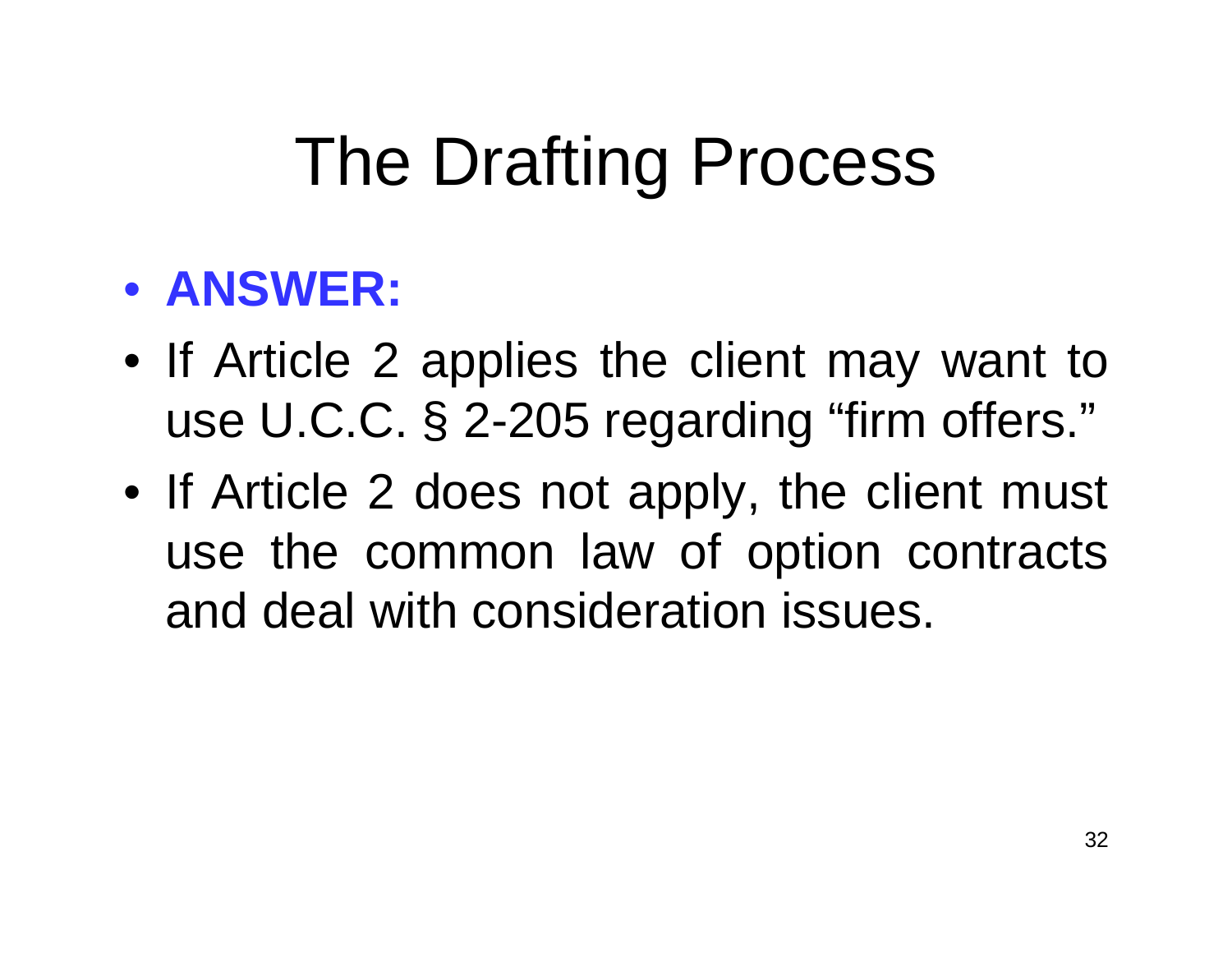- **Results of Research Project #1:**
- What is a sale or transaction in "goods"?
- Go to definitions in Article 1. (U.C.C. § 1- 201; no help).
- Go to definitions in Article 2. (U.C.C. § 2- 103; index of terms directs us to § 2-105).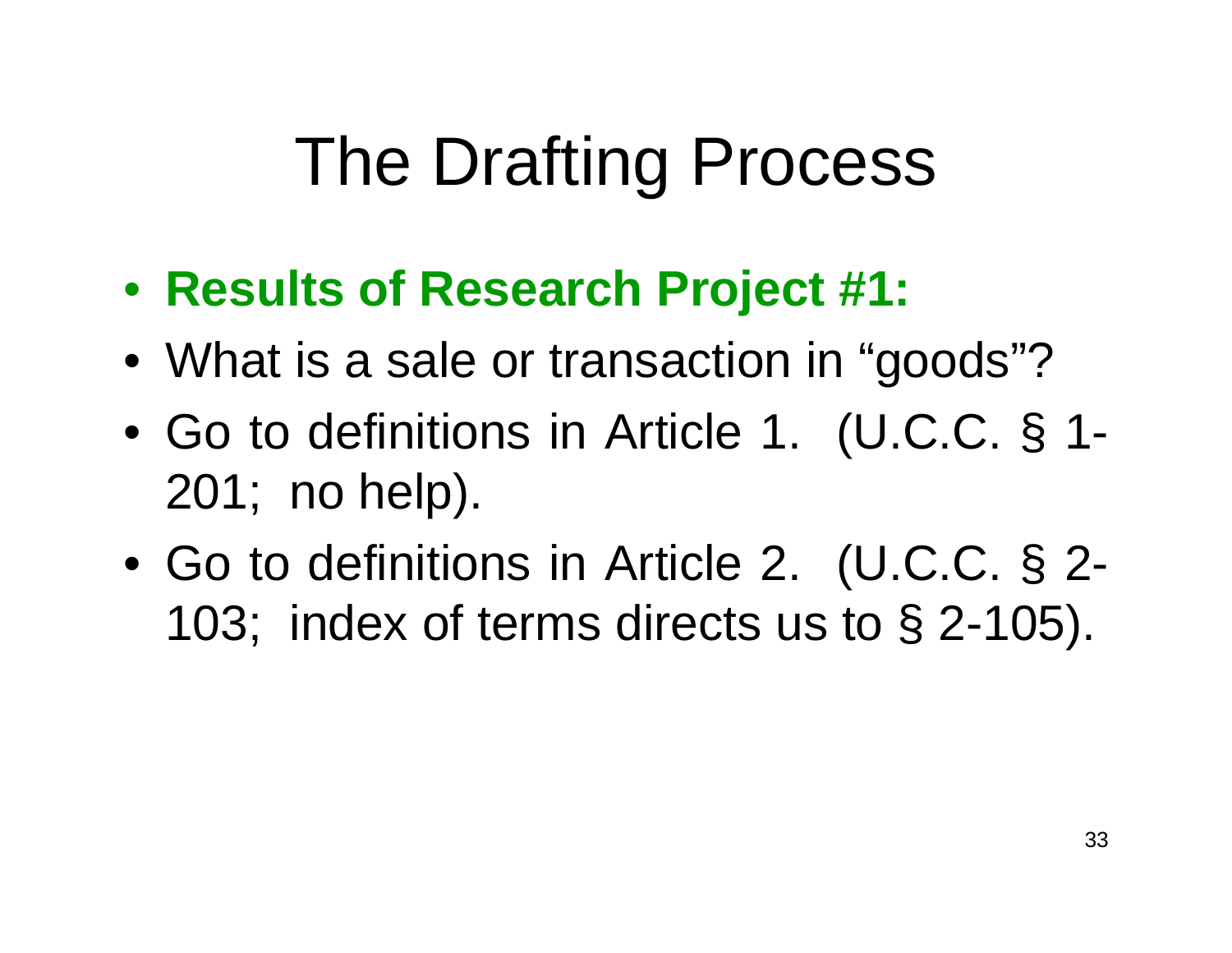#### • **U.C.C. § 2-105:**

(1) "Goods" means all things . . . which are movable at the time of identification to the contract for sale . . . . "Goods" also includes the unborn young of animals and growing crops **and other identified things attached to realty as described in the section on goods to be severed from realty (Section 2-107).**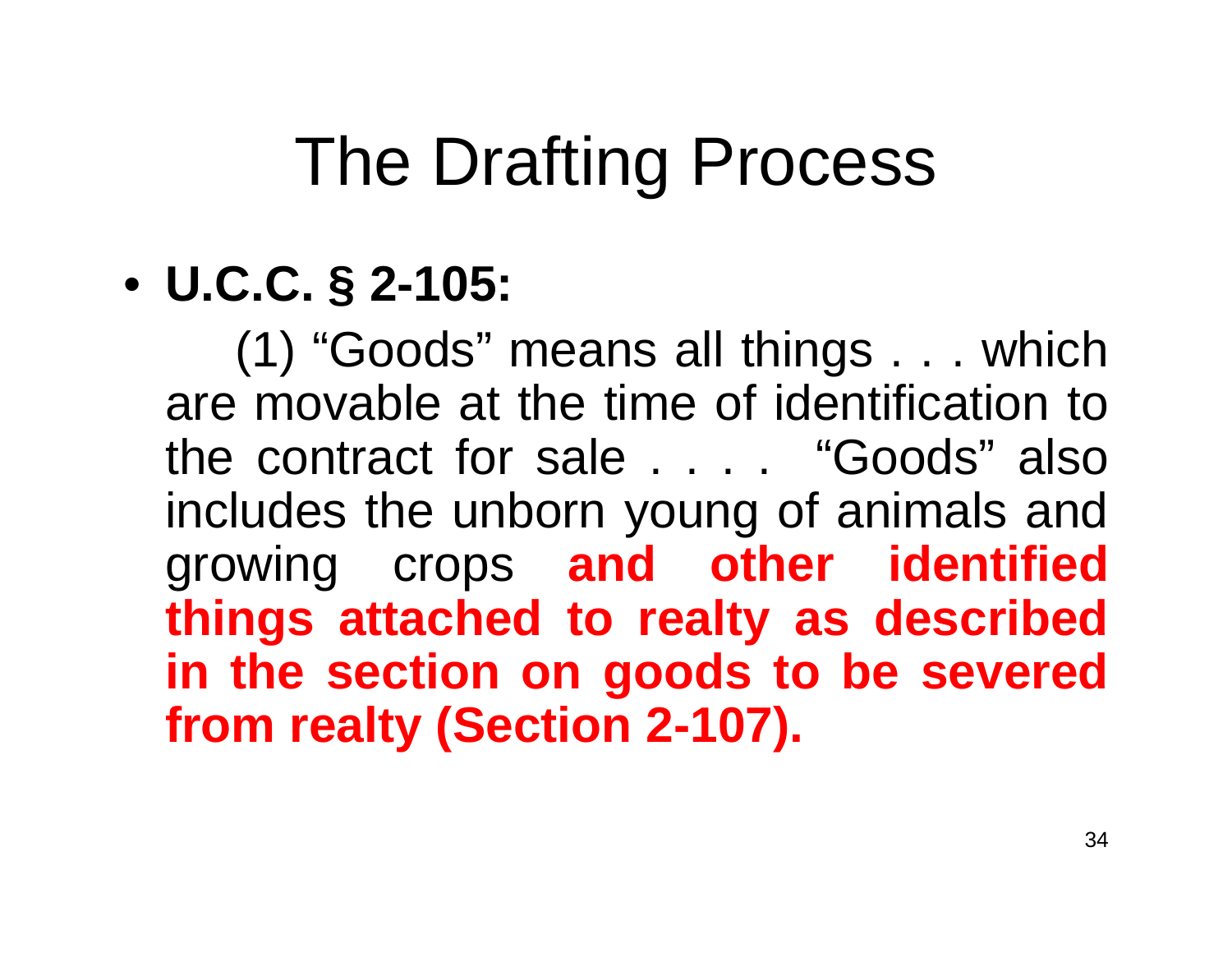#### • **U.C.C. § 2-107:**

(1) A contract for the sale of minerals or the like (including oil and gas) . . . is a contract for the sale of goods within this Article **if they are to be severed by the seller** but until severance a purported present sale thereof which is not effective as a transfer of an interest in land is effective only as a contract to sell."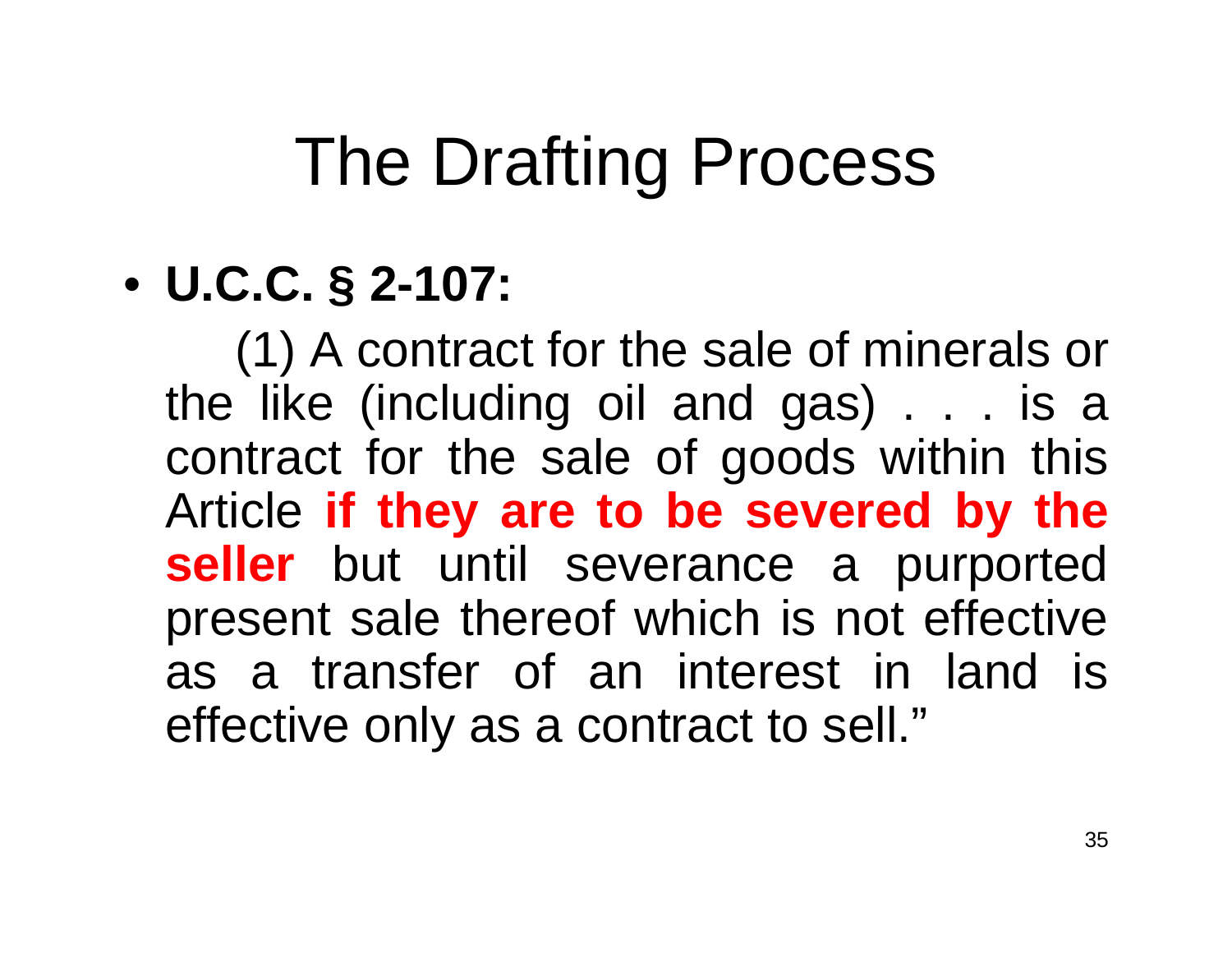• **So is our transaction a sale of goods?**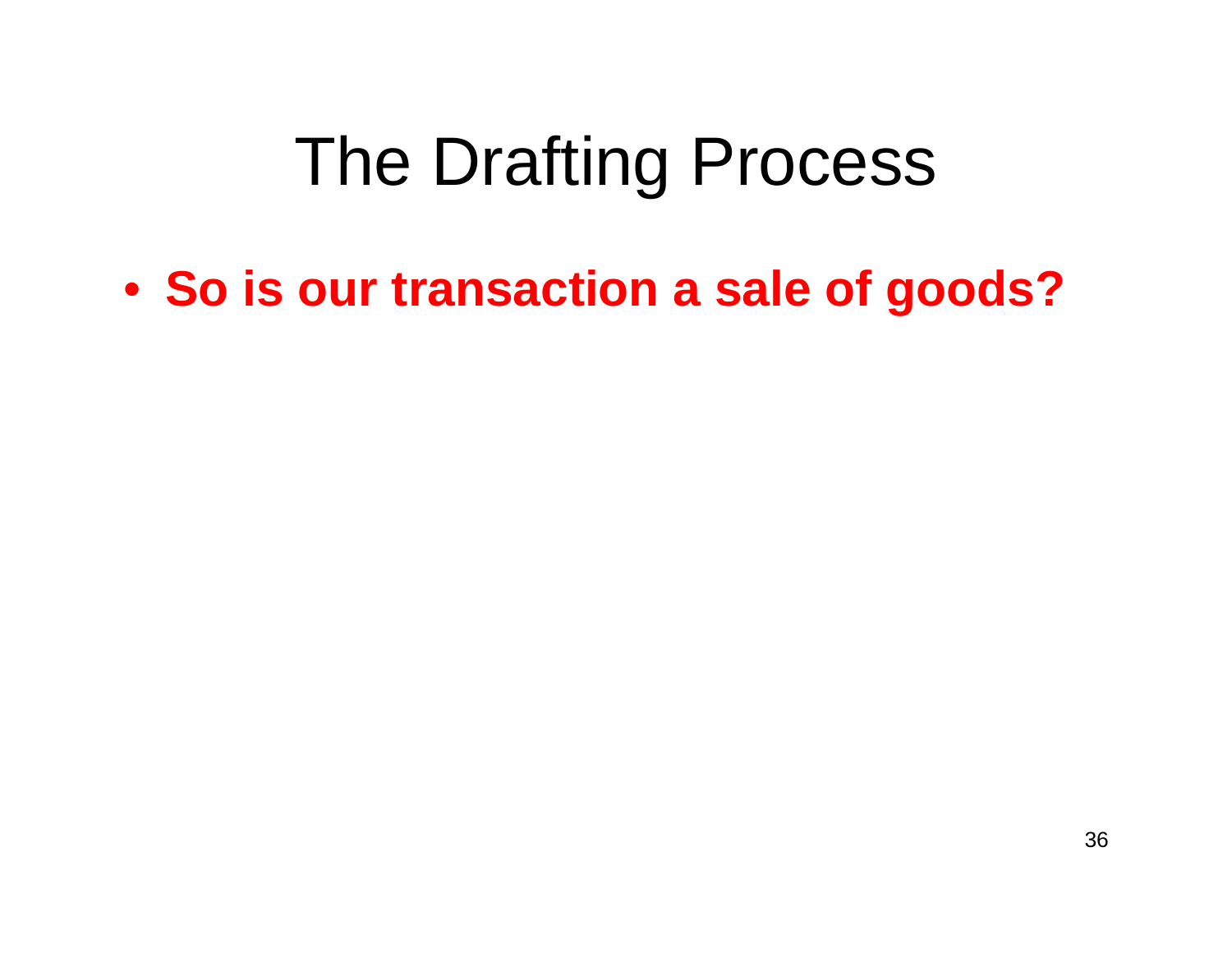- **YES.** The buyer is purchasing the output of the well (the gas that is severed, produced, by the seller).
- This means we can consider U.C.C. § 2- 205 as something our client may want to consider.
- It is our duty to identify it as a possible option so our client can make their decision.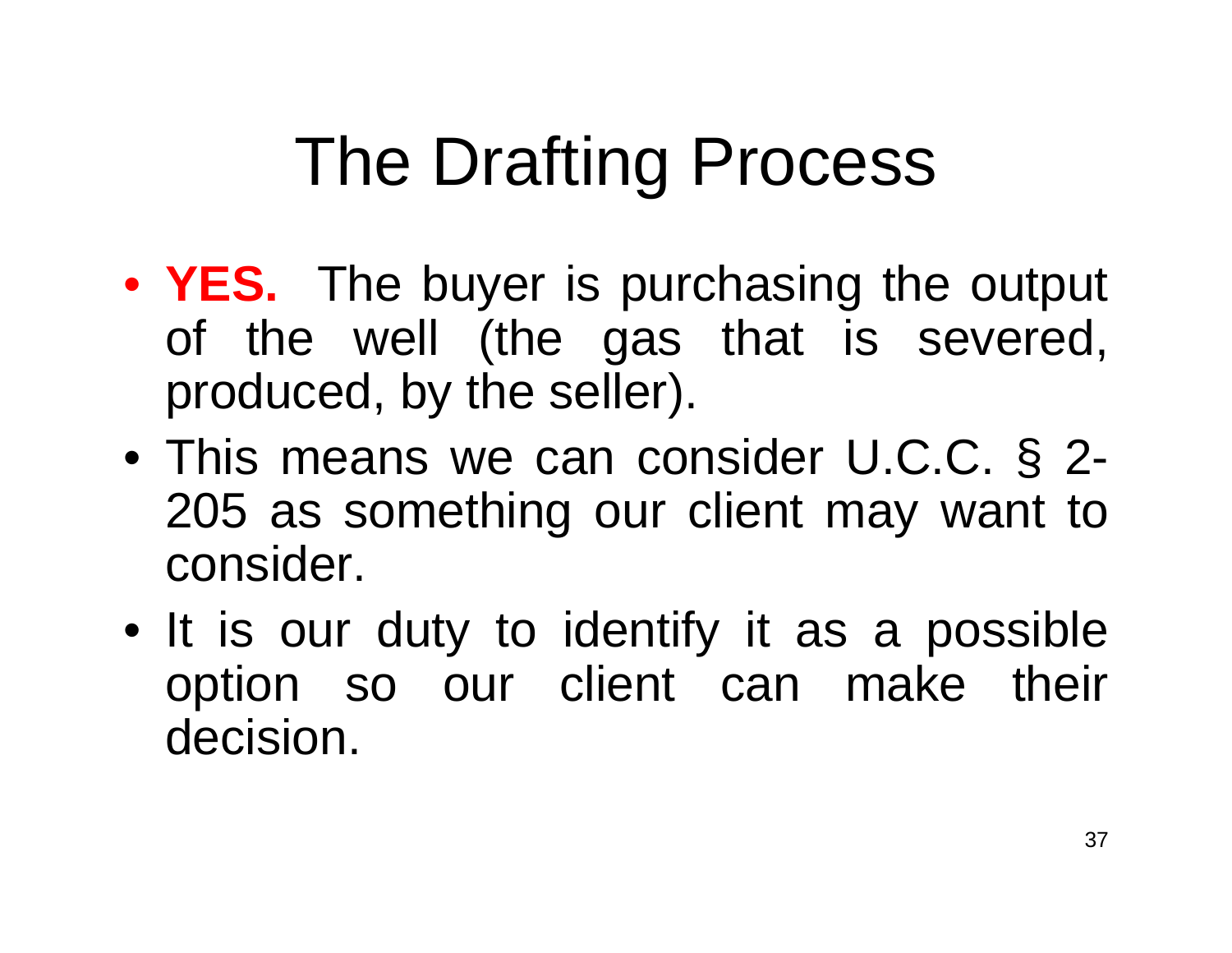#### • **QUESTION:**

- **How can our research and analysis of U.C.C. § 2-107 assist in drafting our contracts?**
- **Does § 2-107 suggest any language we might want to include in our documents?**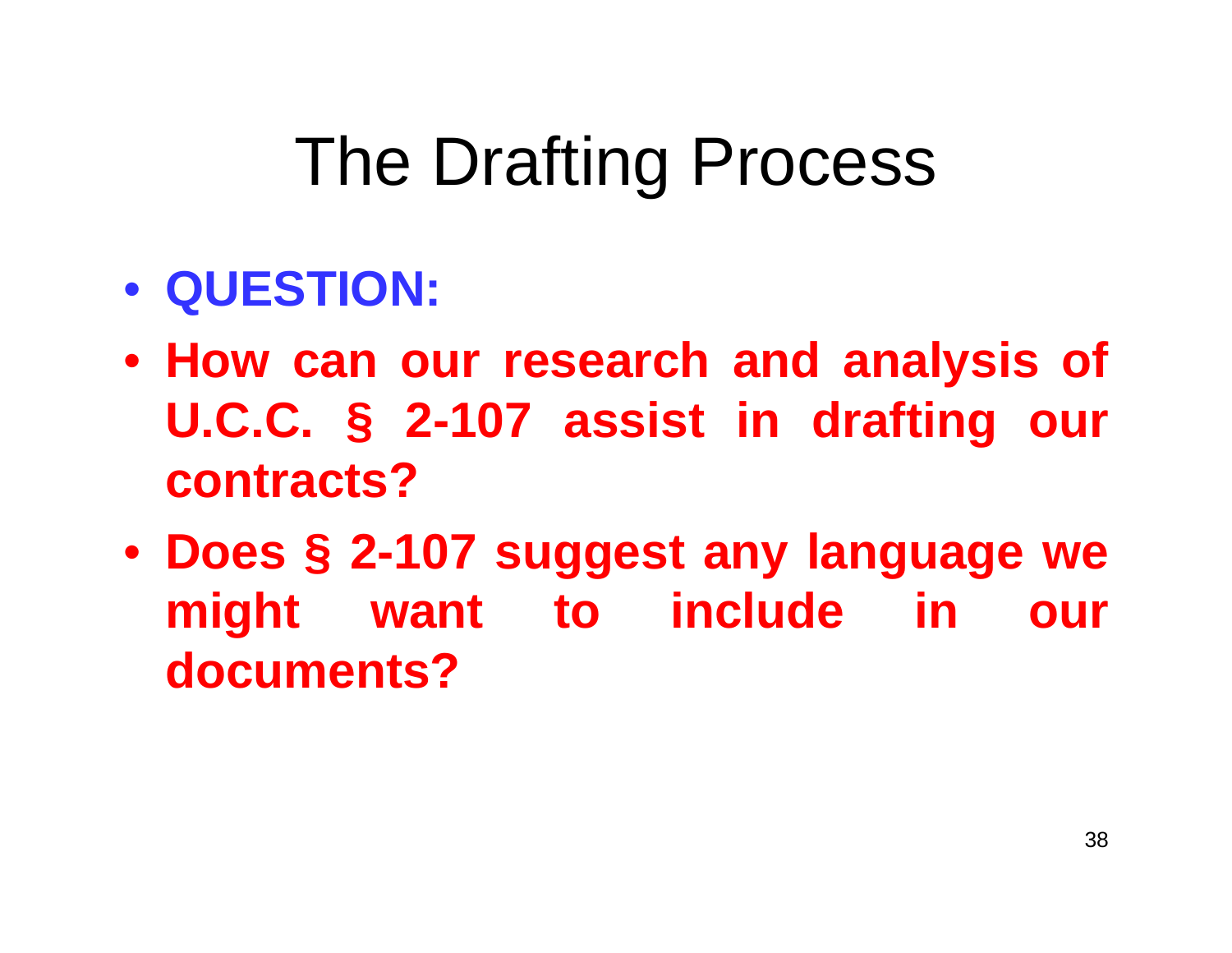#### • **ANSWER:**

- How about expressly noting that the gas is being purchased after "**it is severed by the seller**."
- This removes any doubt that this is a "goods" transaction governed by Article 2 of the U.C.C.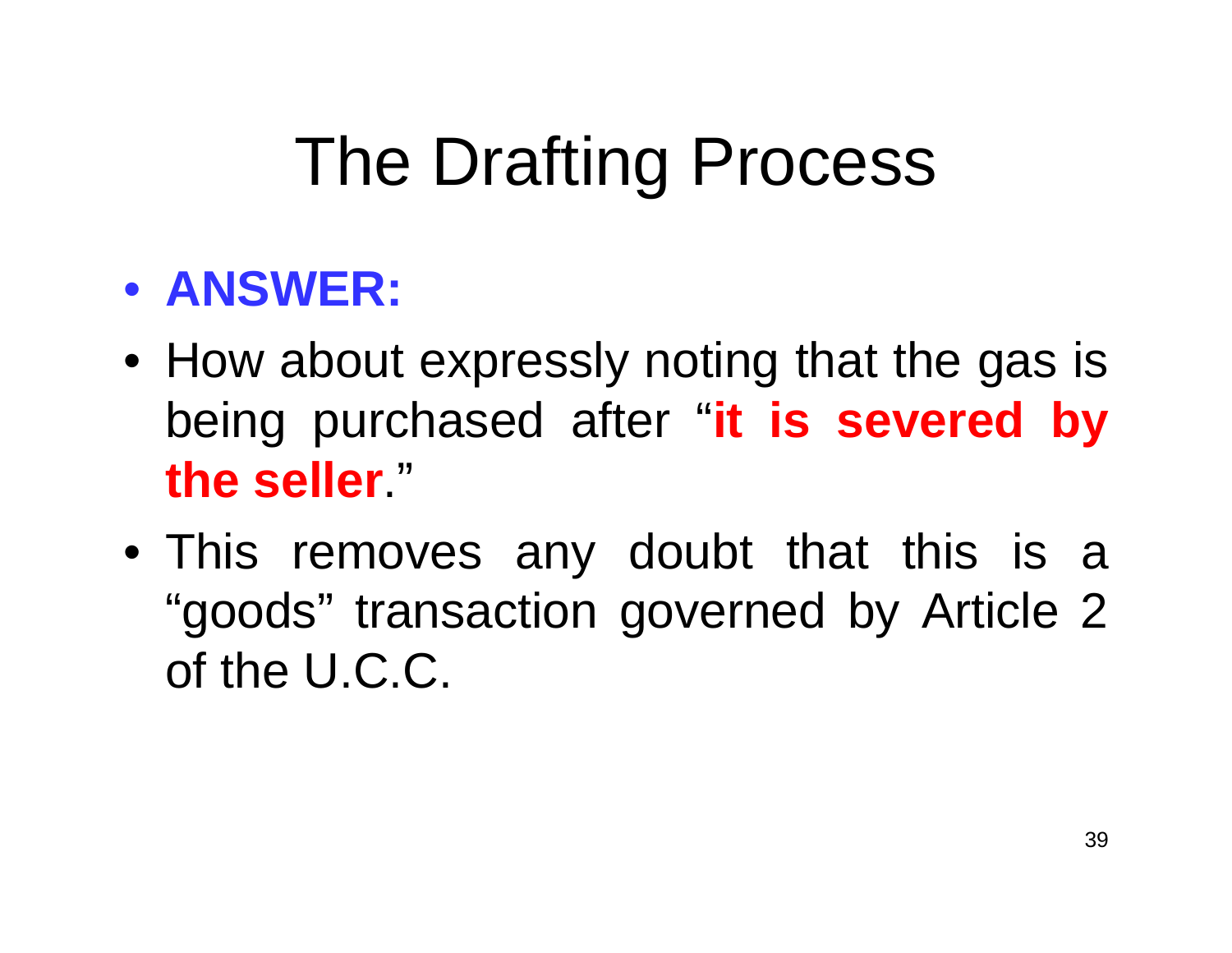- **QUESTION:**
- **Why not just say "this contract is for a sale of goods"?**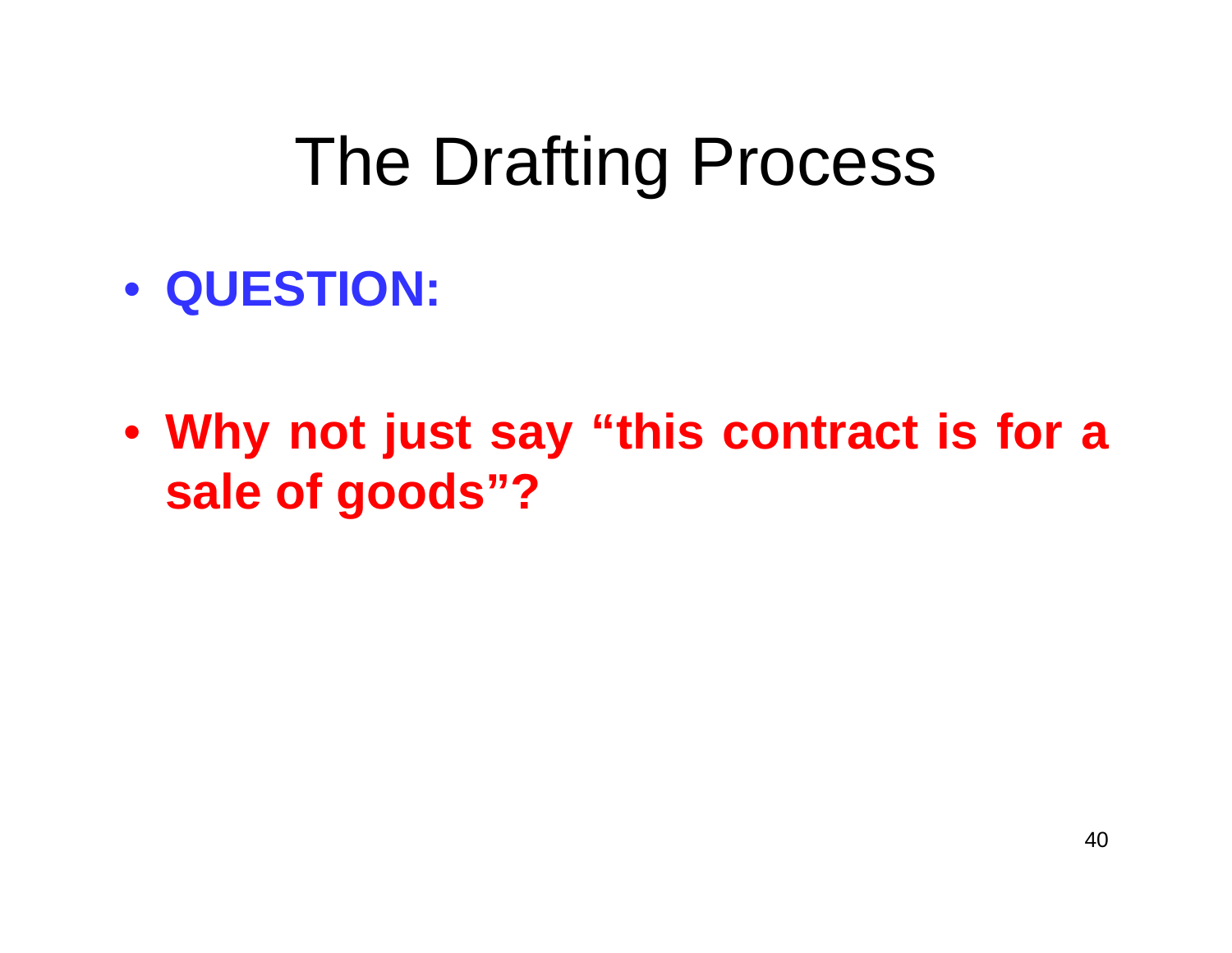- Saying it is a "duck" instead of a "cow" does not make it so.
- We want to create the factual basis so that a court must, as a matter of law, conclude it is indeed a "duck" and not a "cow."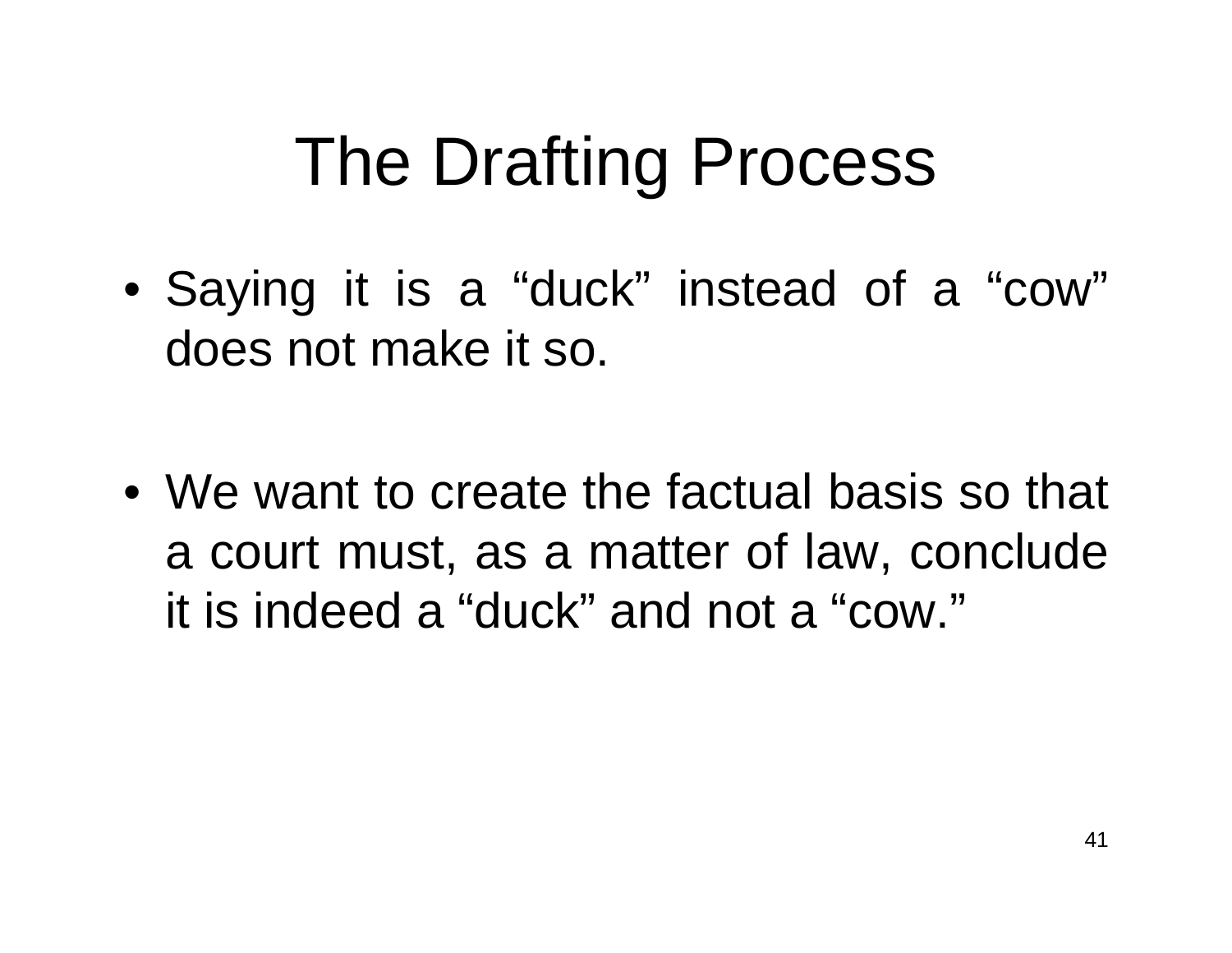- After advising our client about the "firm offer" provisions of U.C.C. § 2-205, they tell us: "I want one of those."
- **QUESTION:**
- **How will we determine the content of our conversation with our client regarding the U.C.C. "firm offer"?**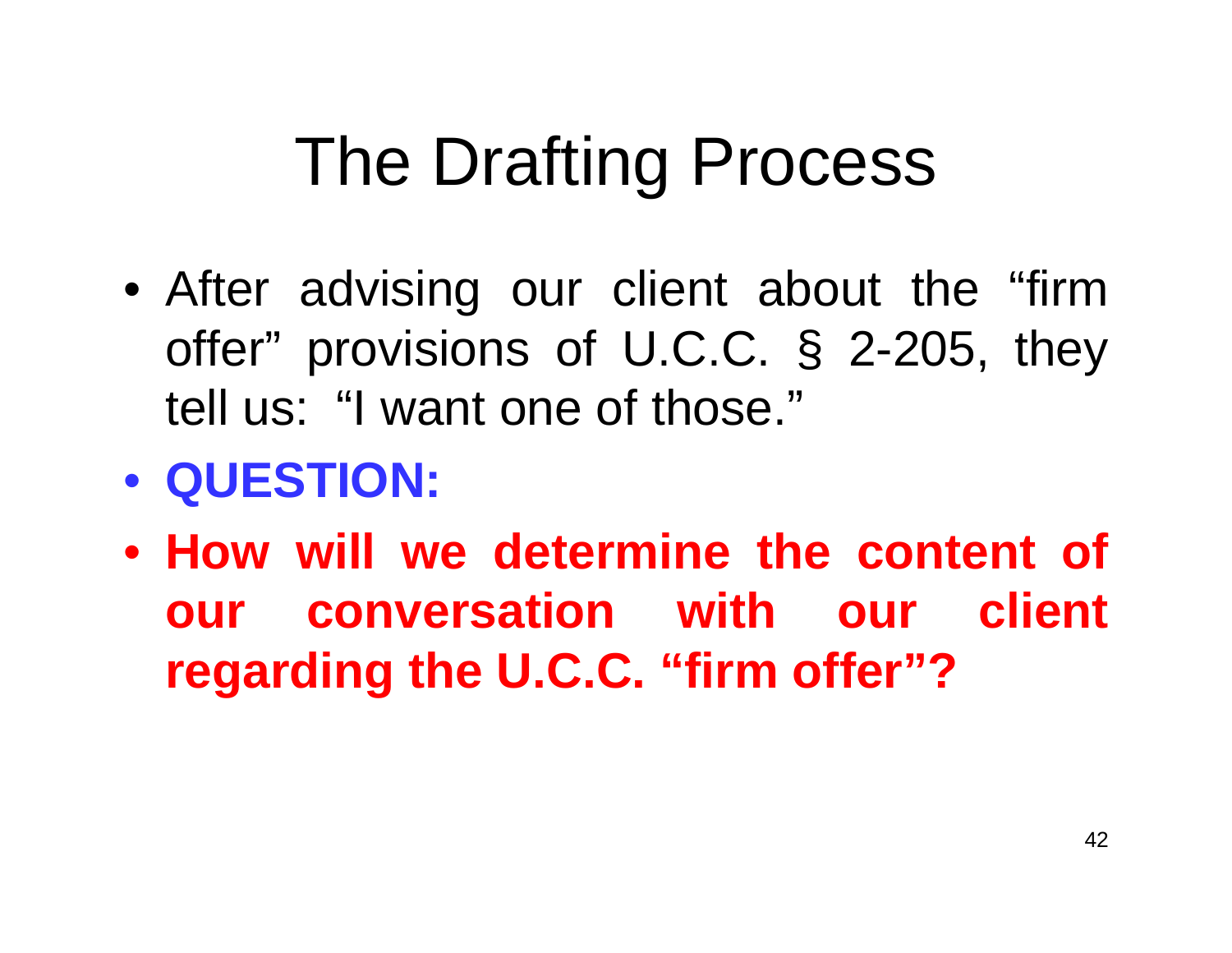#### • **ANSWER:**

- We study U.C.C. § 2-205, the official comments, and existing case law, and determine what our client may want, or need, to know—considering what we know about the proposed transaction.
- For example, the "period of irrevocability" cannot "exceed three months."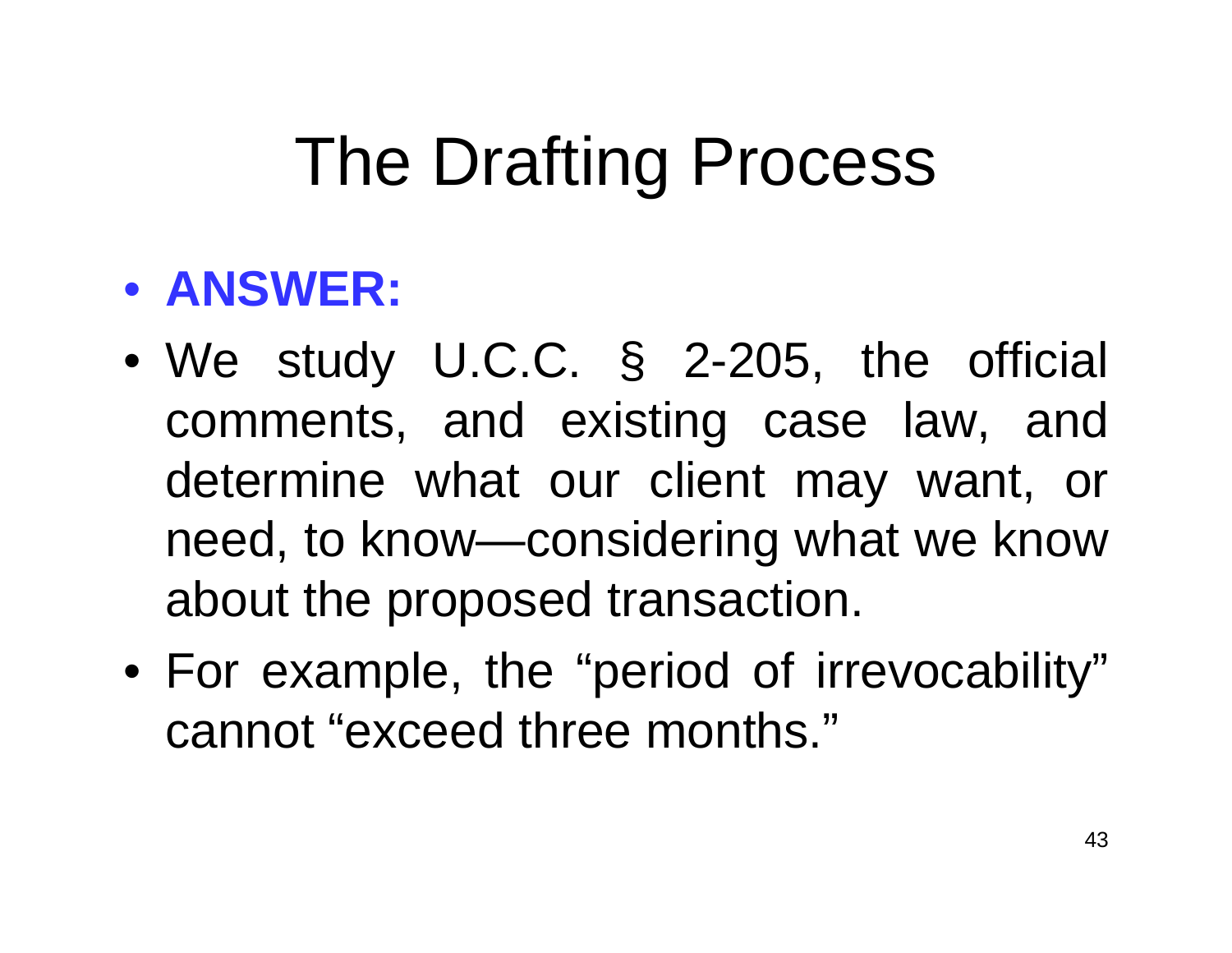- We know we have a sale of goods.
- We know Article 2 of the U.C.C. applies.
- We know our client would like to use the firm offer provisions of U.C.C. § 2-205.
- How do we draft to give our client the benefits of U.C.C. § 2-205?
- How about: "**Buyer hereby triggers all the benefits under U.C.C. § 2-205**." (not likely)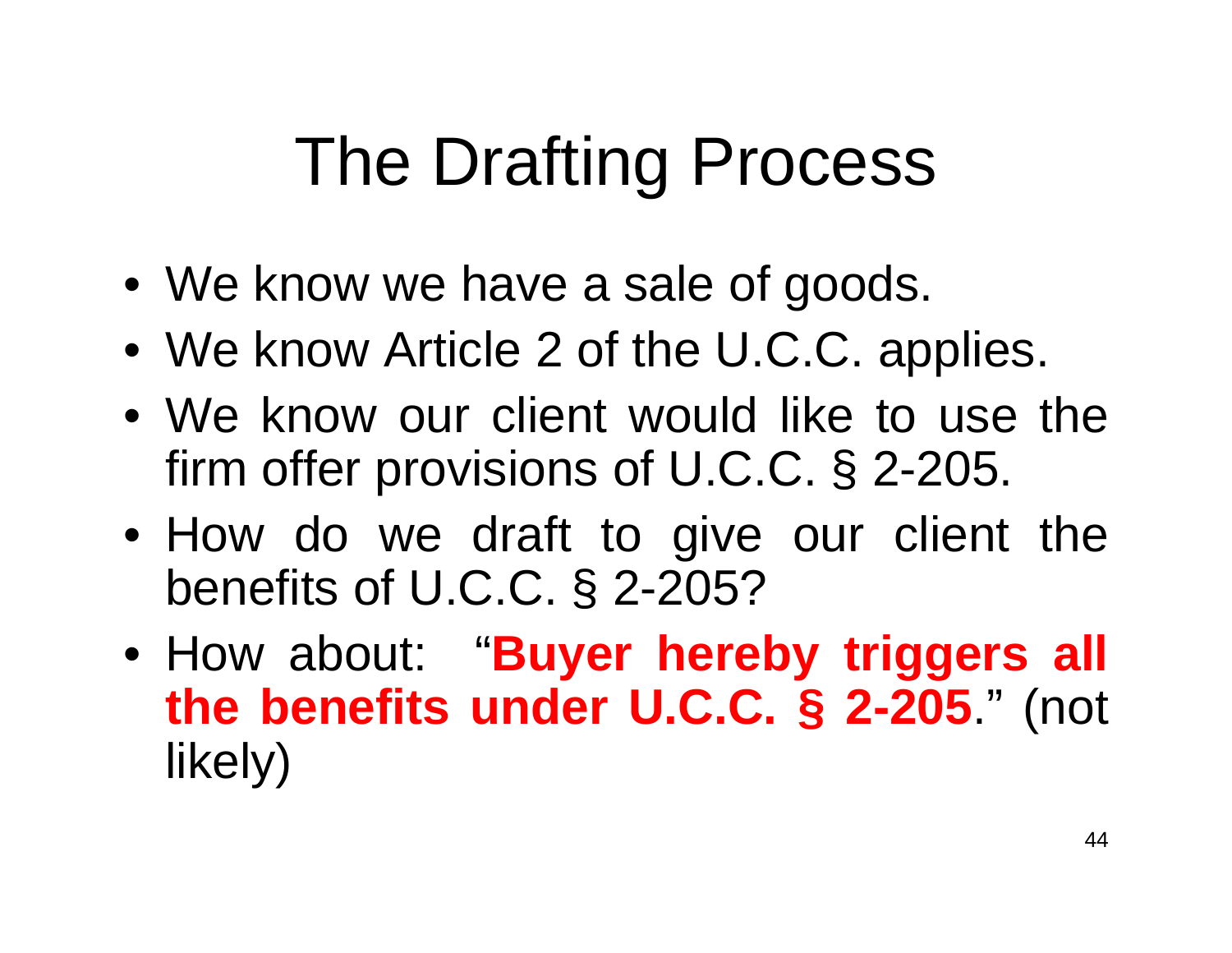• **UCC § 2-205. Firm Offers.** An offer by a merchant to buy or sell goods in a signed writing which by its terms gives assurance that it will be held open is not revocable, for lack of consideration, during the time stated or if no time is stated for a reasonable time, but in no event may such period of irrevocability exceed three months; but any such term of assurance on a form supplied by the offeree must be separately signed by the offeror.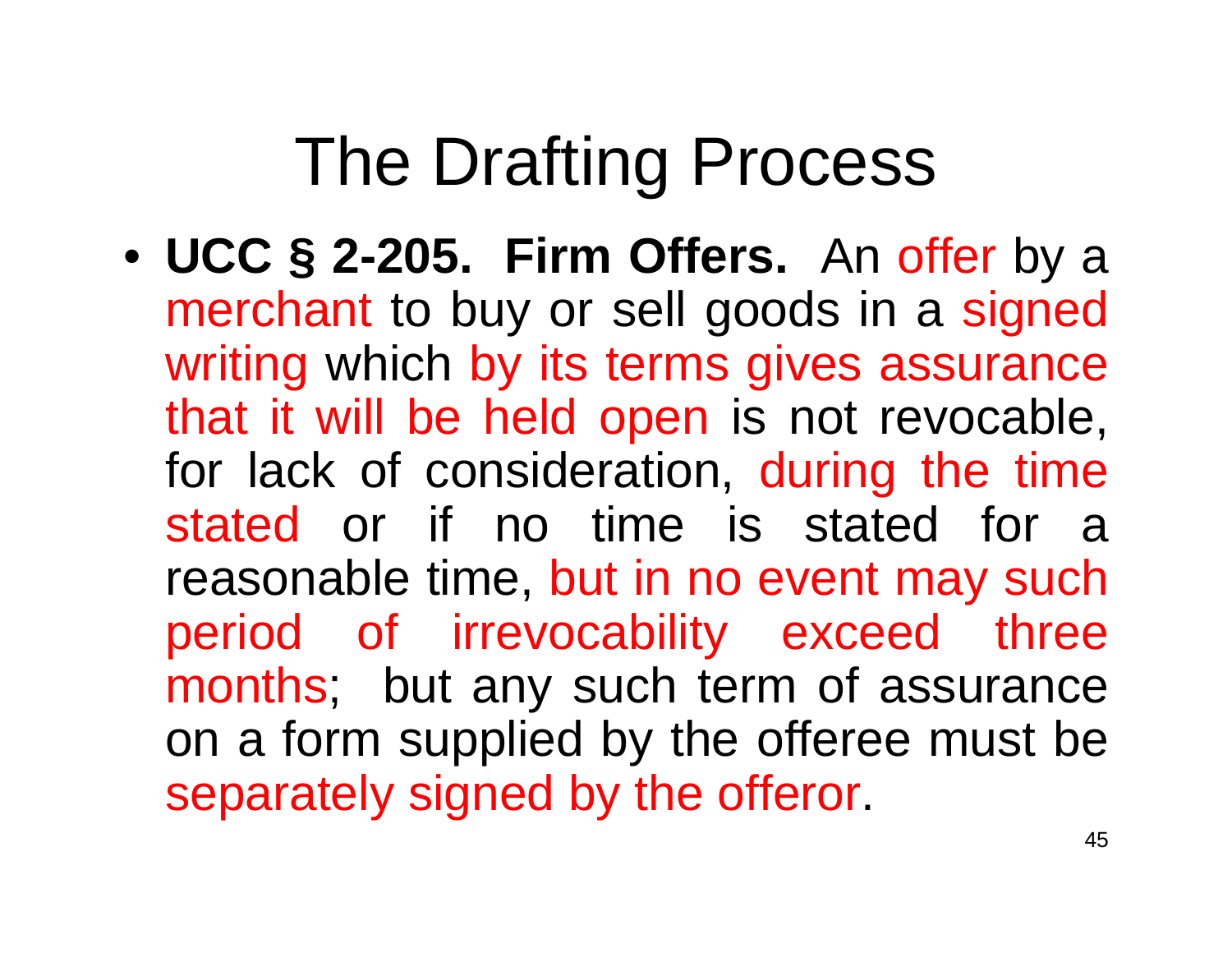Acme Oil Company ("Acme") **gives its assurance** to Dock Hillard ("Dock") that Dock will **have the irrevocable right**, until April 1, 2005 at 5:00 p.m. Topeka, Kansas time, to elect whether to purchase all the production output of Acme's natural gas wells producing from the lands described in Exhibit A.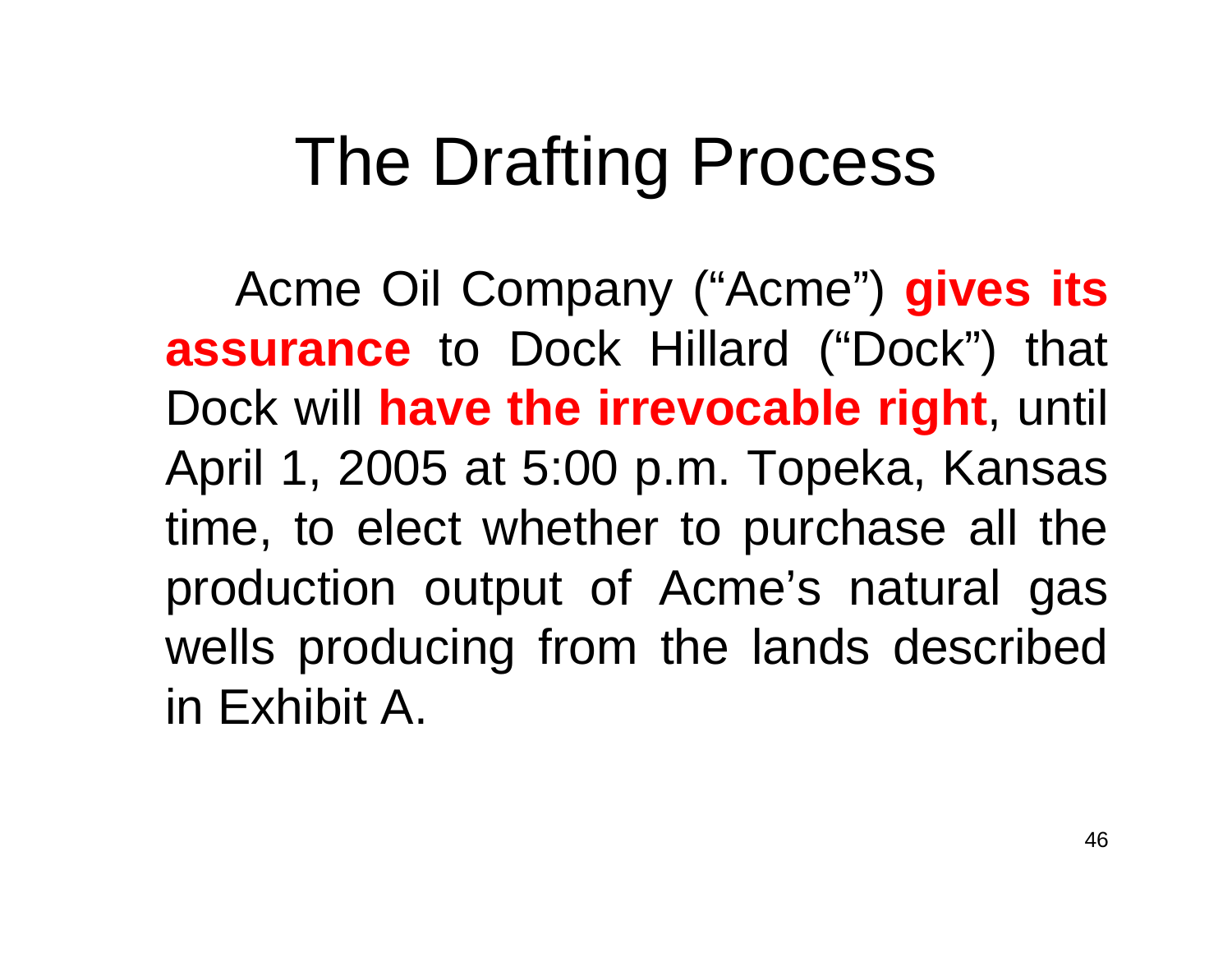In the event Dock elects to purchase Acme's gas, the purchase price will be an amount equal to 90% of the price Dock resells the gas to a third party. . . .

Specify how the election will be made.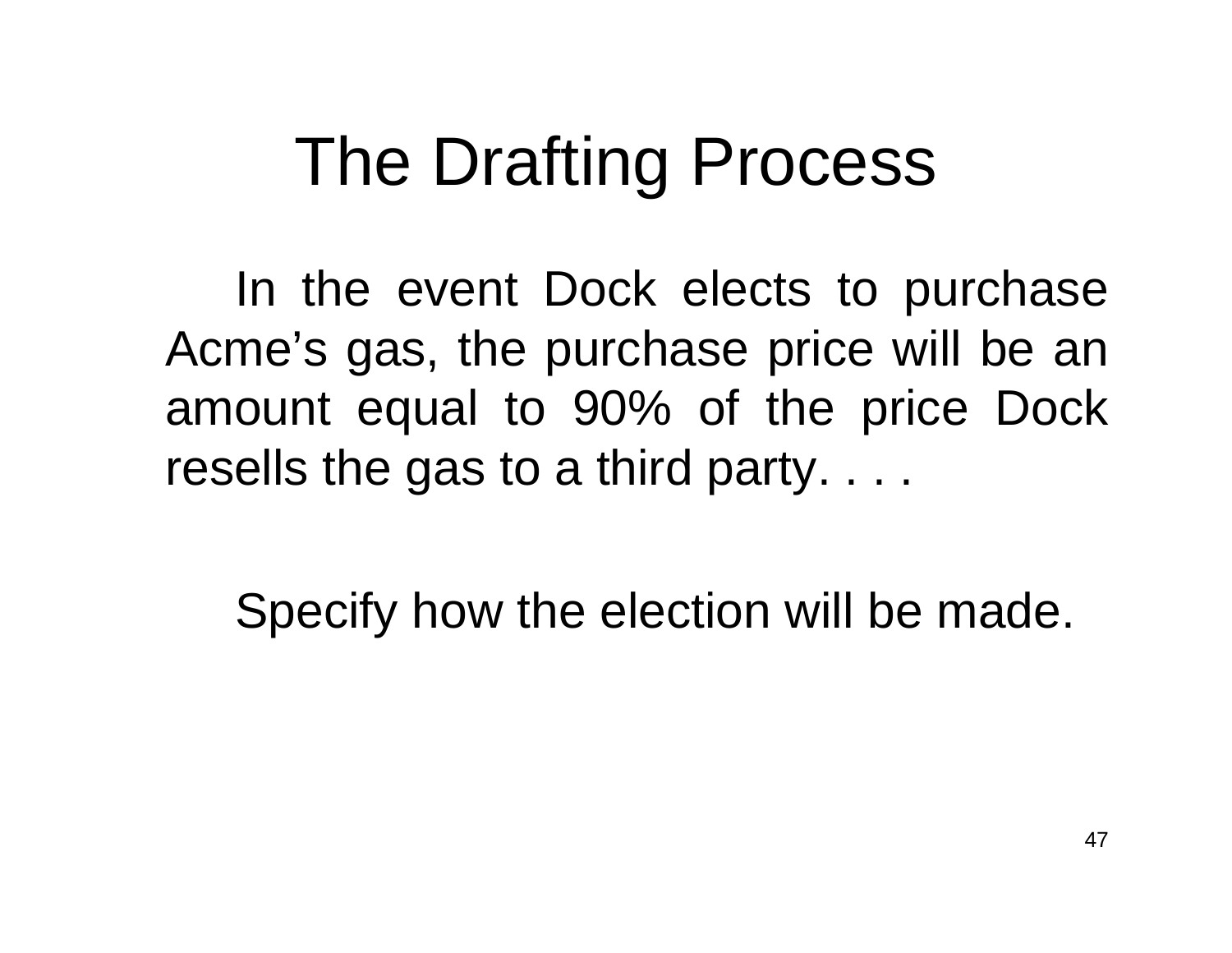#### **OPTION TO PURCHASE GAS OUTPUT**

Acme Oil Company ("Acme") gives its assurance to Dock Hillard ("Dock") that Dock will have the irrevocable right, until April 1, 2005 at 5:00 p.m. Topeka, Kansas time, to elect whether to purchase all the natural gas produced from Acme's natural gas wells located now, or in the future, from the lands described in Exhibit A.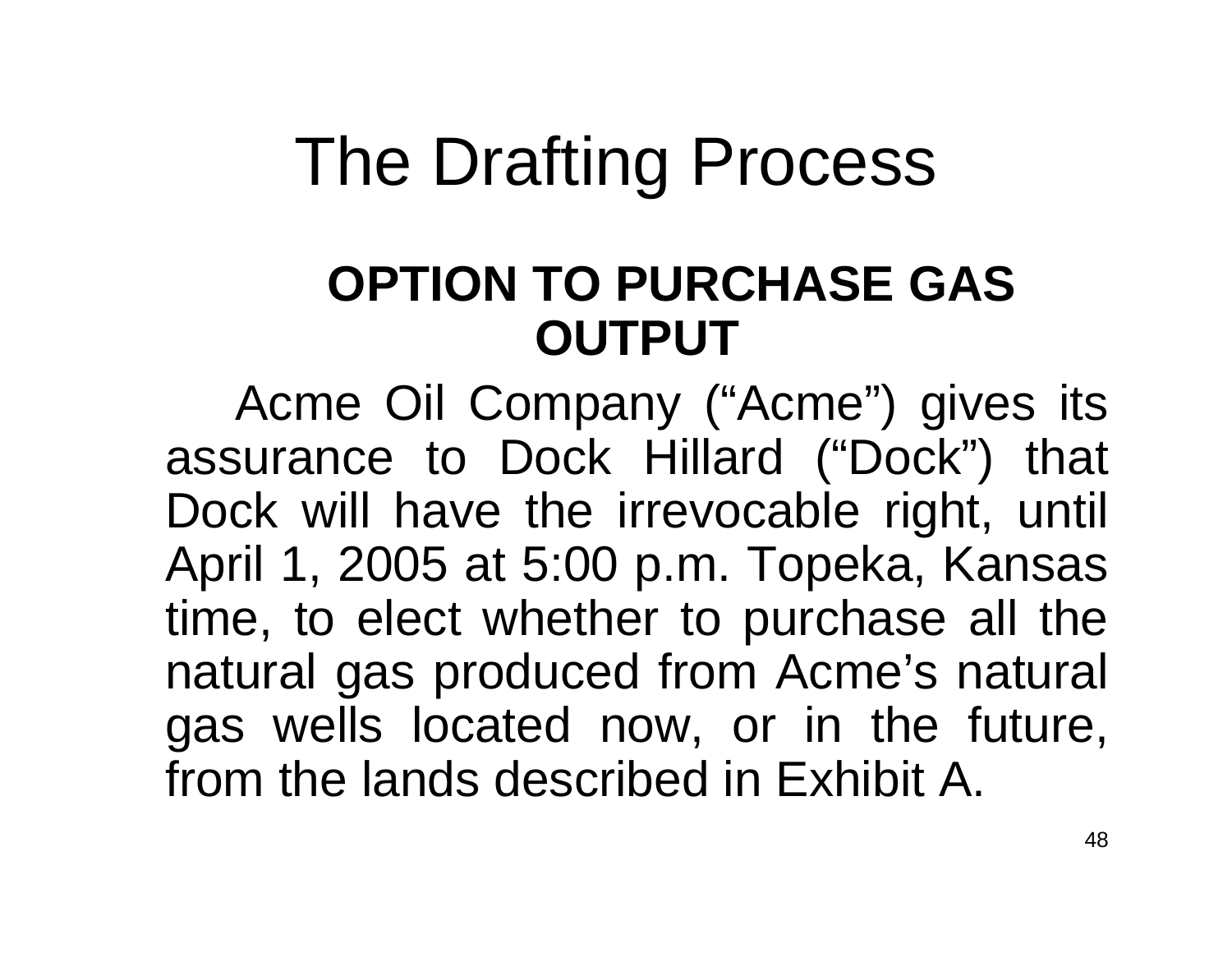# The Structure of a Contract

- **Describe the Document**
- **The Parties** (short-form references)
- **Date** (avoid multiple dates)
	- –12 January 2005
- **Time**
	- Do not force the reader to count days and then deal with the "midnight" issue.
	- – This agreement terminates on May 1, 2006 at 5:00 p.m. Topeka, Kansas time.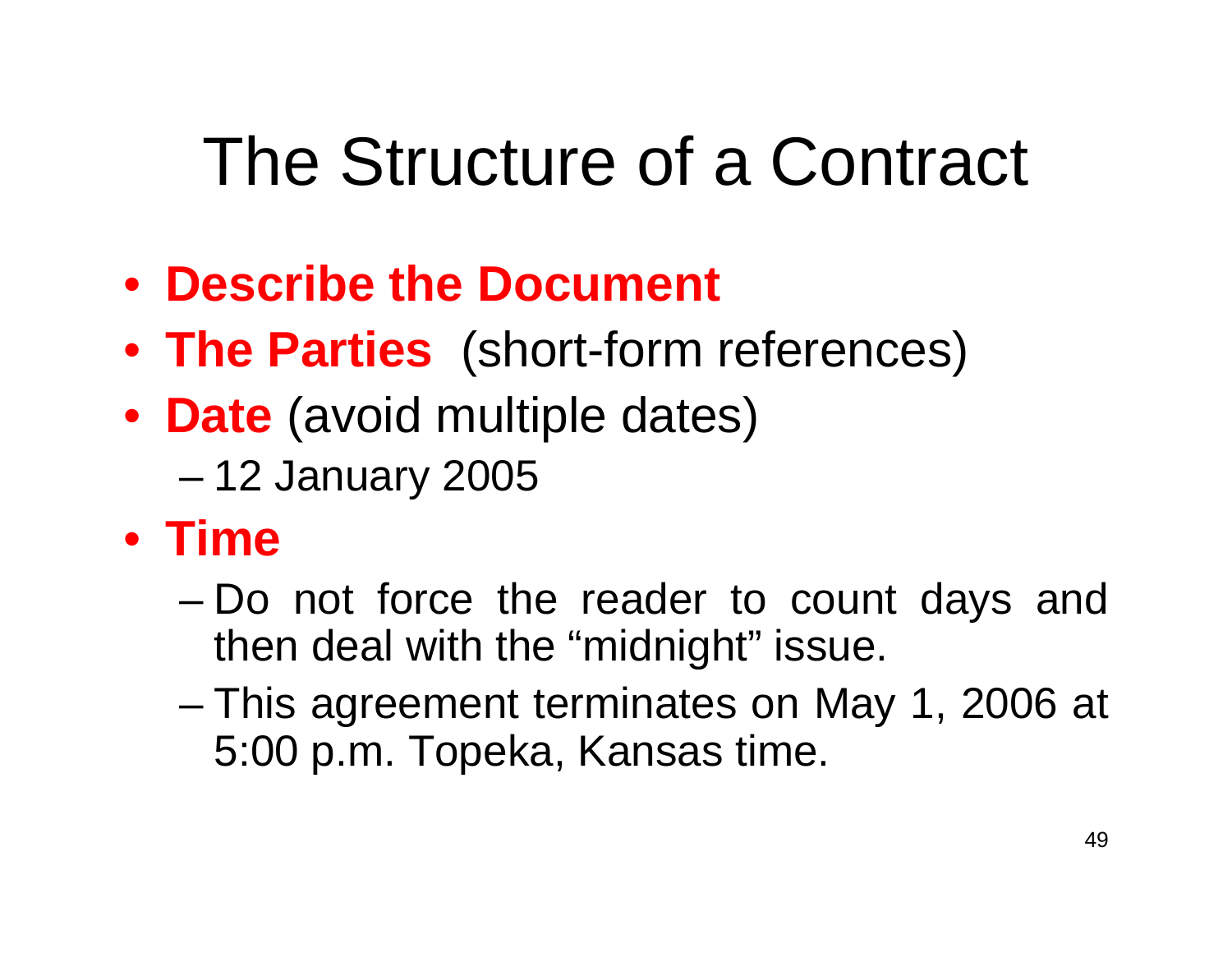# Law of Options

- To determine content of the document (what to include, what to avoid, how to structure and state the rights being created), must thoroughly research the applicable body of law concerning options.
- From that research you will come up with **annotated language** you can use to build **your own form file**.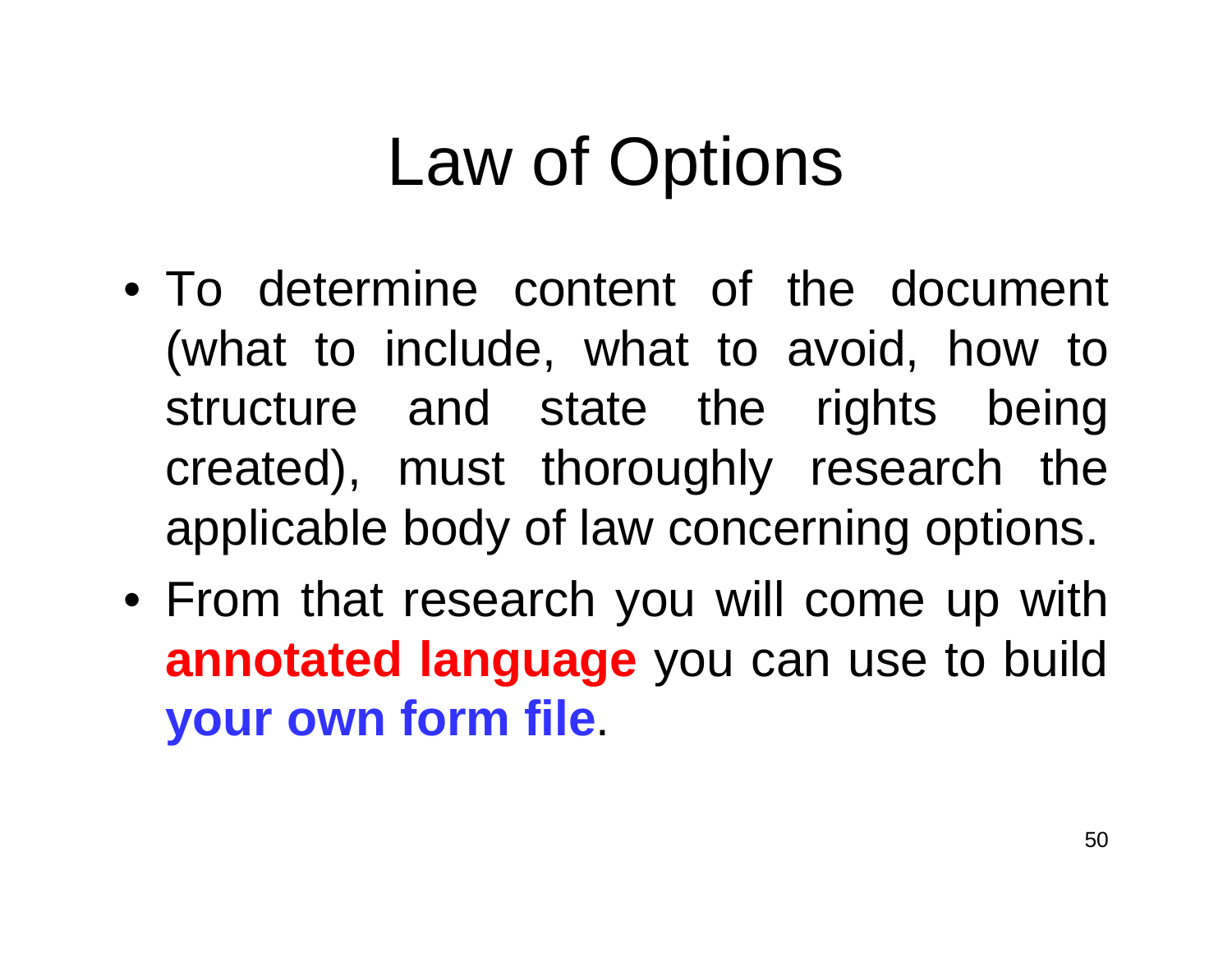### Review: The Drafting Process

- What do you do (first, second, third, etc.) when you are tasked with drafting a document?
- **STEP #1: Understand the basic nature of the transaction.** This may require that you consult a treatise or other basic resource to obtain a general understanding of the subject matter.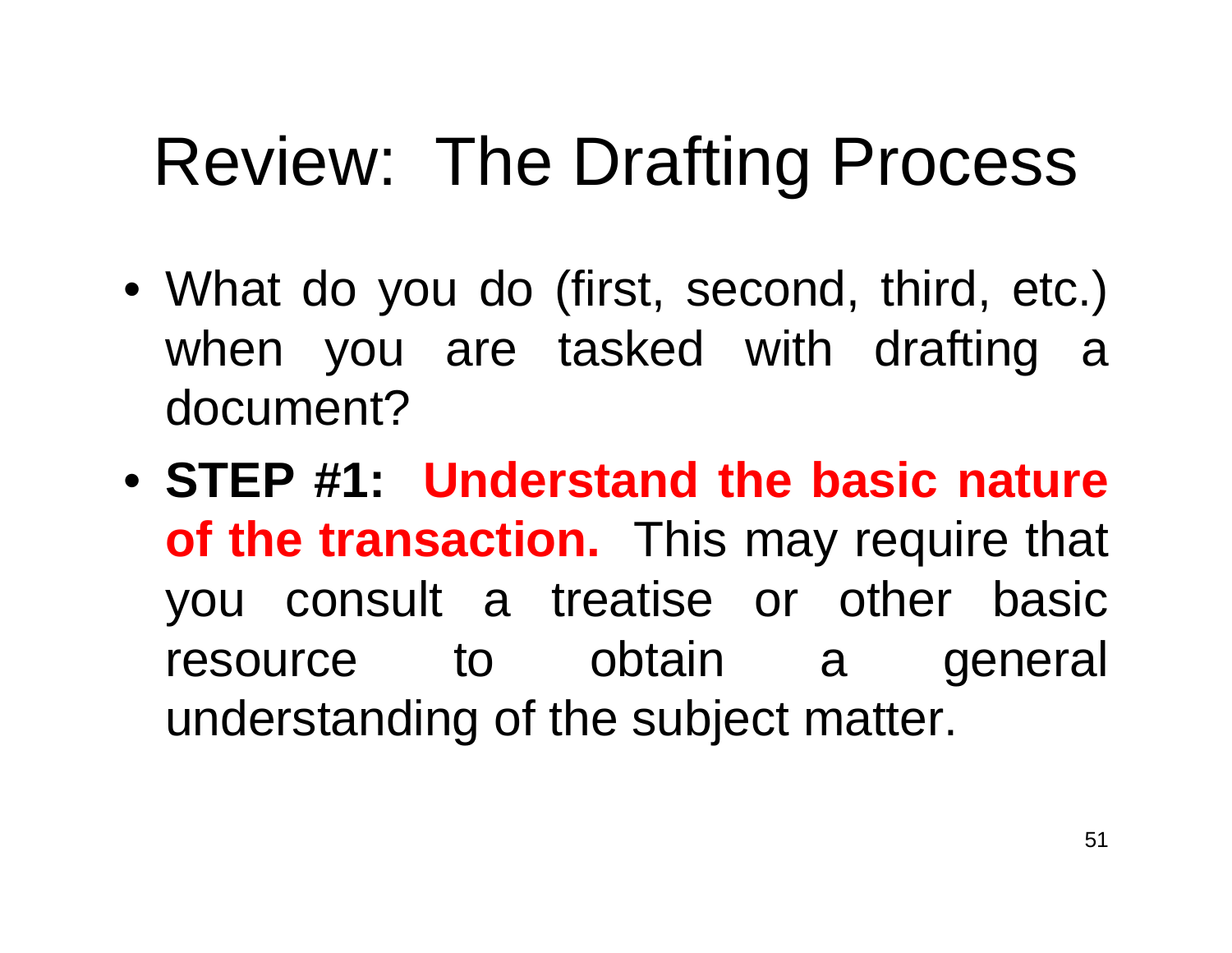## Exercise: The Drafting Process

• Dock Hillard informs you he has been talking with his neighbor about using some of the neighbor's land to obtain a more convenient access to the client's barn. They have a general understanding and they want you to *give them what they need*.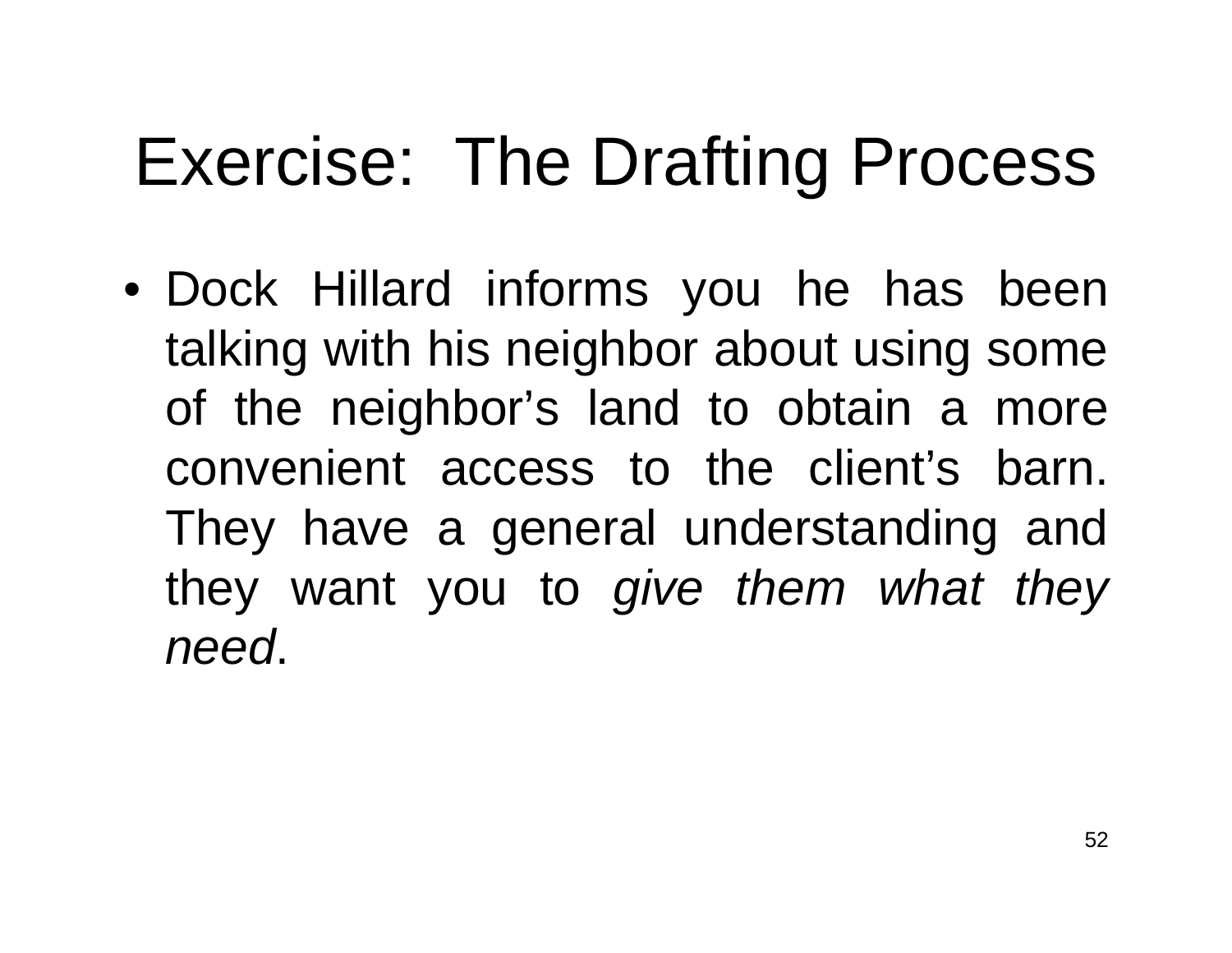# Everything Has an Ethical Issue

- What is this "they" stuff?
- Who is your client?
- I represent Dock, not the neighbor.
- Advise neighbor to obtain counsel to review whatever you draft.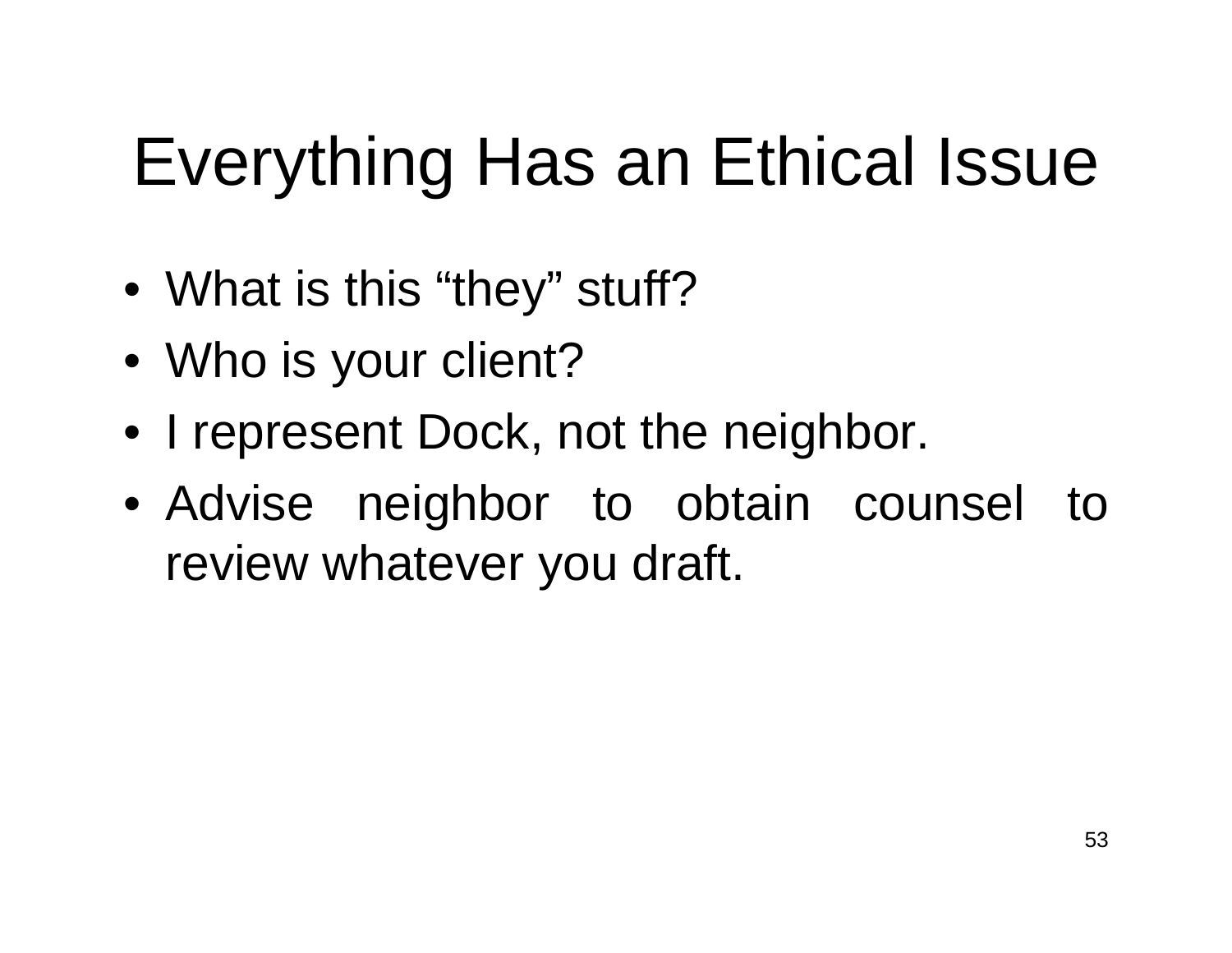- **Analysis:** What do they need? Must use your knowledge of the law to classify the facts to determine the discipline(s) we must consider.
- Property? Contract? Tort? Business Associations?
- This is law school stuff.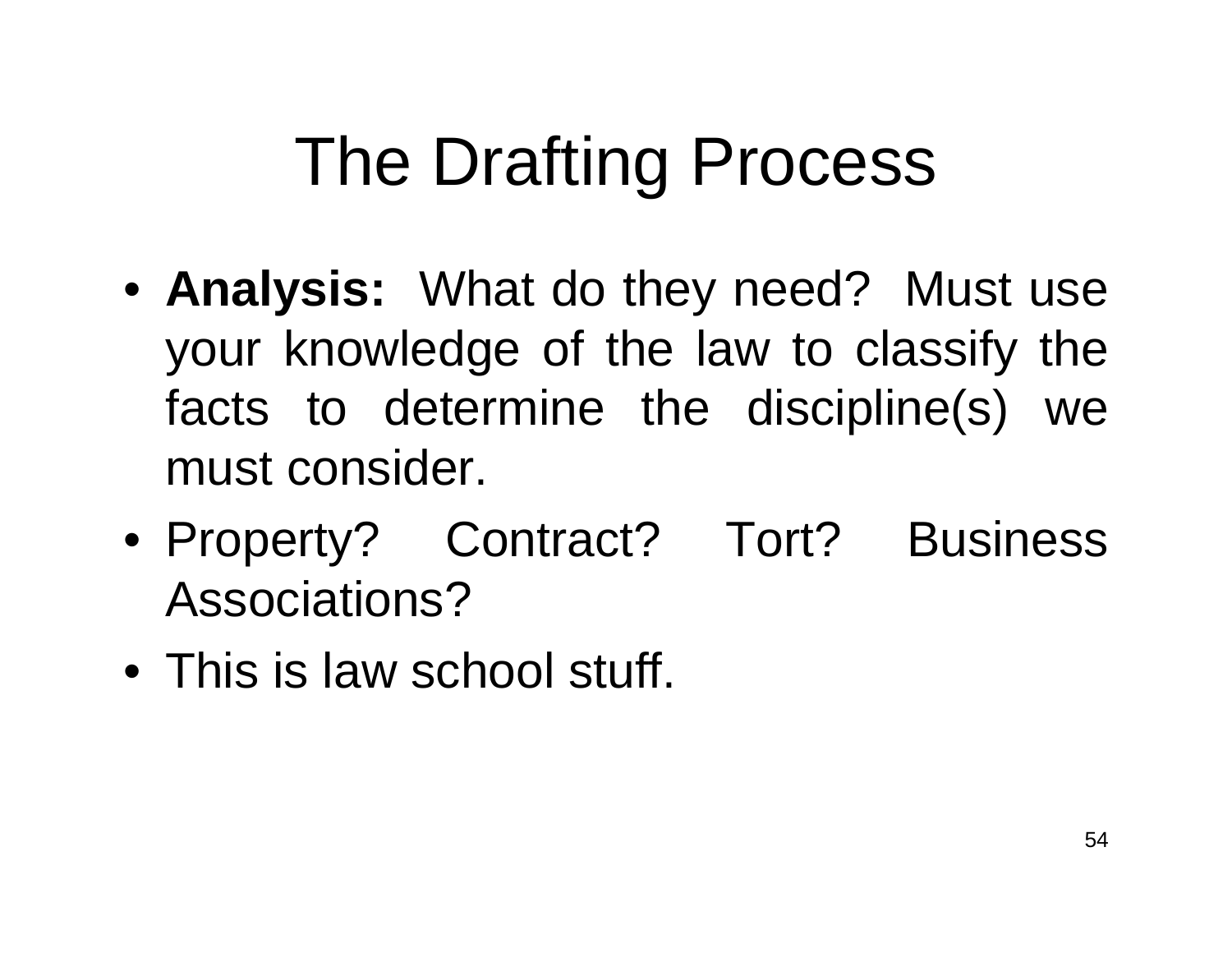- Easement, license, conveyance in fee?
- **Research Project:** what are these and how do they differ?
- **Questions for Client:** Temporary (license); transfer all rights (in fee); or grant perpetual right to use (easement)?
- Duration? Personal? Benefit that runs with the land? Depends on who you are representing (grantor vs. grantee).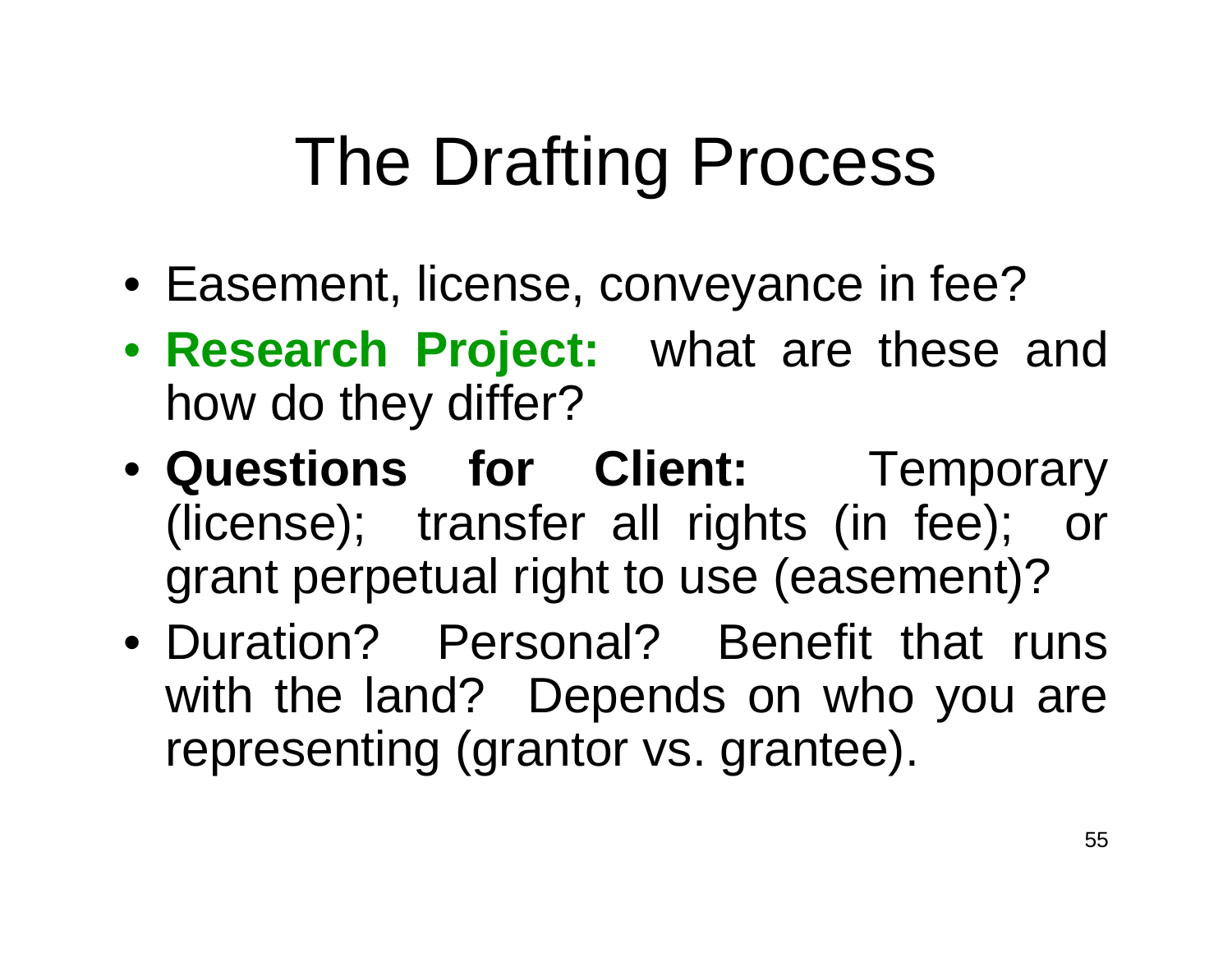- **Analysis:** From your client interview, and research of the general topic (or your knowledge), you conclude the client is asking for, and needs, an "easement."
- At this stage you may want to do more general background reading on easements, depending upon your existing base of knowledge on the subject.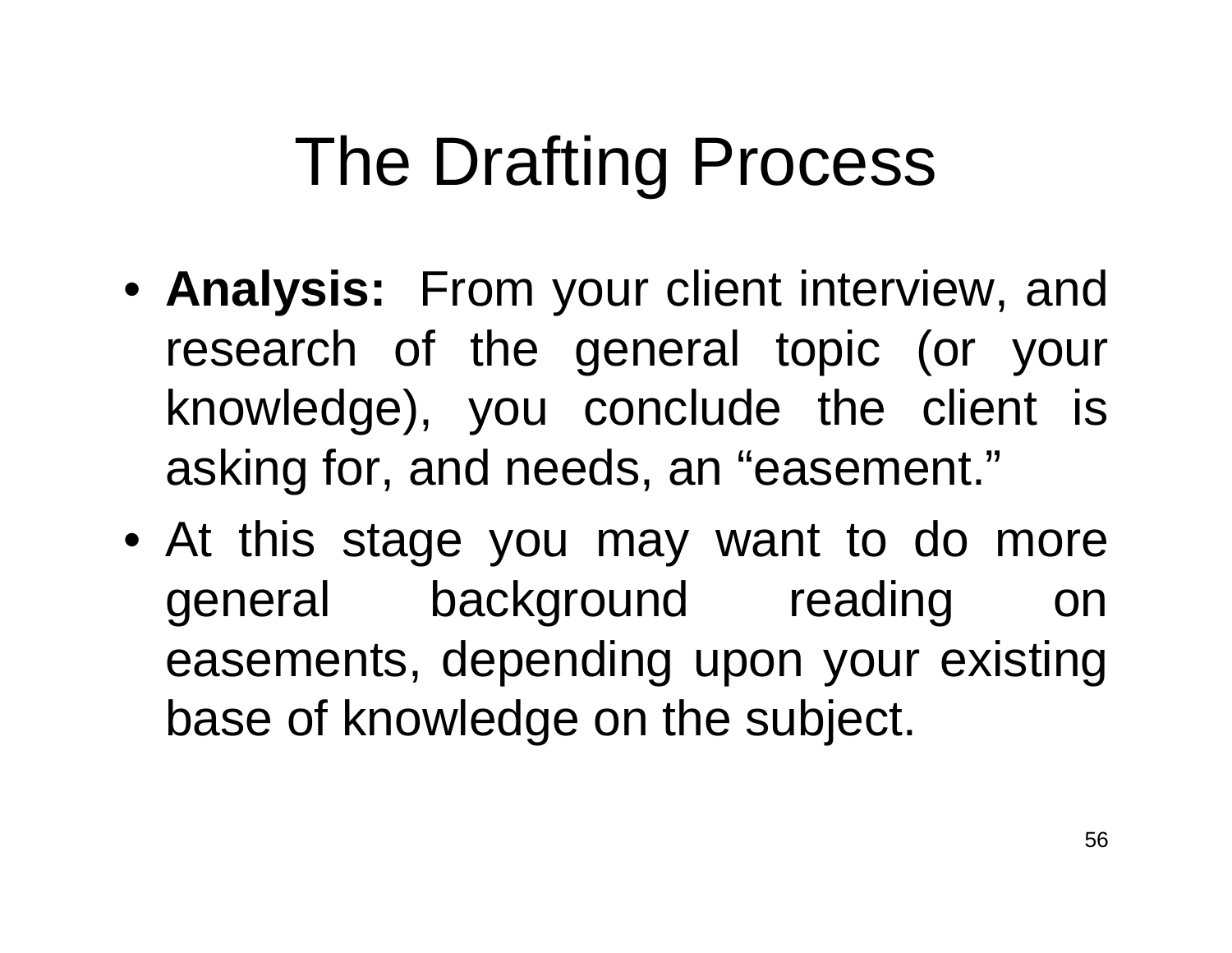- **STEP #2:** (Part of the "validation" process). **What state's law will apply to the transaction?**
- In this case, where is the land located?
- Assume they are in Kansas.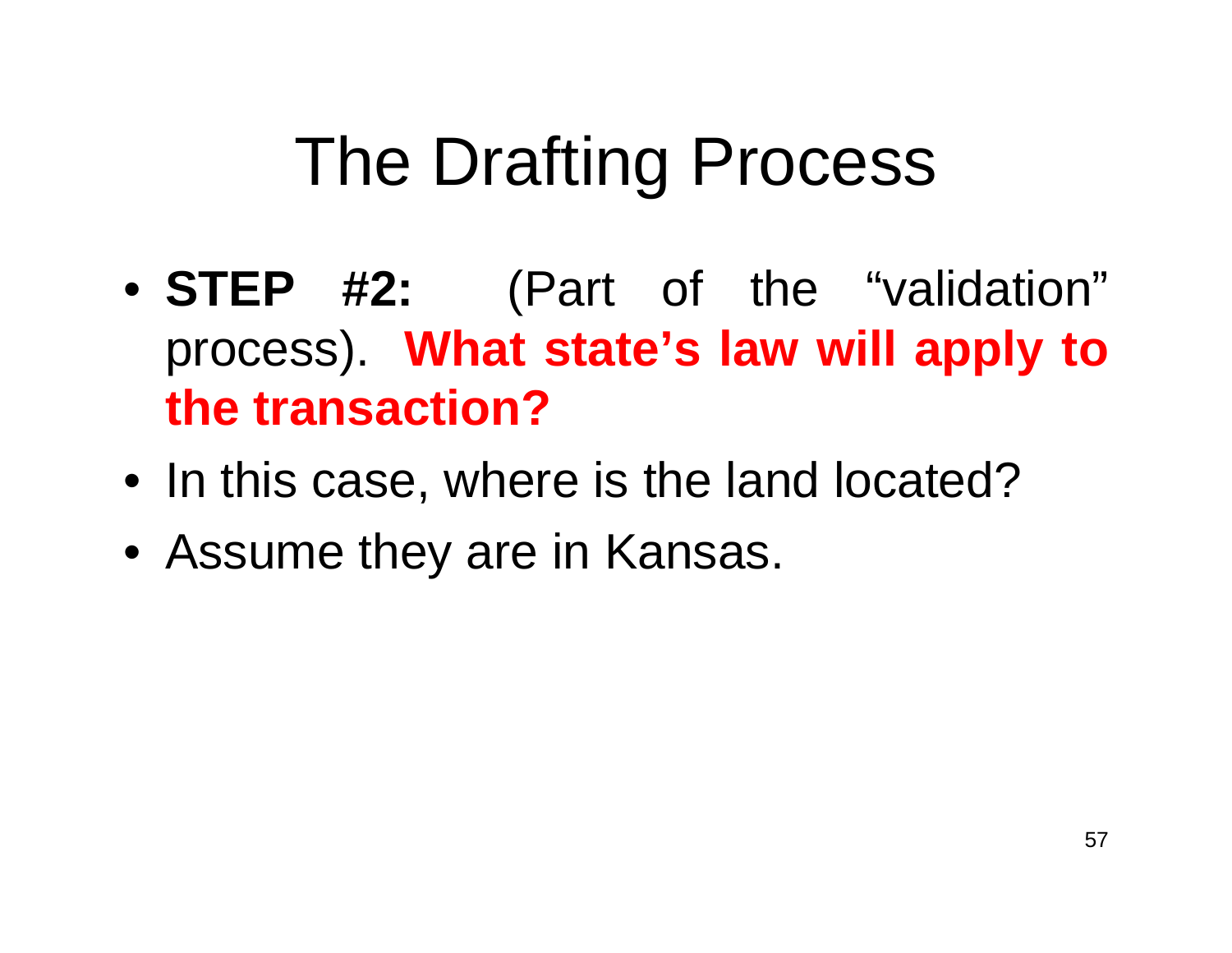- **STEP #3:** (Part of the "validation" process). **What body of law within the state will apply to the transaction?**
- For example, sale of goods, consumer transaction, residential landlord and tenant, mobile homes, etc.
- The subject matter of the transaction may trigger a special body of law.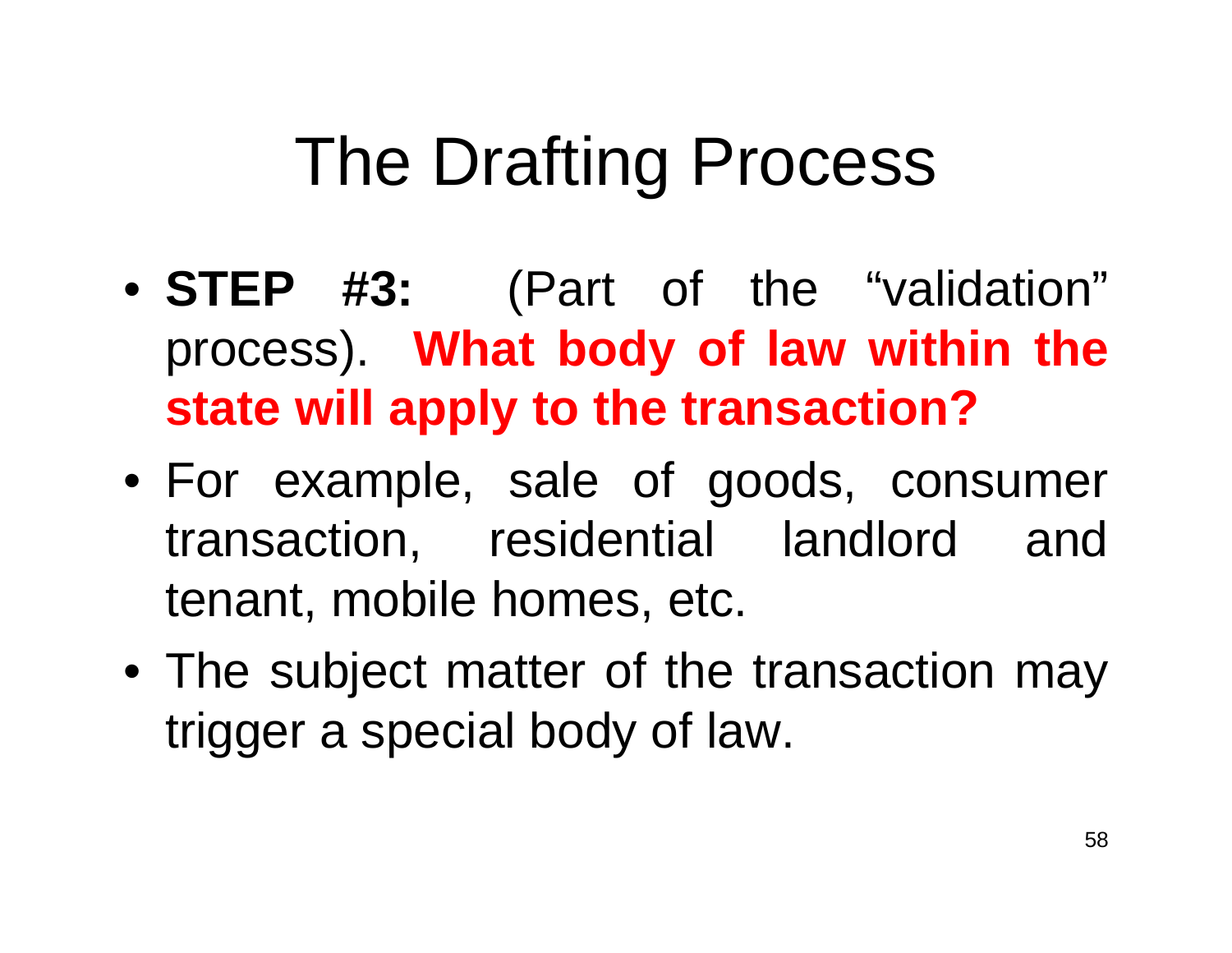- In our situation we are dealing with private landowners who do not have any special status such as "consumer" or "landlord and tenant."
- This is not a sale of goods.
- **This is a transaction impacting real estate.**
- What sort of issues does this revelation trigger?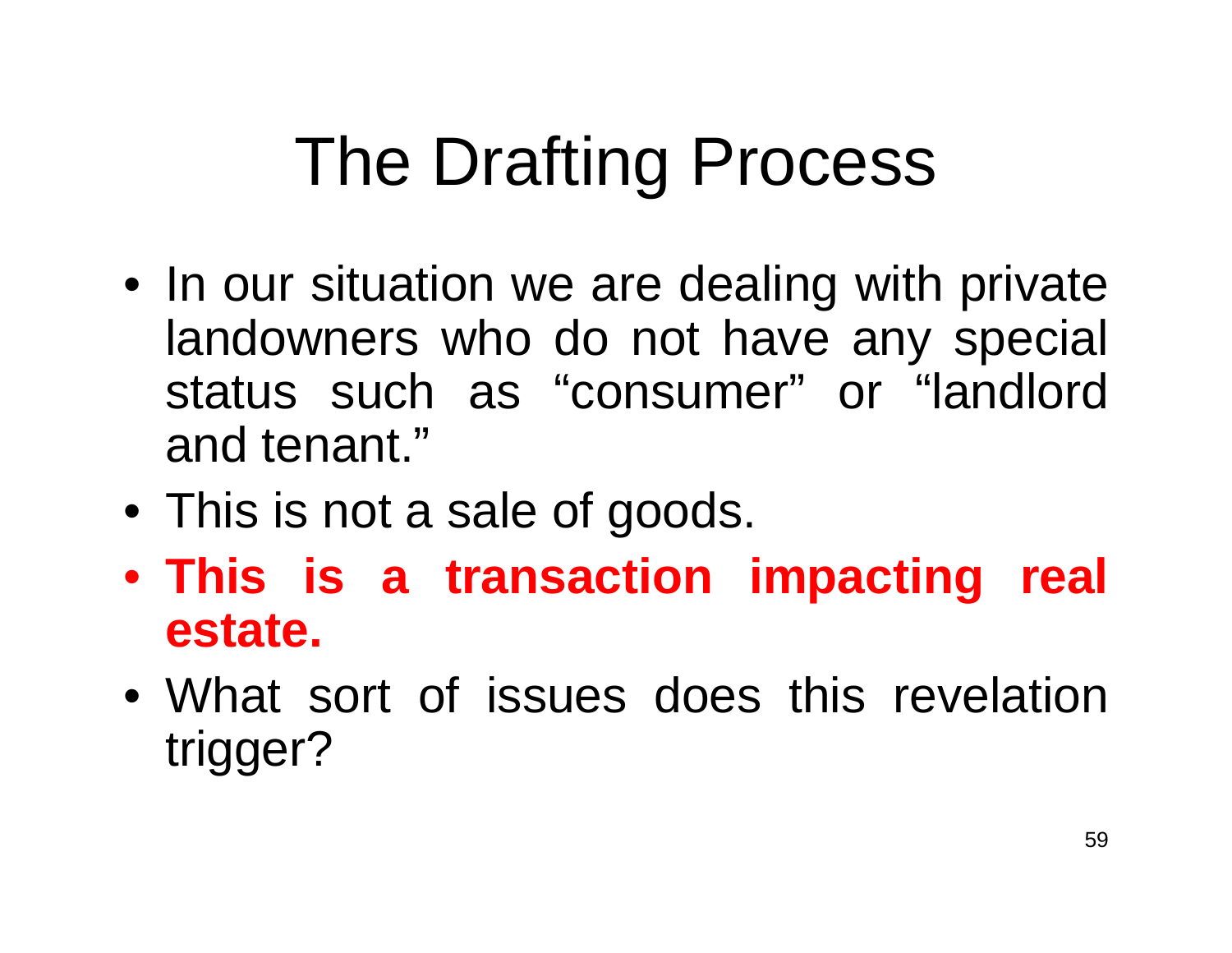• Because the transaction impacts real estate, we begin to think about rules governing conveyances, land titles, and recording statutes.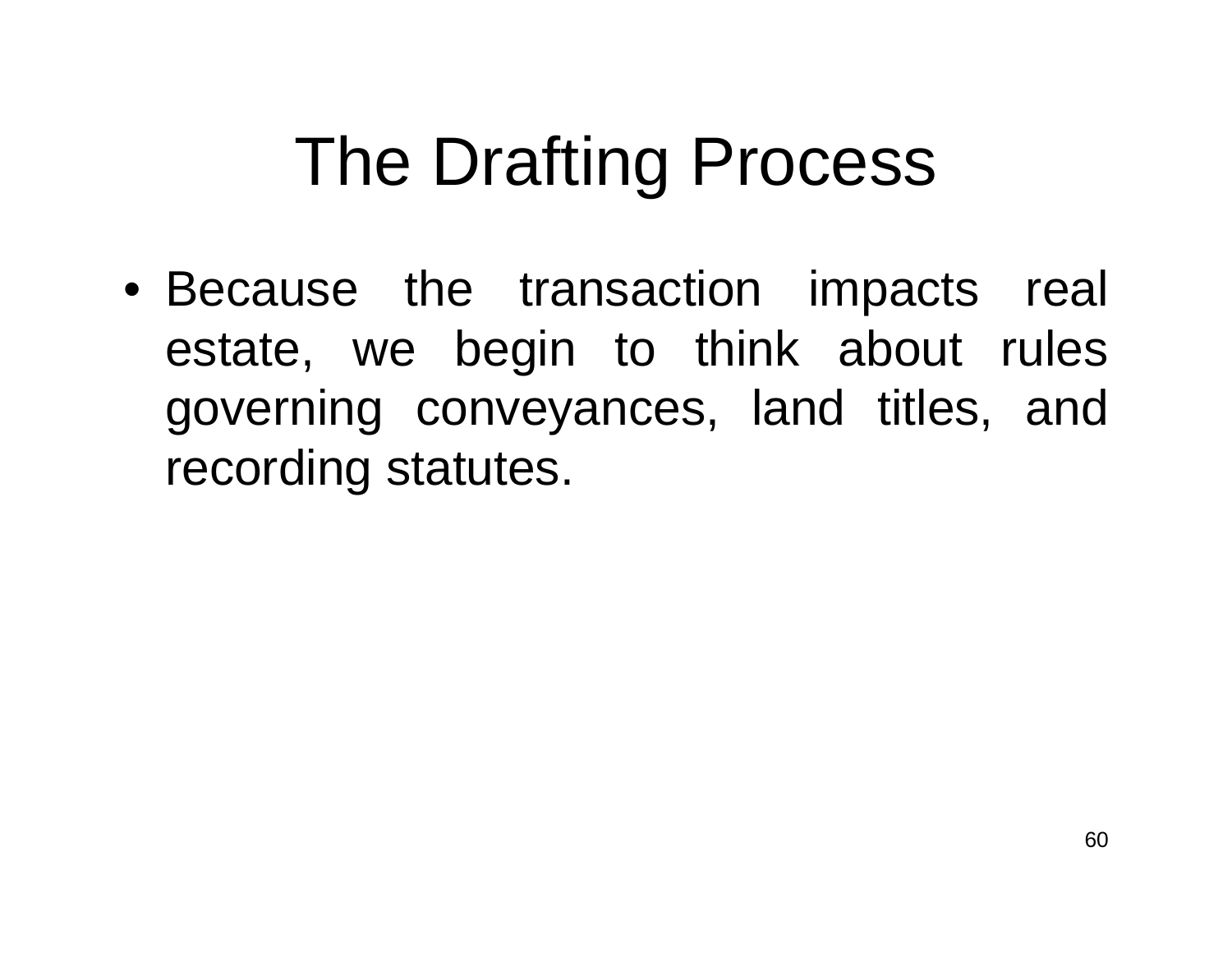- **STEP #4** (Part of the "validation" process). **Research statutory law to identify all possible provisions that may impact our transaction.**
- Depending on the subject matter, we may want to begin by researching the State constitution. (Judgment call based upon your initial analysis of the issues.)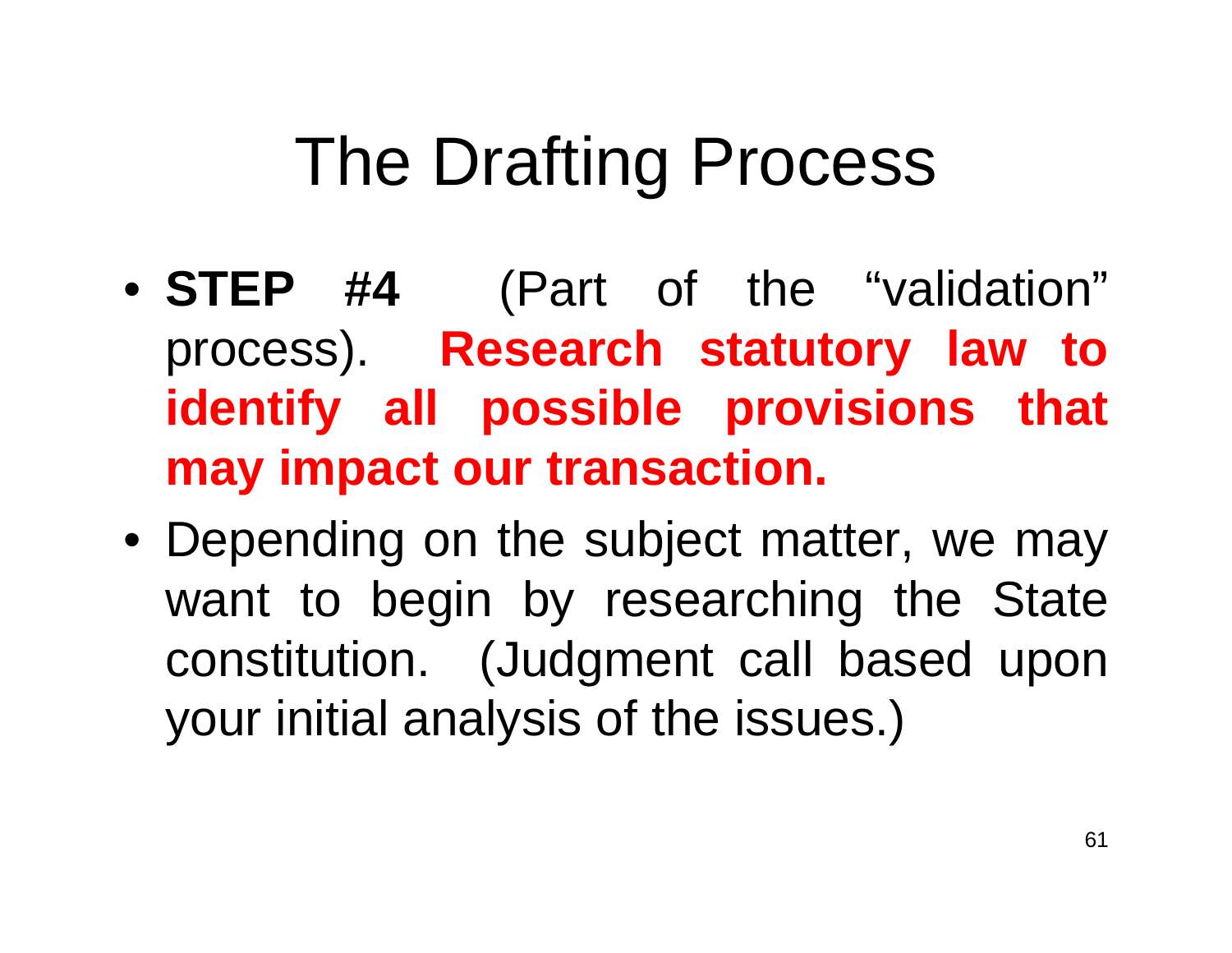- Sometimes hard-copy research is much more efficient than computer research.
- The term "computer research" includes WestLaw, Lexis, and use of the web.
- Lets examine the Kansas Statutes on easements.
- Hard-copy or computer?
- Search term(s)?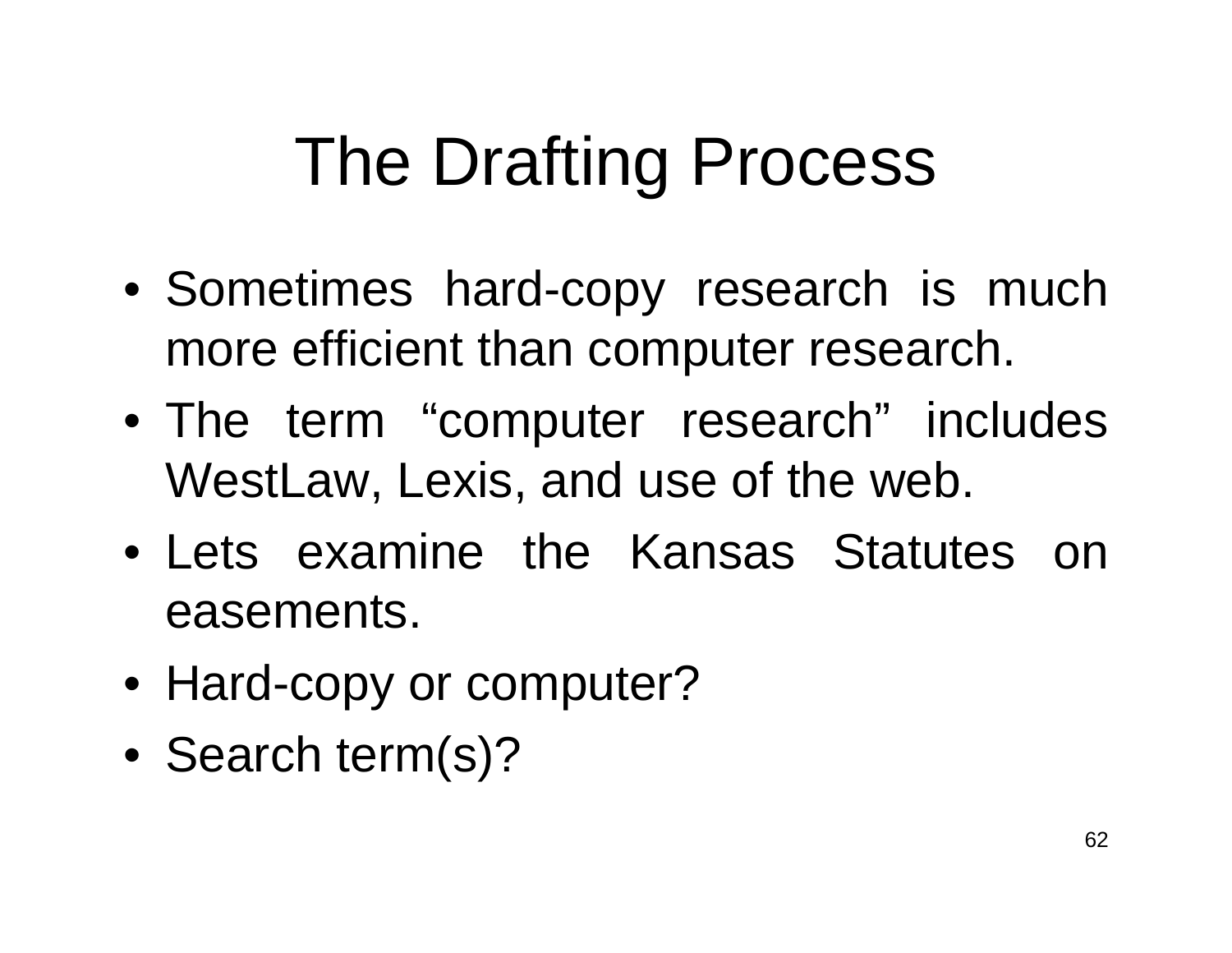- **STEP #5** (Part of the "validation" process). **Research case law to identify all possible provisions that may impact our transaction.**
- As with the statutory research, it may be more efficient to use hard-copy as opposed to computer resources.
- Digest search to identify relevant case law.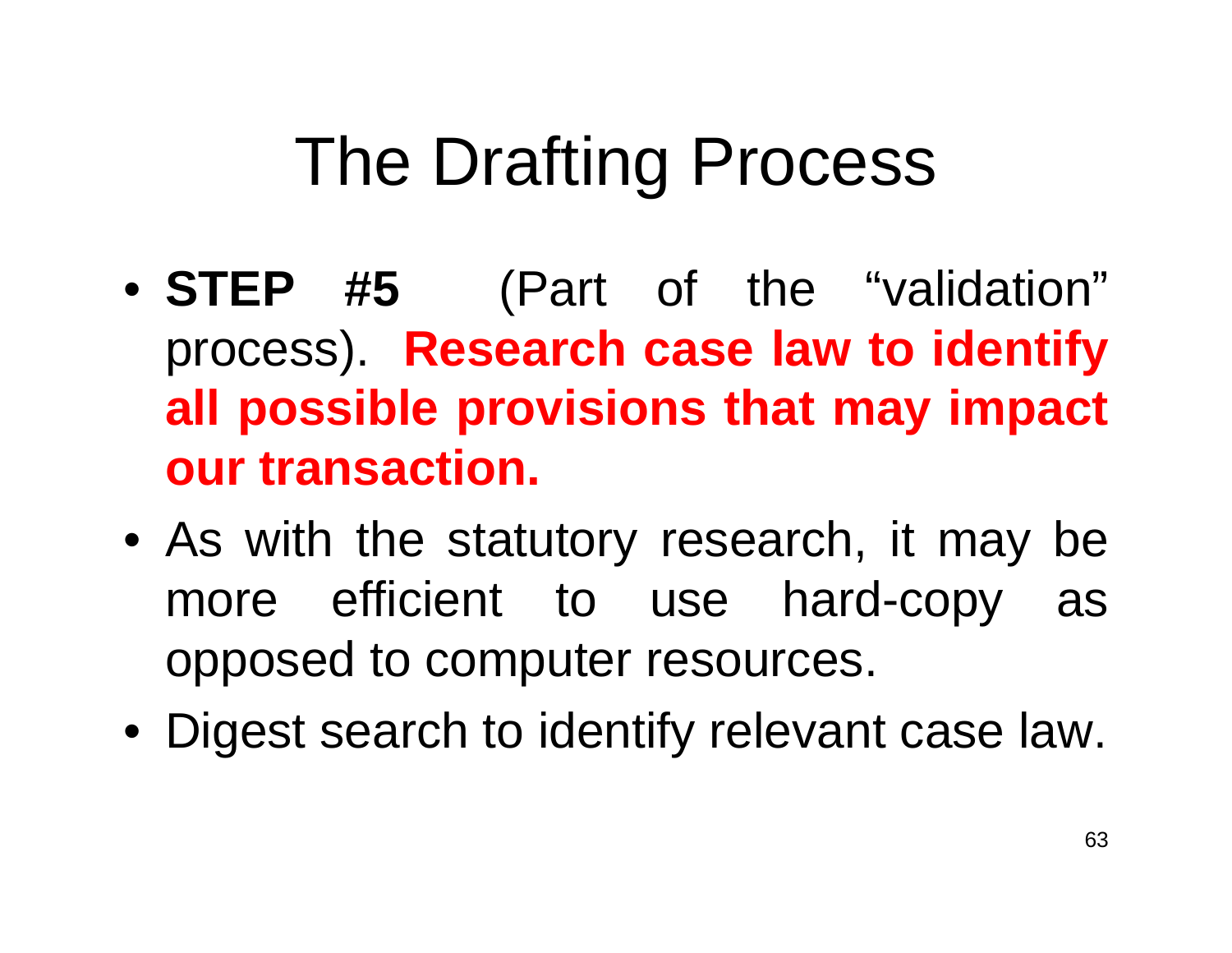- Steps 4 & 5 are designed to provide you with a substantive base for drafting.
- As with our analysis of the firm offer using U.C.C. § 2-205, we are gathering the legal context for our document.
- Note how "basic" this analysis is: it even "informs" us how to title the document, "Easement."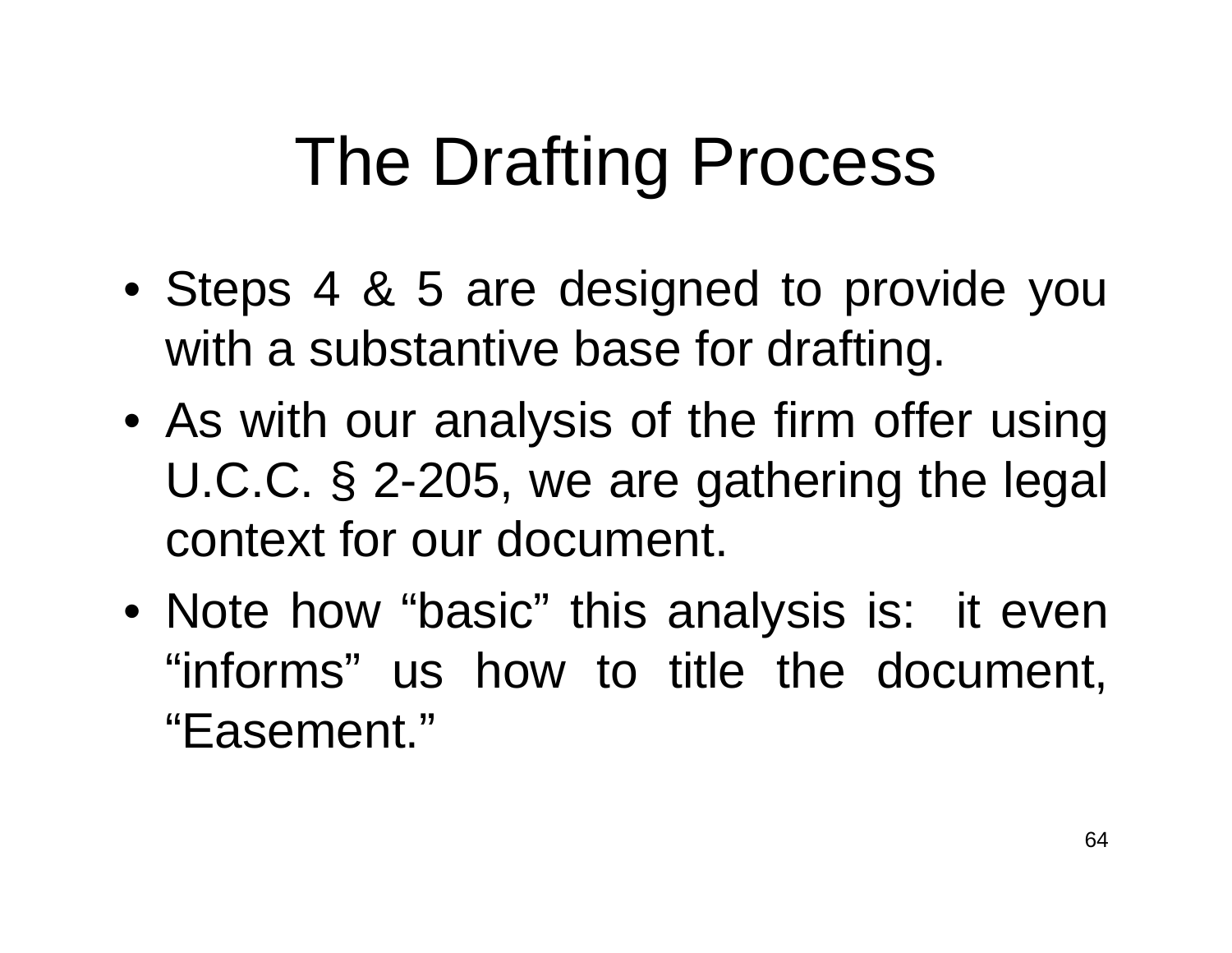- **STEP #6** We have completed the validation process and are now ready to use our knowledge to begin drafting the document to meet our client's needs.
- **Outline the document using the information we have gathered.**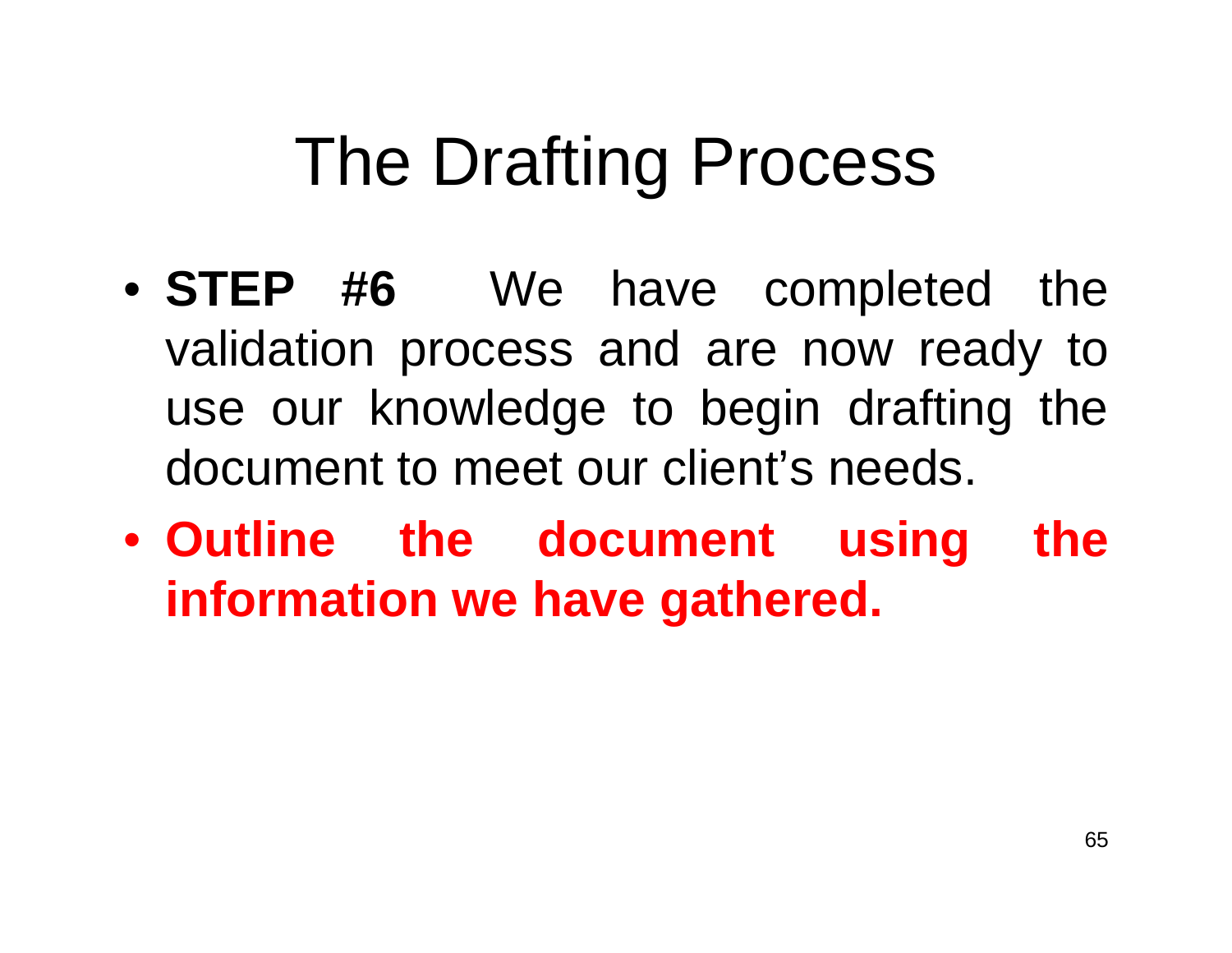- **Information we have gathered:**
- This is a transaction impacting real property.
- Conveyance of rights.
- Recording requirements to give notice to third parties.
- Express appurtenant easement.
- Legal description of the property involved.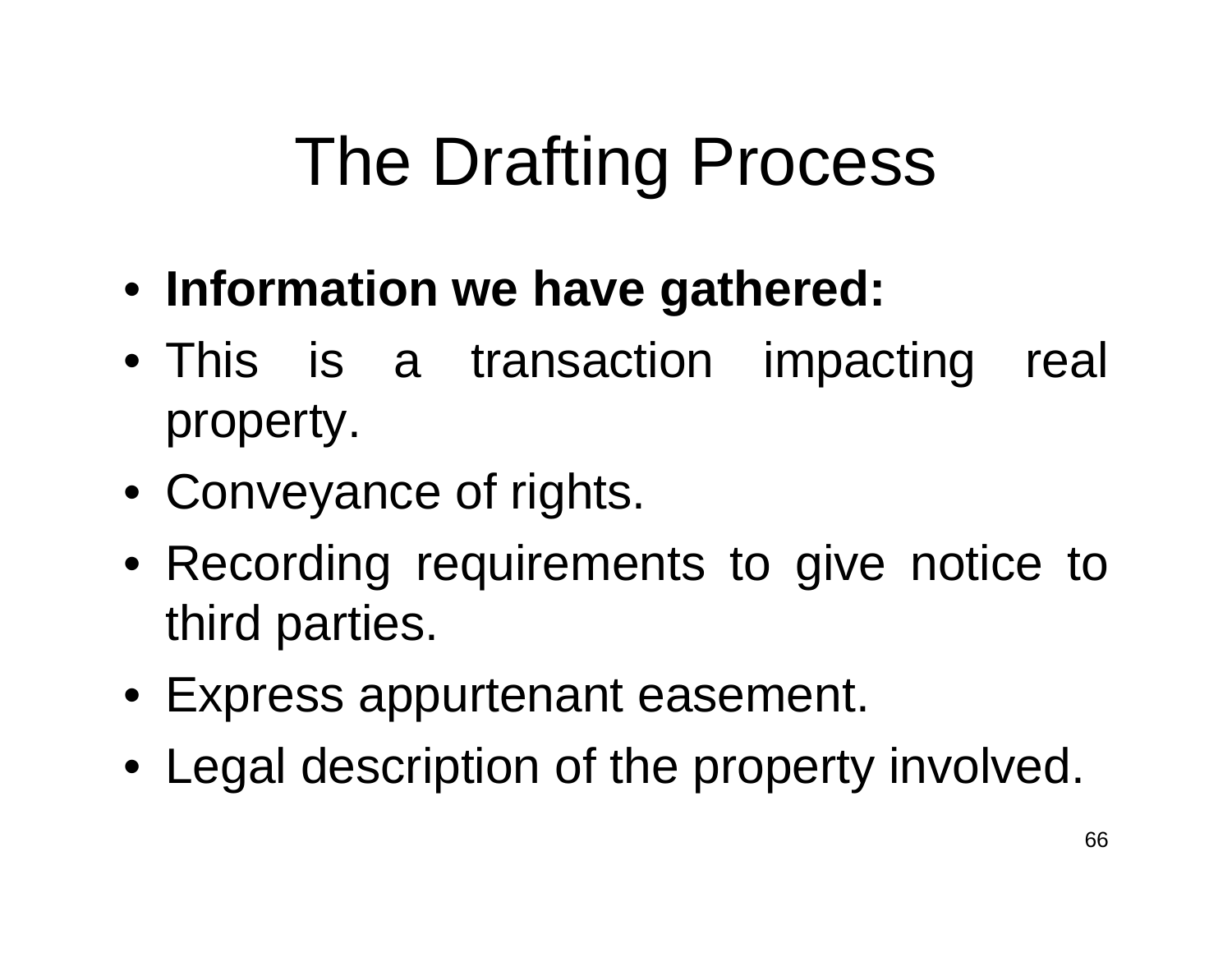- Problems identified through our case research.
	- – Things the parties in past cases failed to do when the document was created.
	- Ambiguities.
	- –Language that does not work.
	- Issues not addressed that should have been.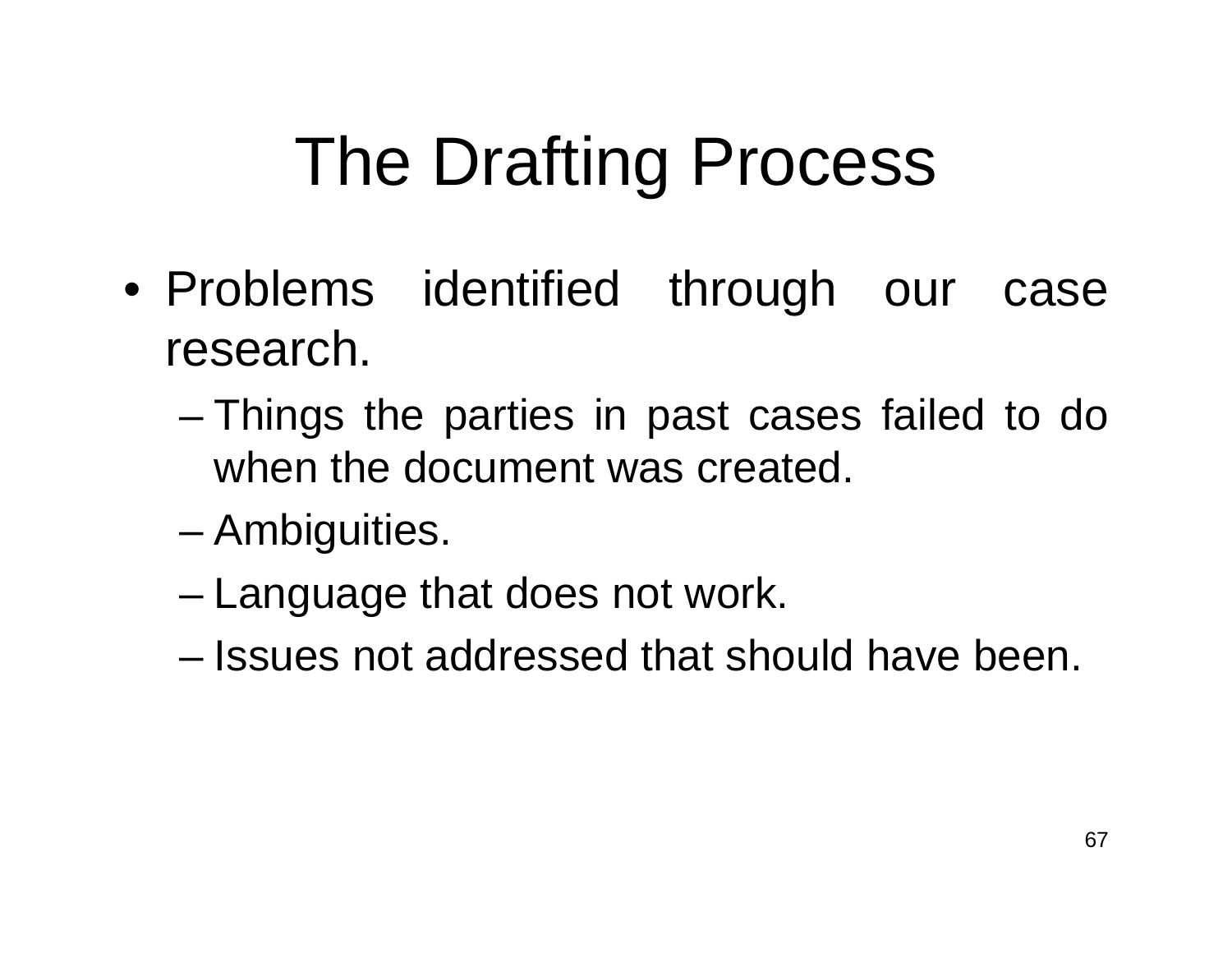- Collateral Issues (Ethics Alert): Can we represent the neighbor *s* ?
- Pierce Rule: Pick a client. You [A] are my client; you [B] are not.
- Prepare the document for your client and advise the other party to obtain counsel to evaluate what you have drafted.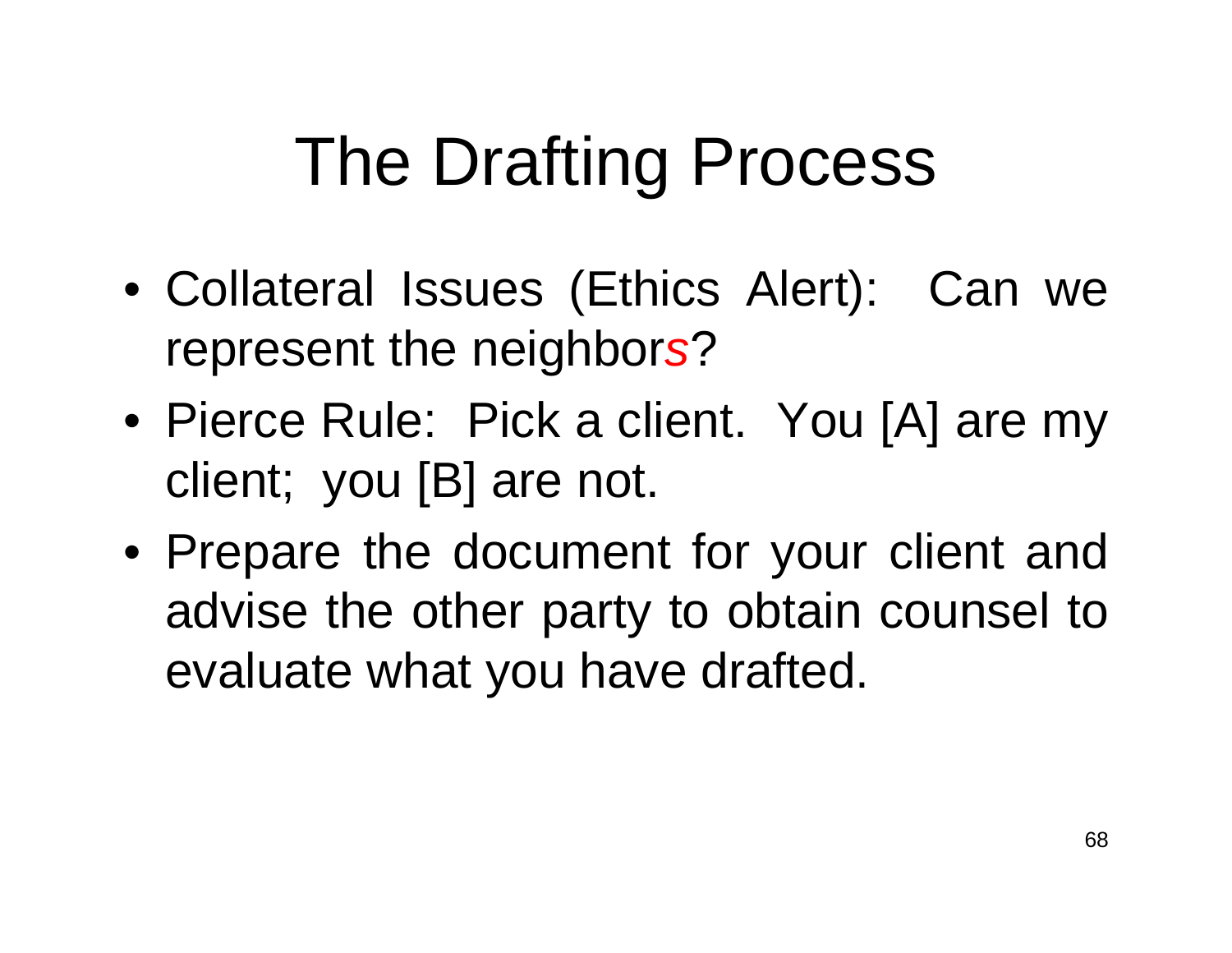• **STEP #7 Draft document, edit, test, and revise.** Follow-up research; comparison with other documents used for this type of transaction.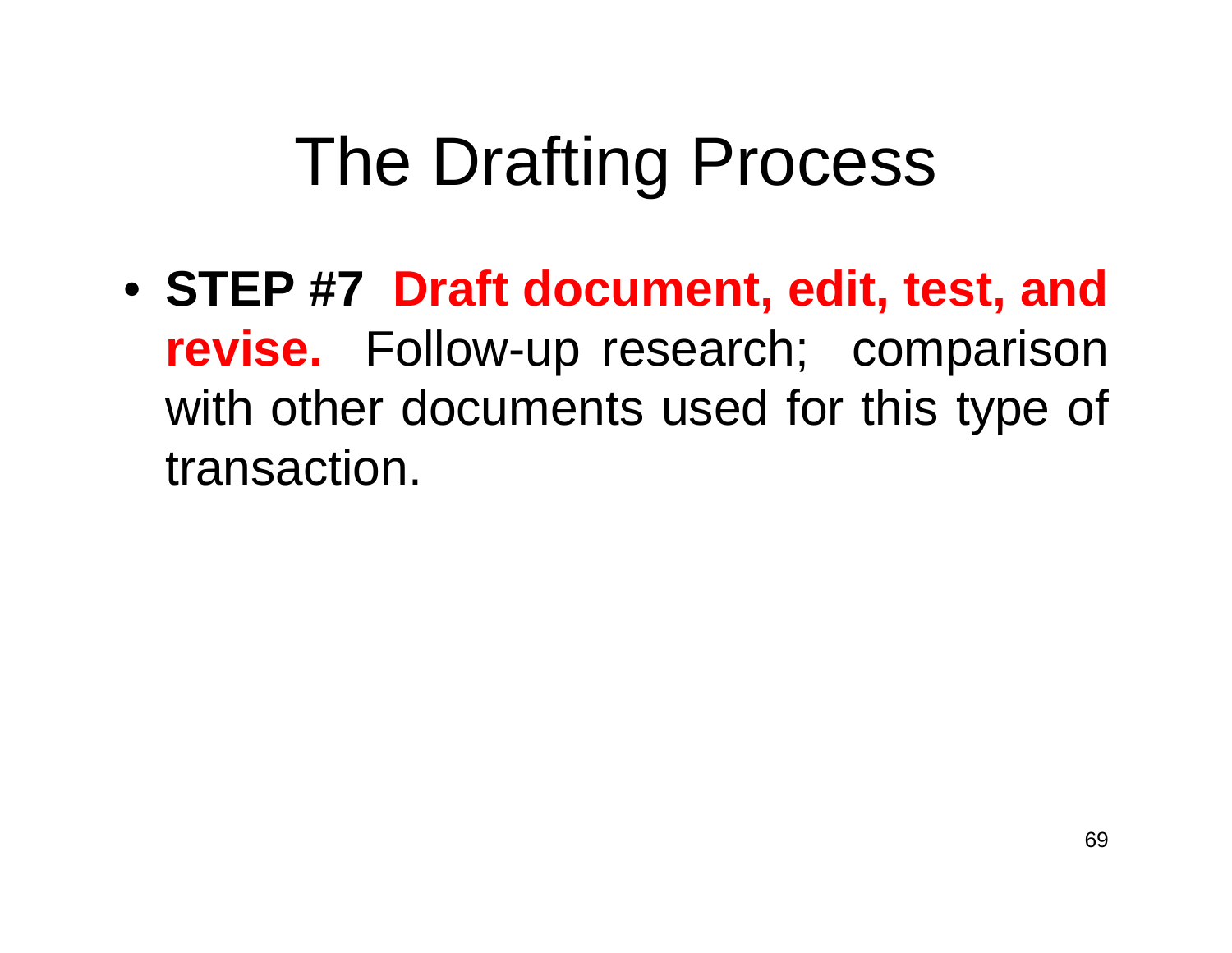- **STEP #8 Counsel the client on what you have done and what must be done to ensure your work is, and remains, effective.**
- Recording (will you do this?)
- Administration requirements?
- Future Issues: don't take precipitous action; call me for advice (this is particularly important for contracts).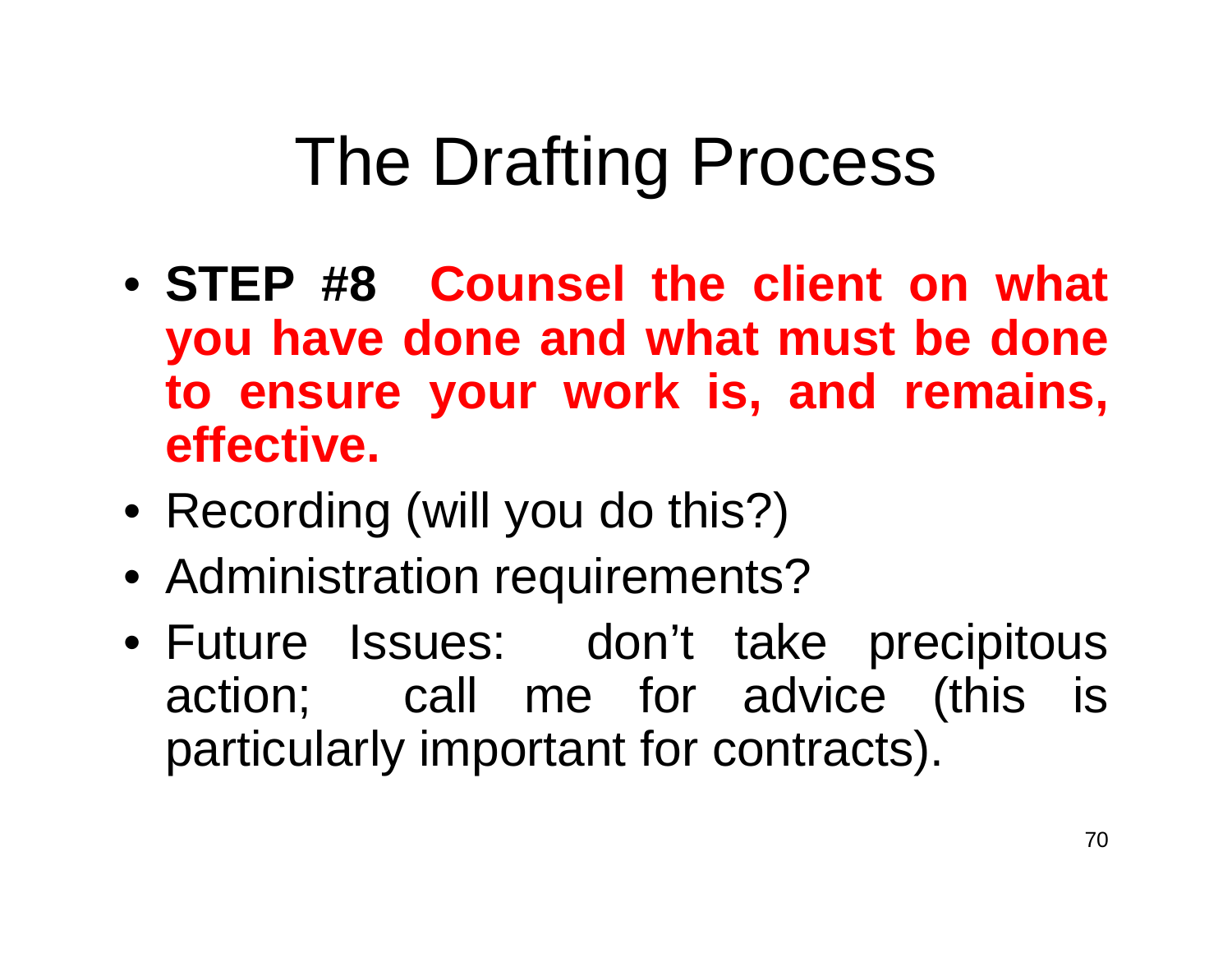## Exercise: The Drafting Process

- The importance of checking all available case law.
- The "farm lease."
- Termination of Farm or Pastureland Tenancy. K.S.A. § 58-2506 & § 58-2506a.
- Did you address the rights of the parties in the event the farmer dies? What if the landlord dies?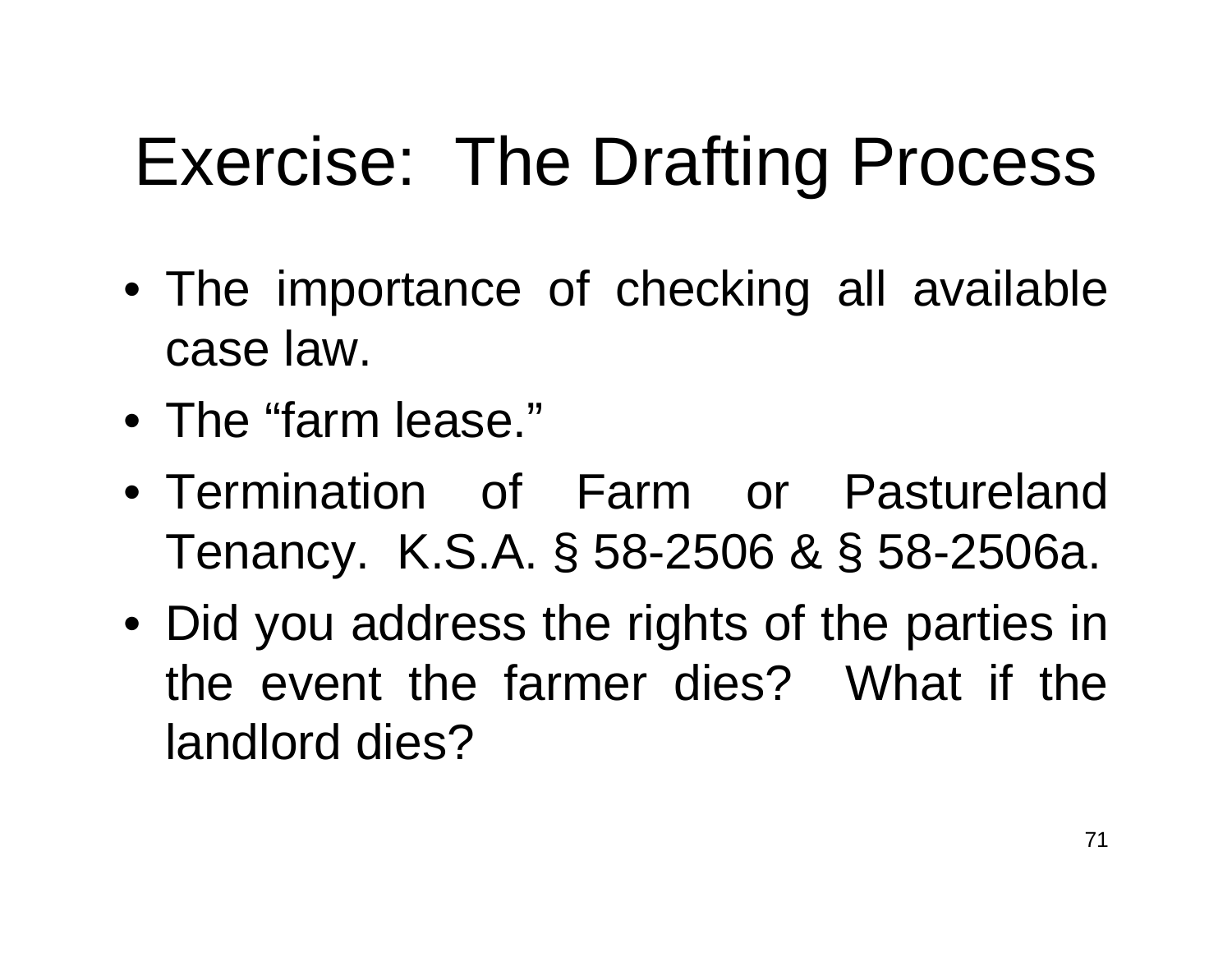- Would you like to have Justice Luckert and a unanimous Kansas Supreme Court assist in drafting your farm lease?
- See *In re Estate of Sauder*, 283 Kan. 694, 708-09 (2007), where the Court instructs: